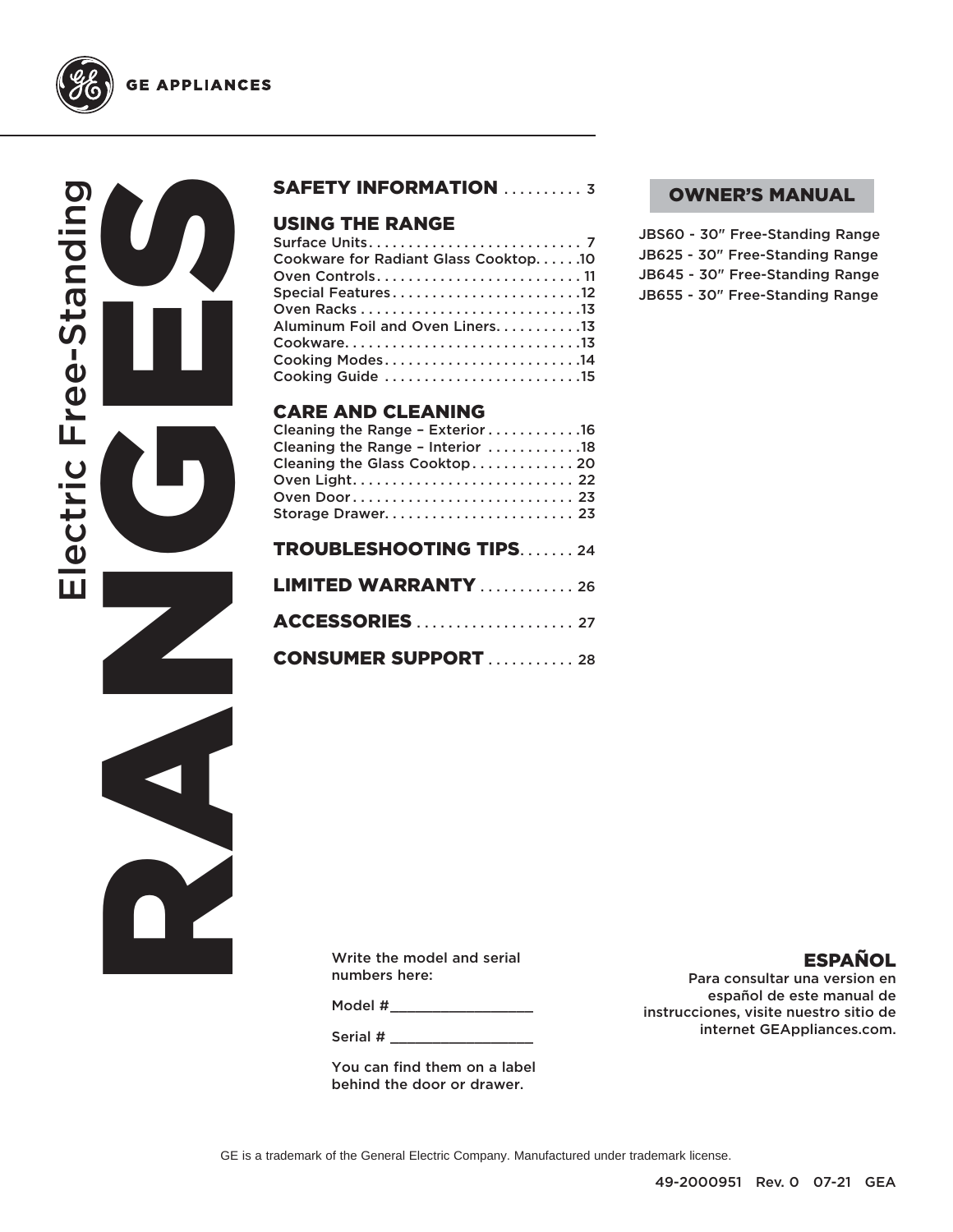## **THANK YOU FOR MAKING GE APPLIANCES A PART OF YOUR HOME.**

Whether you grew up with GE Appliances, or this is your first, we're happy to have you in the family.

We take pride in the craftsmanship, innovation and design that goes into every GE Appliances product, and we think you will too. Among other things, registration of your appliance ensures that we can deliver important product information and warranty details when you need them.

Register your GE appliance now online. Helpful websites and phone numbers are available in the Consumer Support section of this Owner's Manual. You may also mail in the pre-printed registration card included in the packing material.

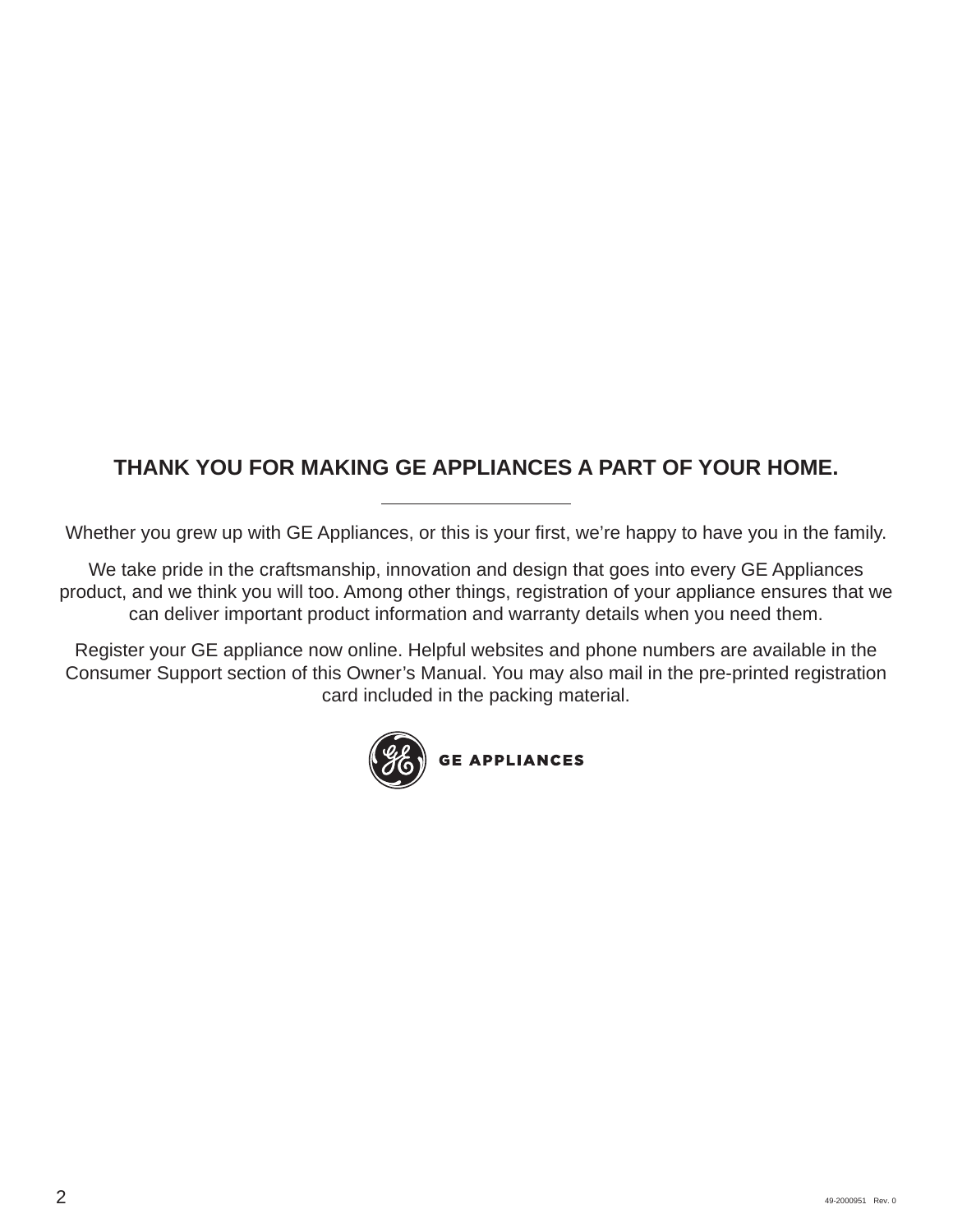**AWARNING** Read all safety instructions before using the product. Failure to follow these instructions may result in fire, electrical shock, serious injury or death.

### **ANTI-TIP DEVICE**

## **WARNING**

**Tip-Over Hazard**

- **A child or adult can tip the range and be killed.**
- **Install the anti-tip bracket to the wall or floor.**
- **Engage the range to the anti-tip bracket by sliding the range back such that the foot is engaged.**
- **Re-engage the anti-tip bracket if the range is moved.**
- **Failure to do so can result in death or serious burns**
- **to children or adults.**

engaged in the bracket. On some models, the storage drawer or kick panel can be removed for easy inspection. If visual inspection is not possible, slide the range forward, confirm the anti-tip bracket is securely attached to the floor or wall, and slide the range back so the rear leveling leg is under the anti-tip bracket.

If the range is pulled from the wall for any reason, always repeat this procedure to verify the range is properly secured by the anti-tip bracket.

Never completely remove the leveling legs or the range will not be secured to the anti-tip device properly.

To reduce the risk of tipping the range, the range must be secured by a properly installed anti-tip bracket. See installation instructions shipped with the bracket for complete details before attempting to install.

### **For Free-Standing and Slide-In Ranges**

To check if the bracket is installed and engaged properly, look underneath the range to see that the rear leveling leg is



Free-Standing and Slide-In Ranges

# **WARNING GENERAL SAFETY INSTRUCTIONS**

- Use this appliance only for its intended purpose as described in this Owner's Manual.
- $\blacksquare$  Be sure your appliance is properly installed and grounded by a qualified installer in accordance with the provided installation instructions.
- $\blacksquare$  Do not attempt to repair or replace any part of your range unless it is specifically recommended in this manual. All other servicing should be transferred to a qualified technician.
- $\blacksquare$  Before performing any service, unplug the range or disconnect the power supply at the household distribution panel by removing the fuse or switching off the circuit breaker.
- Do not leave children alone—children should not be left alone or unattended in an area where an appliance is in use. They should never be allowed to climb, sit or stand on any part of the appliance.
- Ŷ **ACAUTION** Do not store items of interest to children above a range or on the backguard of a range—children climbing on the range to reach items could be seriously injured.
- Use only dry pot holders-moist or damp pot holders on hot surfaces may result in burns from steam. Do not let pot holders touch hot surface units or heating elements. Do not use a towel or other bulky cloth in place of pot holders.
- $\blacksquare$  Never use your appliance for warming or heating the room.
- Do not touch the surface units, the heating elements or the interior surface of the oven. These surfaces may be hot enough to burn even though they are dark in color. During and after use, do not touch, or let clothing or other flammable materials contact the surface units, areas nearby the surface units or any interior area of the oven; allow sufficient time for cooling first. Other surfaces of the appliance may become hot enough to cause burns. Potentially hot surfaces include the cooktop, areas facing the cooktop, oven vent opening, surfaces near the opening and crevices around the oven door.
- Do not heat unopened food containers. Pressure could build up and the container could burst, causing an injury.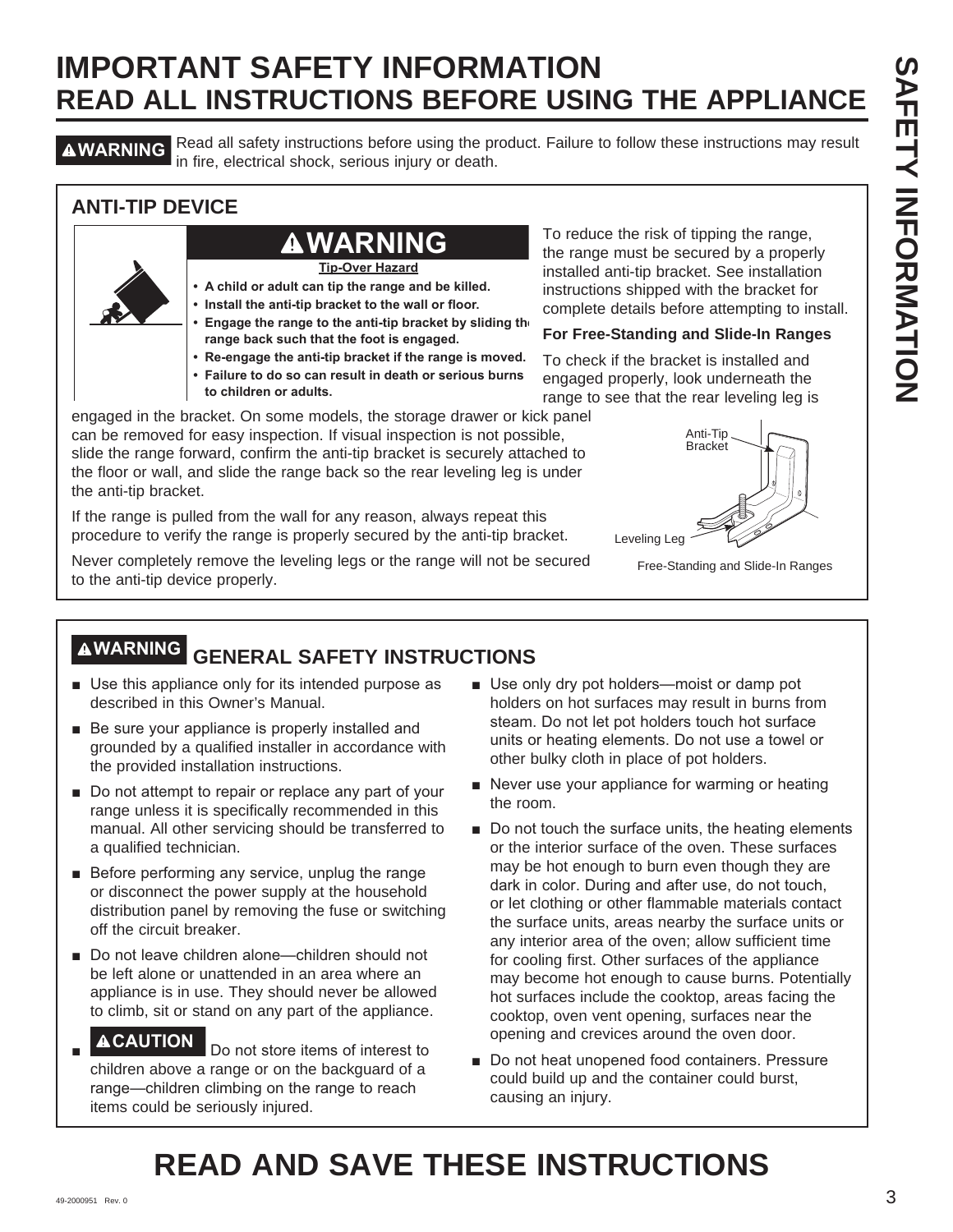# **WARNING GENERAL SAFETY INSTRUCTIONS (Cont.)**

- Do not use any type of foil or liner to cover the oven bottom or anywhere in the oven, except as described in this manual. Oven liners can trap heat or melt, resulting in damage to the product and risk of shock, smoke or fire.
- Avoid scratching or impacting glass doors, cook tops or control panels. Doing so may lead to glass breakage. Do not cook on a product with broken glass. Shock, fire or cuts may occur.
- Cook food thoroughly to help protect against foodborne illness. Minimum safe food temperature recommendations can be found at **IsItDoneYet.gov** and fsis.usda.gov. Use a food thermometer to take food temperatures and check several locations.

### **WARNING KEEP FLAMMABLE MATERIALS AWAY FROM THE RANGE Failure to do so may result in fire or personal injury.**

- Do not store or use flammable materials in an oven or near the cooktop, including paper, plastic, pot holders, linens, wall coverings, curtains, drapes and gasoline or other flammable vapors and liquids.
- Never wear loose-fitting or hanging garments while using the appliance. These garments may ignite if they contact hot surfaces causing severe burns.
- Do not let cooking grease or other flammable materials accumulate in or near the range. Grease in the oven or on the cooktop may ignite.
- $\blacksquare$  Clean ventilating hoods frequently. Grease should not be allowed to accumulate on the hood or filter.

### **WARNING IN THE EVENT OF A FIRE, TAKE THE FOLLOWING STEPS TO PREVENT INJURY AND FIRE SPREADING**

- Do not use water on grease fires. Never pick up a flaming pan. Turn the controls off. Smother a flaming pan on a surface unit by covering the pan completely with a well-fitting lid, cookie sheet or flat tray. Use a multi-purpose dry chemical or foam-type fire extinguisher.
- $\blacksquare$  If there is a fire in the oven during baking, smother the fire by closing the oven door and turning the

oven off or by using a multi-purpose dry chemical or foam-type fire extinguisher.

 $\blacksquare$  If there is a fire in the oven during self-clean, turn the oven off and wait for the fire to go out. Do not force the door open. Introduction of fresh air at selfclean temperatures may lead to a burst of flame from the oven. Failure to follow this instruction may result in severe burns.

# **WARNING COOKTOP SAFETY INSTRUCTIONS**

- $\blacksquare$  Never leave the surface units unattended at medium or high heat settings. Boilovers cause smoking and greasy spillovers that may catch on fire.
- Never leave oil unattended while frying. If allowed to heat beyond its smoking point, oil may ignite resulting in fire that may spread to surrounding cabinets. Use a deep fat thermometer whenever possible to monitor oil temperature.
- To avoid oil spillover and fire, use a minimum amount of oil when shallow pan-frying and avoid cooking frozen foods with excessive amounts of ice.
- Use proper pan size-select cookware having flat bottoms large enough to cover the surface heating element. The use of undersized cookware will expose a portion of the surface unit to direct contact and may result in ignition of clothing. Proper relationship of cookware to surface unit will also improve efficiency.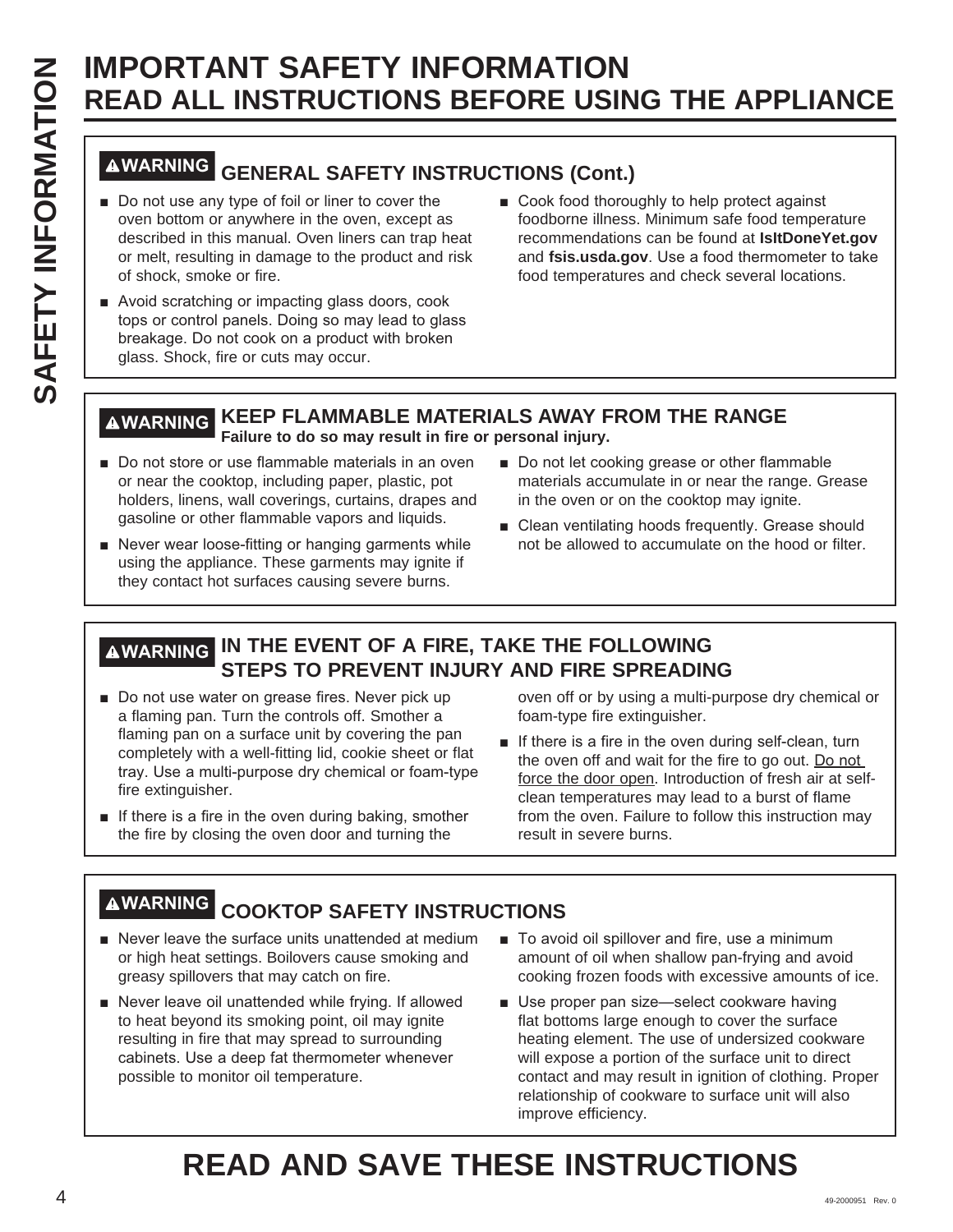## **WARNING COOKTOP SAFETY INSTRUCTIONS (Cont.)**

- Only certain types of glass, glass/ceramic, earthenware or other glazed containers are suitable for cooktop service; others may break because of the sudden change in temperature.
- $\blacksquare$  To minimize the possibility of burns, ignition of flammable materials and spillage, the handle of a container should be turned toward the center of the range without extending over nearby surface units.
- When preparing flaming foods under a hood, turn the fan on.
- $\blacksquare$  If power is lost to an electric cooktop while a surface unit is ON, the surface unit will turn back on as soon as power is restored. In the event of power loss, failure to turn all surface unit knobs to the OFF position may result in ignition of items on or near the cooktop, leading to serious injury or death.

# **WARNING RADIANT COOKTOP SAFETY INSTRUCTIONS**

- $\blacksquare$  Use care when touching the cooktop. The glass surface of the cooktop will retain heat after the controls have been turned off.
- Do not cook on a broken cooktop. If glass cooktop should break, cleaning solutions and spillovers may penetrate the broken cooktop and create a risk of electric shock. Contact a qualified technician immediately.
- $\blacksquare$  Avoid scratching the glass cooktop. The cooktop can be scratched with items such as knives, sharp instruments, rings or other jewelry, and rivets on clothing.
- $\blacksquare$  Do not place or store items that can melt or catch fire on the glass cooktop, even when it is not being

used. If the cooktop is inadvertently turned on, they may ignite. Heat from the cooktop or oven vent after it is turned off may cause them to ignite also.

- **B** Use ceramic cooktop cleaner and non-scratch cleaning pad to clean the cooktop. Wait until the cooktop cools and the indicator light goes out before cleaning. A wet sponge or cloth on a hot surface can cause steam burns. Some cleaners can produce noxious fumes if applied to a hot surface. **NOTE:** Sugar spills are an exception. They should be scraped off while still hot using an oven mitt and a scraper. See the Cleaning the glass cooktop section for detailed instructions.
- Read and follow all instructions and warnings on the cleaning cream label.

# **WARNING OVEN SAFETY INSTRUCTIONS**

- Stand away from the range when opening the oven door. Hot air or steam which escapes can cause burns to hands, face and/or eyes.
- $\blacksquare$  Do not use the oven if a heating element develops a glowing spot during use or shows other signs of damage. A glowing spot indicates the heating element may fail and present a potential burn, fire, or shock hazard. Turn the oven off immediately and have the heating element replaced by a qualified service technician.
- Keep the oven vent unobstructed.
- Keep the oven free from grease buildup. Grease in the oven may ignite.
- Place oven racks in desired location while oven is cool. If rack must be moved while oven is hot, do not let pot holder contact hot heating element in oven.
- When using cooking or roasting bags in the oven, follow the manufacturer's directions.
- $\blacksquare$  Pull the oven rack to the stop-lock position when loading and unloading food from the oven. This helps prevent burns from touching hot surfaces of the door and oven walls.
- Do not leave items such as paper, cooking utensils or food in the oven when not in use. Items stored in an oven can ignite.
- Never place cooking utensils, pizza or baking stones, or any type of foil or liner on the oven floor. These items can trap heat or melt, resulting in damage to the product and risk of shock, smoke or fire.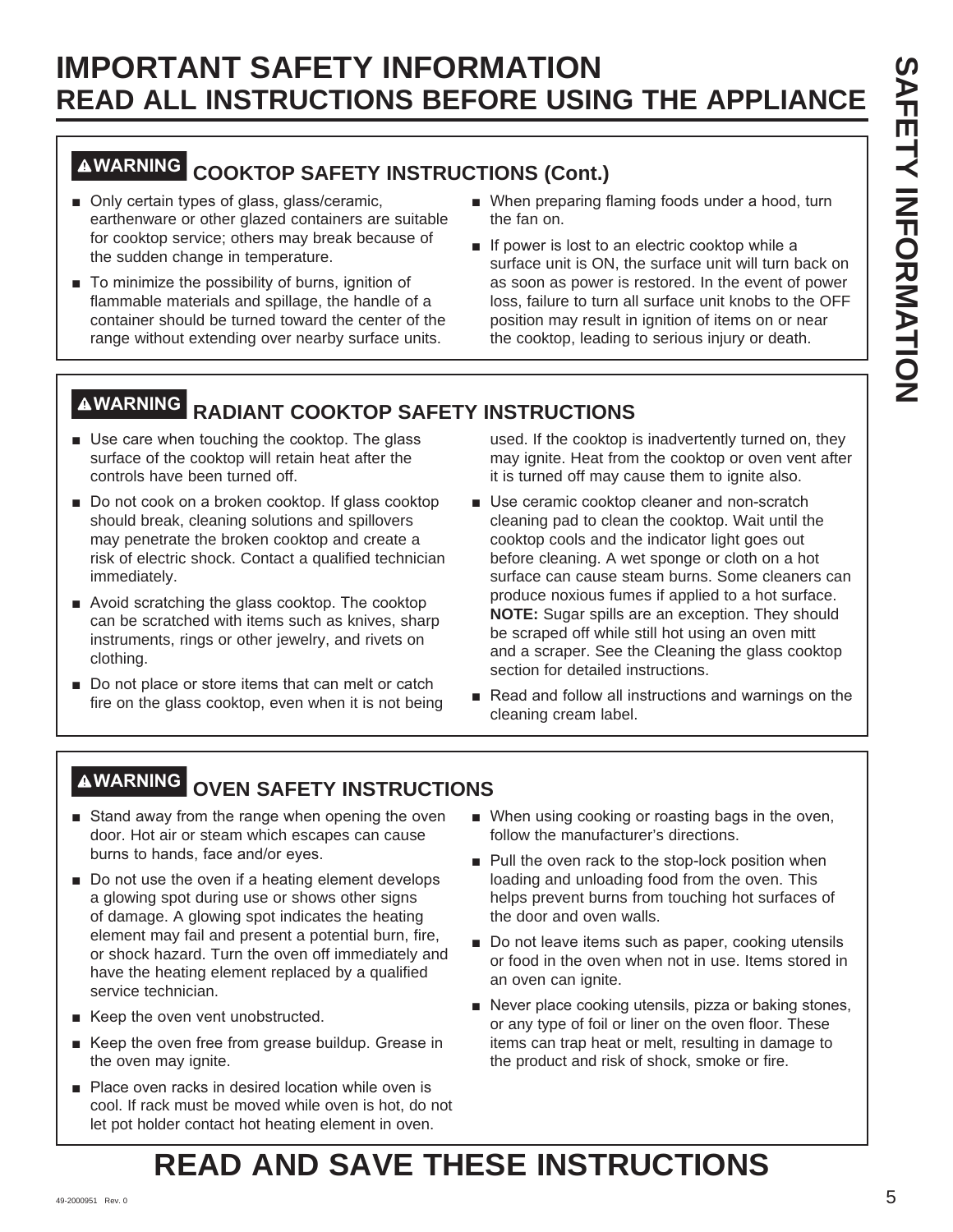# **WARNING SELF-CLEANING OVEN SAFETY INSTRUCTIONS**

The self-cleaning feature operates the oven at temperatures high enough to burn away food soils in the oven. Follow these instructions for safe operation.

- Do not touch oven surfaces during self-clean operation. Keep children away from the oven during self-cleaning. Failure to follow these instructions may cause burns.
- Before operating the self-clean cycle, remove pans, shiny metal oven racks and other utensils from the oven. Only gray porcelain-coated oven racks may be left in the oven. Do not use self-clean to clean other parts, such as drip pans or bowls.
- Before operating the self-clean cycle, wipe grease and food soils from the oven. Excessive amount of grease may ignite leading to smoke damage to your home.
- $\blacksquare$  If the self-cleaning mode malfunctions, turn the oven off and disconnect the power supply. Have it serviced by a qualified technician.
- Do not clean the door gasket. The door gasket is essential for a good seal. Care should be taken not to rub, damage or move the gasket.
- Do not use oven cleaners. No commercial oven cleaner or oven liner protective coating of any kind should be used in or around any part of the oven.

### **How to Remove Protective Shipping Film and Packaging Tape**

Carefully grasp a corner of the protective shipping film with your fingers and slowly peel it from the appliance surface. Do not use any sharp items to remove the film. Remove all of the film before using the appliance for the first time.

To assure no damage is done to the finish of the product, the safest way to remove the adhesive from packaging tape on new appliances is an application of a household liquid dishwashing detergent. Apply with a soft cloth and allow to soak.

**NOTE:** The adhesive must be removed from all parts. It cannot be removed if it is baked on.

Consider recycling options for your appliance packaging material.

## **PROPER DISPOSAL OF YOUR APPLIANCE**

Dispose of or recycle your appliance in accordance with Federal and Local Regulations. Contact your local authorities for the environmentally safe disposal or recycling of your appliance.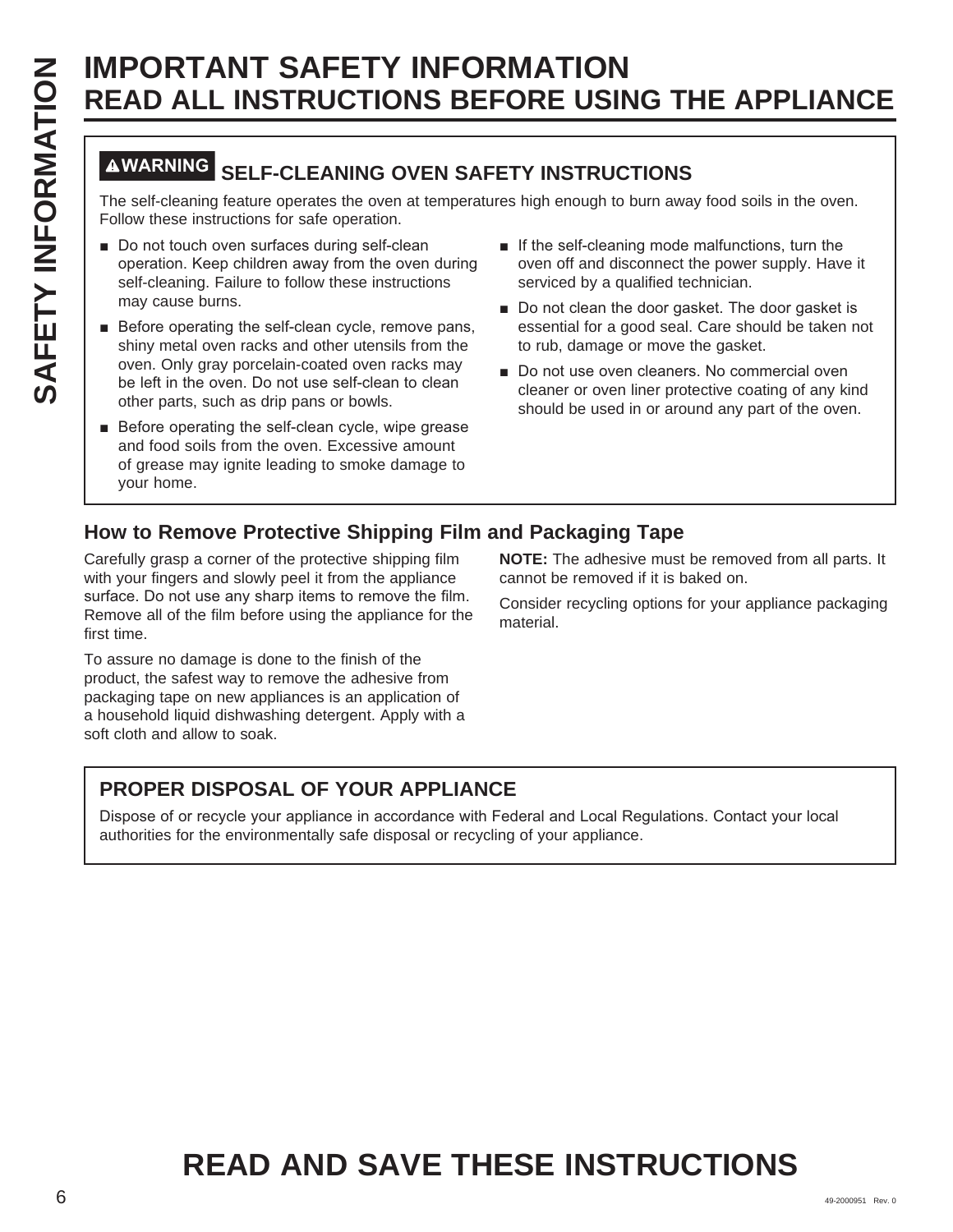# **USING THE RANGE:DING HIE RANGE:** Surface Chits Surface Units

# **Surface Units**

**WARNING FIRE HAZARD:** Never leave the range unattended with the cooktop on medium or high settings. Keep flammable items away from the cooktop. Turn off all controls when done cooking. Failure to follow these instructions can result in fire, serious injury or death.

Throughout this manual, features and appearance may vary from your model.

### **How to Set**

Push the knob in and turn in either direction to the setting you want.

A surface ON indicator light will glow when any surface unit is on

### **For glass cooktop surfaces:**

A **HOT COOKTOP** indicator light will:

- $\blacksquare$  come on when the unit is hot to the touch.
- $\blacksquare$  stay on even after the unit is turned off.
- $\blacksquare$  stay on until the unit is cooled to approximately 150°F.



At both **OFF** and **HI** the control clicks into position. You may hear slight clicking sounds during cooking, indicating the control is maintaining your desired setting.

Be sure you turn the control knob to **OFF** when you finish cooking.



**Melt** setting (on some models) will melt chocolate or butter.

### **Dual Surface Units and Control Knobs (on some models)**

The surface unit has 2 cooking sizes to select from so you can match the size of the unit to the size of the cookware you are using.



Models with a Dual-Ring surface element only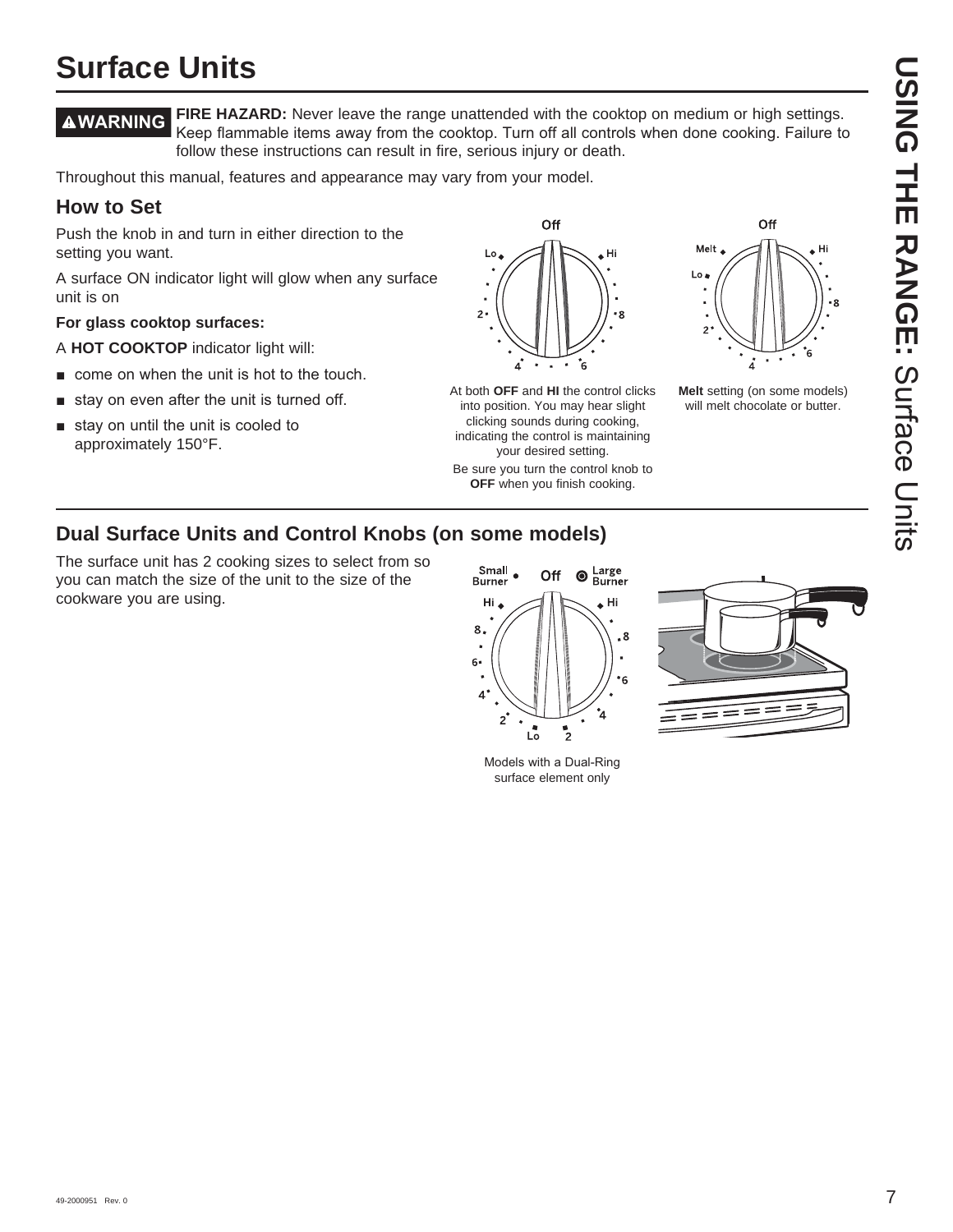# **Surface Units (Cont.)**

# **WARNING**

**FOOD POISON HAZARD:** Bacteria may grow in food at temperatures below 140°F.

- **E** Always start with hot food. Do not use warm setting to heat cold food.
- Do not use warm setting for more than 2 hours.

**USING THE RANGE STATES CONCRETED THE RANGE STATES THE RANGE STATES THE PRODUCED TO DO THE RANGE STATES STARBUTE ON THE WARMING ZONE, located in 1<br>the glass surface, will keep hot, contract cold food.<br>The WARMING ZONE, loc** The **WARMING ZONE**, located in the back center of the glass surface, will keep hot, cooked food at serving temperature. Always start with hot food. Do not use to heat cold food. Placing uncooked or cold food on the **WARMING ZONE** could result in foodborne illness.

Turn the control knob to the ON position.

For best results, all foods on the **WARMING ZONE** should be covered with a lid or aluminum foil. When warming pastries or breads, the cover should be vented to allow moisture to escape.

The initial temperature, type and amount of food, type of pan, and the time held will affect the quality of the food.

Always use pot holders or oven mitts when removing food from the **WARMING ZONE**, since cookware and plates will be hot.

**NOTE:** The surface warmer will not glow red like the cooking elements.



**Warming Zone**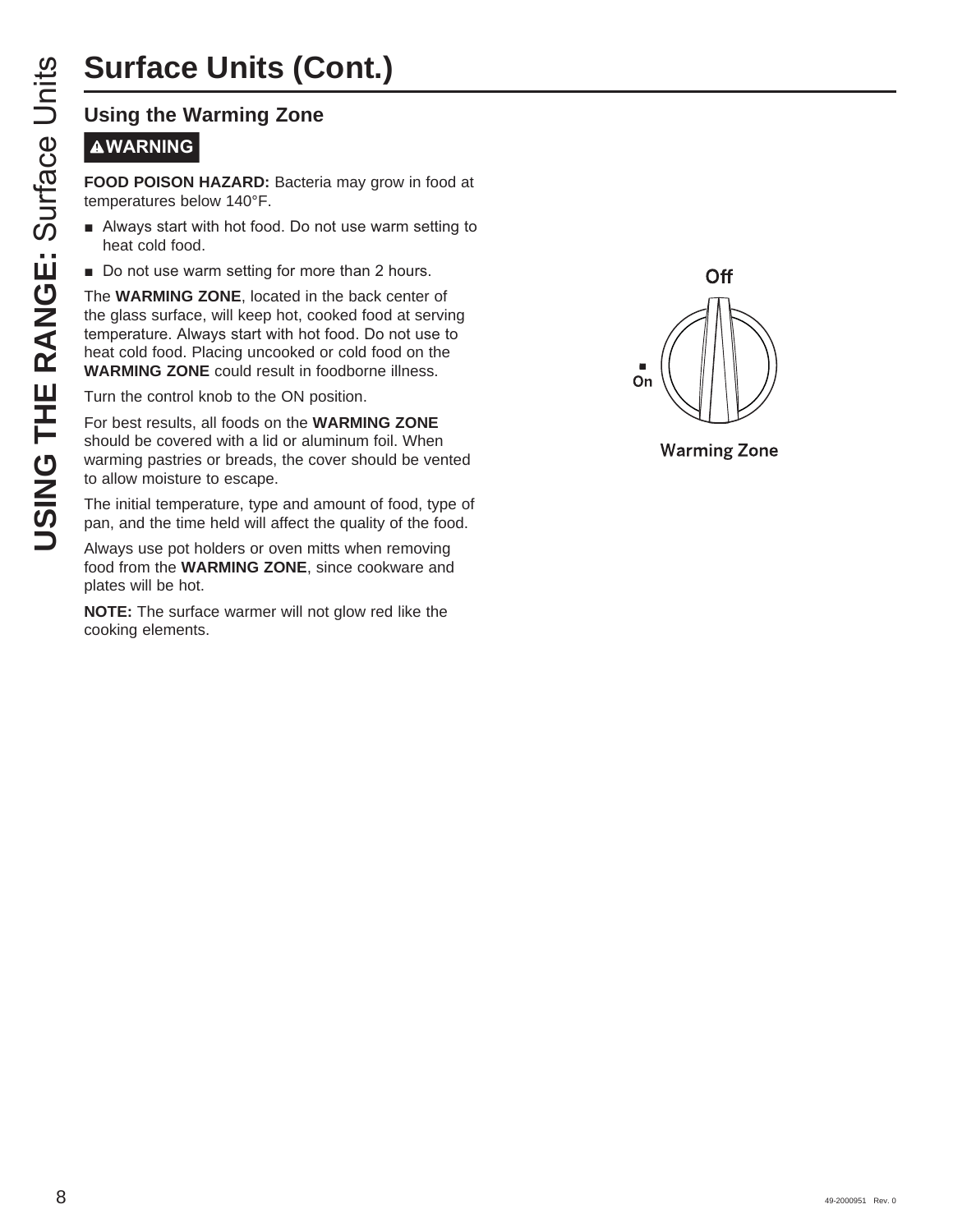# **Surface Units (Cont.)**

### **Home Canning Tips**

Be sure the canner is centered over the surface unit.

Make sure the canner is flat on the bottom.

To prevent burns from steam or heat, use caution when canning.

Use recipes and procedures from reputable sources. These are available from manufacturers such as Ball® and Kerr<sup>®</sup> and the Department of Agriculture Extension Service.

Flat-bottomed canners are recommended. Use of water bath canners with rippled bottoms may extend the time required to bring the water to a boil.

### **Radiant Glass Cooktop**

The radiant cooktop features heating units beneath a smooth glass surface.

**NOTE:** A slight odor is normal when a new cooktop is used for the first time. It is caused by the heating of new parts and insulating materials and will disappear in a short time.

**NOTE:** On models with light-colored glass cooktops, it is normal for the cooking zones to change color when hot or cooling down. This is temporary and will disappear as the glass cools to room temperature.

The surface unit will cycle on and off to maintain your selected control setting.

It is safe to place hot cookware on the glass surface even when the cooktop is cool.

Even after the surface units are turned off, the glass cooktop retains enough heat to continue cooking. To avoid overcooking, remove pans from the surface units when the food is cooked. Avoid placing anything on the surface unit until it has cooled completely.

- Water stains (mineral deposits) are removable using the cleaning cream or full-strength white vinegar.
- $\blacksquare$  Use of window cleaner may leave an iridescent film on the cooktop. The cleaning cream will remove this film.
- $\blacksquare$  Don't store heavy items above the cooktop. If they drop onto the cooktop, they can cause damage.
- Do not use the surface as a cutting board.

**SURFACE** COOKING

Never cook directly on the glass. Always use cookware.



Always place the pan in the center of the surface unit you are cooking on.



Do not slide cookware across the cooktop because it can scratch the glass-the glass is scratchresistant, not scratch proof.

### **Temperature Limiter on Radiant Glass Cooktops**

Every radiant surface unit has a temperature limiter.

The temperature limiter protects the glass cooktop from getting too hot.

The temperature limiter may cycle the surface units off for a time if:

- $\blacksquare$  the pan boils dry.
- $\blacksquare$  the pan bottom is not flat.
- $\blacksquare$  the pan is off-center.
- $\blacksquare$  there is no pan on the unit.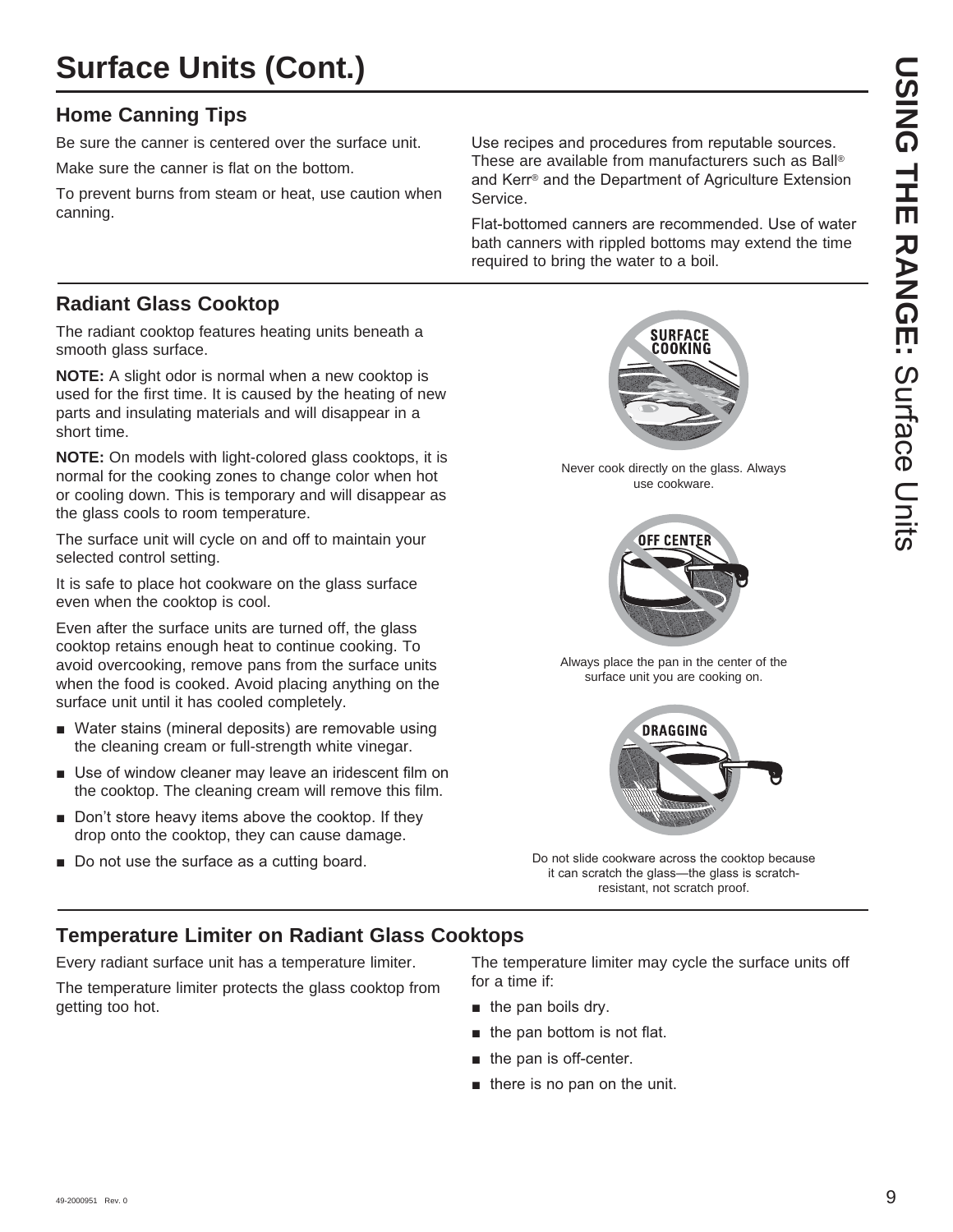# **Cookware for Radiant Glass Cooktop**

**NOTE:** Follow all cookware manufacturer's recommendations when using any type of cookware on the ceramic cooktop.

### **Recommended**

### **Stainless Steel**

### **Aluminum:**

heavy weight recommended

Good conductivity. Aluminum residues sometimes appear as scratches on the cooktop but can be removed if cleaned immediately. Because of its low melting point, thin weight aluminum should not be used.

### **Copper Bottom:**

COOKWATE for Radiant Glass Cooktop<br>
The following information will help you choose cookware which will give good performance on glass cookdop.<br>
CO Recommended Example (painted cook will give good performance on glass Cook Copper may leave residues which can appear as scratches. The residues can be removed, as long as the cooktop is cleaned immediately. However, do not let these pots boil dry. Overheated metal can bond to glass cooktops. An overheated copper bottom pot will leave a residue that will permanently stain the cooktop if not removed immediately.

### **Enamel (painted) on Cast Iron:**

recommended if bottom of pan is coated

## **Avoid/Not Recommended**

### **Enamel (painted) on Steel:**

Heating empty pans can cause permanent damage to cooktop glass. The enamel can melt and bond to the ceramic cooktop.

### **Glass-ceramic:**

Poor performance. Will scratch the surface.

### **Stoneware:**

Poor performance. May scratch the surface.

### **Cast Iron:**

not recommended—unless designed specifically for glass cooktops

Poor conductivity and slow to absorb heat. Will scratch the cooktop surface.



Check pans for flat bottoms by using a straight edge.







Pans with rounded, curved, ridged or warped bottoms are not recommended.

### **For Best Results**

- $\blacksquare$  Place only dry pans on the surface elements. Do not place lids on the surface elements, particularly wet lids. Wet pans and lids may stick to the surface when cool.
- $\blacksquare$  Do not use woks that have support rings. This type of wok will not heat on glass surface elements.
- $\blacksquare$  We recommend that you use only a flat-bottomed wok. They are available at your local retail store. The bottom of the wok should have the same diameter as the surface element to ensure proper contact.
- Some special cooking procedures require specific cookware such as pressure cookers or deep-fat fryers. All cookware must have flat bottoms and be the correct size.



Do not place wet pans on the glass cooktop.



Do not use woks with support rings on the glass cooktop.



Use flat-bottomed woks on the glass cooktop.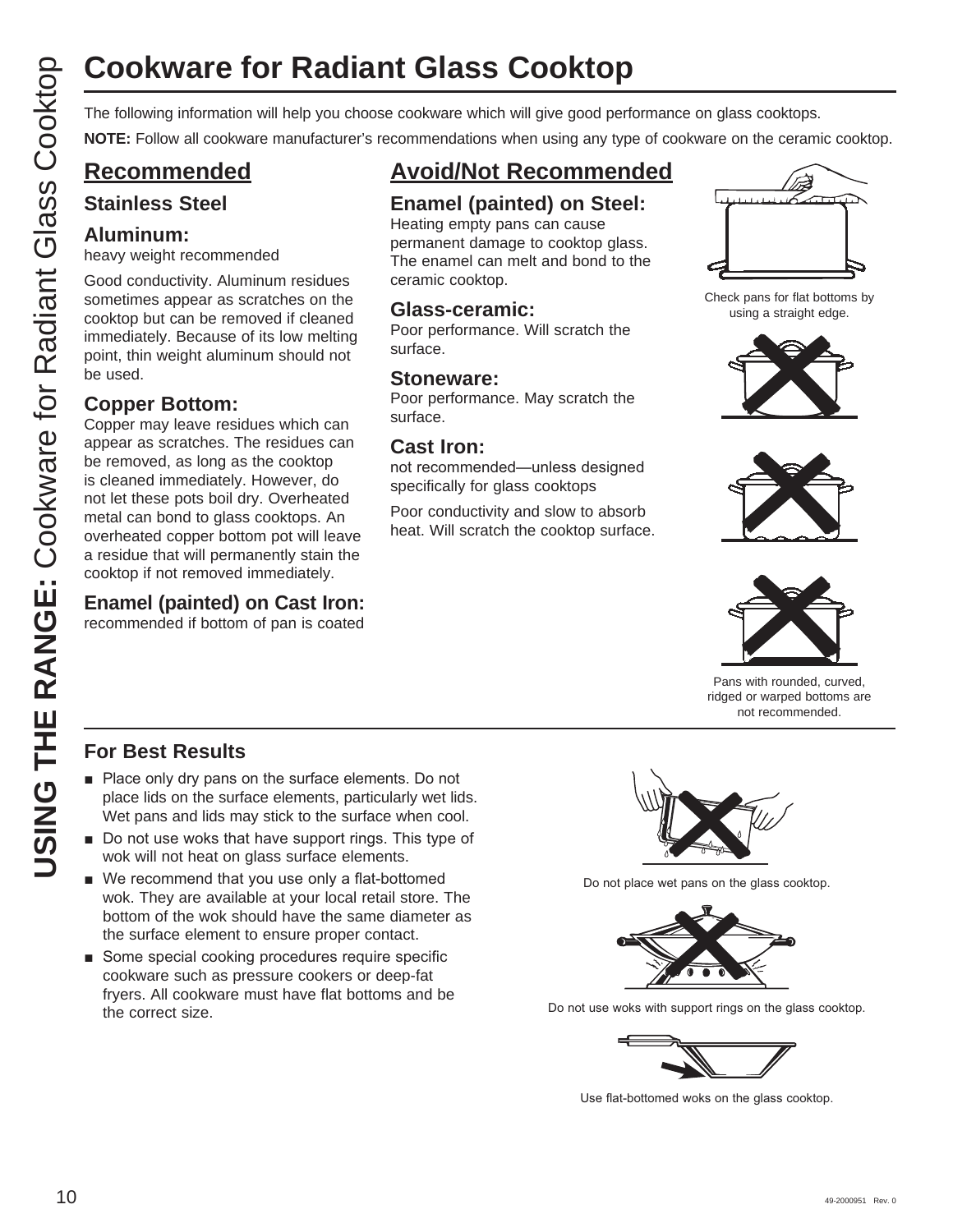# **Oven Controls**



**USING THE RANGE:DONEO HHE RANGE: Over Controls** Oven Controls

- **1. Convection Cooking (on some models):** Convection cooking modes use increased air circulation to improve performance. See the Cooking Modes section for more information.
- **2. Traditional Cooking Modes:** Your oven has the following traditional cooking modes: Bake and Broil Hi/Lo. See the Cooking Modes section for more information.
- **3. Clean (on some models):** Your oven may have up to two cleaning modes: Self Clean and Steam Clean. See the Cleaning the Oven section for important information about using these modes.
- **4.** Start: Must be pressed to start any cooking, cleaning, or timed function.
- **5. Cancel/Off:** Cancels ALL oven operations except the clock and timer.
- **6. + Pad:** Short taps to this pad will increase the time or temperature by small amounts. Touch and hold the pad to increase the time or temperature by larger amounts.
- **7. Pad:** Short taps to this pad will decrease the time or temperature by small amounts. Touch and hold the pad to decrease the time or temperature by larger amounts.
- **8. Cook Time:** Counts down cooking time and turns off the oven when the cooking time is complete. Press the **Cook Time** pad, use the **+-** pads to program a cooking time in hours and minutes, then press **Start.** This can only be used with Bake and Convection Bake (where available).

**9. Clock:** Sets the oven clock time. Press the **Set Clock** pad twice or press and hold the **+-** pads for 3 seconds and the **+-** pads to program the clock.

Press **Start** to save the time.

- **10. Timer:** Works as a countdown timer. Press the **Timer** pad and the **+-** pads to program the time in hours and minutes. Press the **Start** pad. The timer countdown is complete. To turn the timer off press the **Timer** pad.
- **11. Delay Time:** Delays when the oven will turn on. Use this to set a time when you want the oven to start. Press the **Delay Time** pad and use the **+-** pads to program the time of day for the oven to turn on then press **Start**. Press the desired cooking mode and temperature then press **Start**. A Cook Time may also be programmed if desired. Follow the directions under Cook Time for setting this feature. This can only be used with Bake, Convection Bake and Self-Clean.

**NOTE:** When using the Delay Time feature, foods that spoil easily-such as milk, eggs, fish, stuffings, poultry and pork—should not be allowed to sit for more than 1 hour before or after cooking. Room temperature promotes the growth of harmful bacteria. Be sure that the oven light is off because heat from the bulb will speed harmful bacteria growth.

- **12. Oven Light:** Turns the oven light on or off.
- **13. Lock Controls (on some models):** Locks out the control so that pressing the pads does not activate the controls. Press and hold the **+-** pads or the **Lock Controls** pad, for three seconds to lock or unlock the control. **Cancel/Off** is always active, even when the control is locked.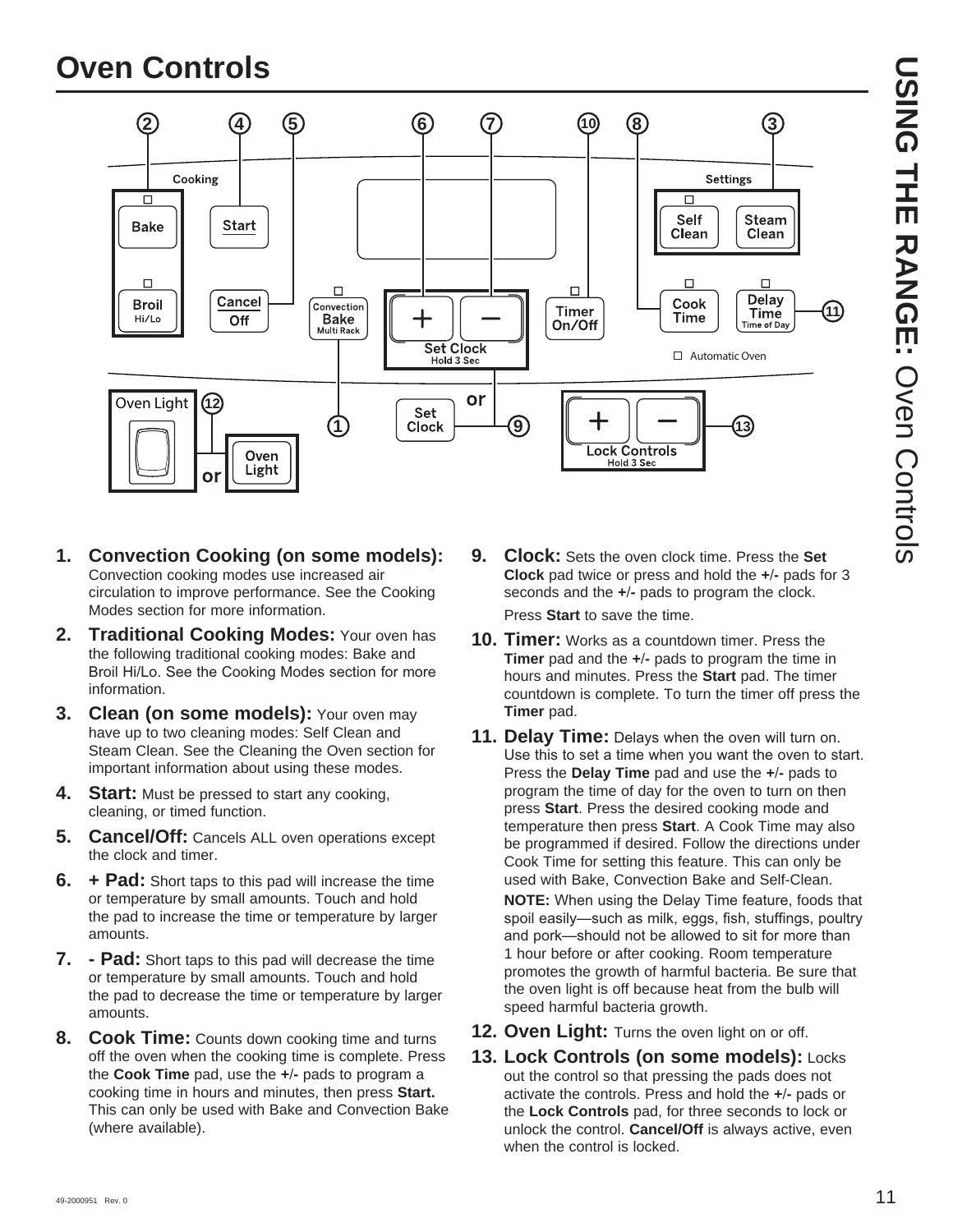# **Special Features**

- **Pease 3DKV 3DK** 3NHV **Bake** and **Broil** pads at the same time and hold for three seconds.
- $\blacksquare$  "SF" will appear in the display.
- $\blacksquare$  Select the feature you want to change.
- **N** When the change has been made, press the Start key to save the change and return to the time of day.

### **Adjust the Oven Temperature**

**USING THE RANGE SET THE RANGE SPECT THE RANGE THE RANGE THE RANGE THE RANGE THE RANGE THE RANGE THE RANGE THE RANGE THE RANGE THE RANGE THE RANGE THE RANGE THE RANGE THE RANGE THE RANGE THE RANGE THE RANGE THE RANGE THE R** This feature allows the oven baking and convection baking temperature to be adjusted up to 35ºF hotter or down to 35°F cooler. Use this feature if you believe your oven temperature is too hot or too cold and wish to change it. This adjustment affects Bake and Convection Bake modes. No other cooking modes are affected.

Press the **Bake** pad to enter the temperature adjustment mode. A number between 35 and - 35 will display. Use the **+-** pads to set the desired temperature adjustment and use the **Bake** pad to change between negative and positive. Press the **Start** pad to save the temperature adjustment.

### **Clock Display**

This feature can turn off the time of day display. Press the **Timer On/Off** pad to display the time of day (on) or turn off the time of day display (oFF).

**NOTE:** For models with a clock pad, the time of day display cannot be turned off in special features. Exit special features. To turn the time of day display off on these models, just press the clock pad once and then the start pad. To have the display turned back on, press the clock pad again and then the start pad.

### **12-hour auto shut-off and Sabbath**

Options for this feature are "12 SHdn", "no SHdn" and " $SAb$ ".

12-hour auto shut-off turns off the oven after 12 hours of continuous operations.

Sabbath mode disables all sounds (the control will not beep when a button is pressed), Convection, Broil, Cook Time, Timer, Clock, and Delay Time functions. Sabbath mode can only be used with Bake.

**NOTE:** The oven light comes on automatically (on some models) when the door is opened and goes off when the door is closed. The bulb may be removed. See the Oven Light Replacement section. On models with a light switch on the control panel, the oven light may be turned on and left on.

Press the **Set Clock** pad to view the current setting and then to change the setting.

For models that do not have a **Set Clock** pad, press the **Cook Time** pad to view the current setting and then to change the setting.

To use Sabbath mode, select "SAb" and press **Start**. A **]** will appear in the display and the clock will not display.

Once in Sabbath mode, at any time you can press **Bake** to start the oven. Note that when programming a bake in Sabbath mode, the preset starting temperature will automatically be set to 350°F. Press the + or - pads to increase or decrease the temperature in 25°F increments for temperatures between 170°F and 550°F and then press **Start**.

No sound will be given when the keys are pressed. At a random time between 30 seconds and 1 minute, **][**, will appear in the display indicating the oven is running.

If you need to adjust the temperature while baking, press **Bake** again. Press the **+** or **-** pads to increase or decrease the temperature in 25°F from the previous temperature you set to the new baking temperature and then press **Start**.

To exit Sabbath mode, make sure that the oven is turned off. To turn the oven off, press **Cancel/Off**. The oven will immediately turn off and **][** will change to **]** indicating that the oven has turned off. Press and hold the **Bake** and **Broil** pads for 3 seconds to enter special features then press **Delay Time** until either "12 Shdn" or "no Shdn" is in the display and press **Start**.

**NOTE:** If power outage occurs, the Sabbath mode will not resume when power is restored.

If you wish to use the Cook Time feature (if available) to bake in the oven and then have the oven automatically turn off, you will need to press the **Cook Time** pad, enter a cooking time duration, and press **Start**. Then enter special features to start Sabbath mode as detailed above.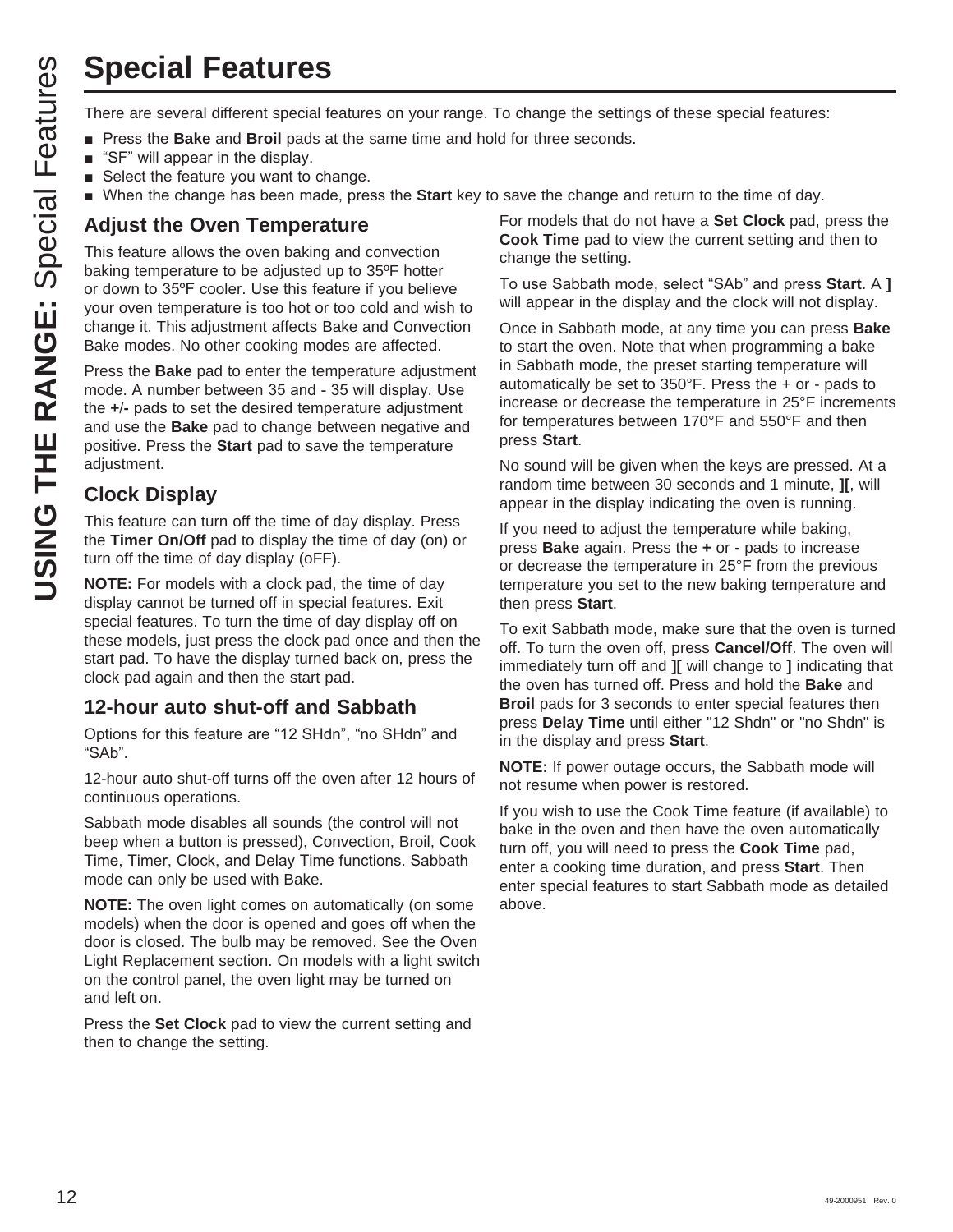# **Oven Racks**

Recommended rack positions for various types of foods are provided in the Cooking Guide. Adjusting rack position is one way to impact cooking results. For example, if you would prefer darker tops on cakes, muffins, or cookies, try moving food one rack position higher. If you find foods are too brown on top try moving them down next time.

When baking with multiple pans and on multiple racks, ensure there is at least 1½" between pans to allow sufficient space for air to flow.

To avoid possible burns, place the racks in the desired position before you turn the oven on.



The number of rack positions may vary by model.

# **Aluminum Foil and Oven Liners**

**ACAUTION Do not use any type of foil or oven liner to cover the oven bottom. These items can trap heat or melt, resulting in damage to the product and risk of shock, smoke or fire. Damage from improper use of these items is not covered by the product warranty.** 

Foil may be used to catch spills by placing a sheet on a lower rack, several inches below the food. Do not use more foil than necessary and never entirely cover an oven rack with aluminum foil. Keep foil at least 1-1/2" from oven walls to prevent poor heat circulation.

# **Cookware**

### **Cookware Guidelines**

The material, finish, and size of cookware affect baking performance.

Dark, coated and dull pans absorb heat more readily than light, shiny pans. Pans that absorb heat more readily can result in a browner, crisper, and thicker crust. If using dark and coated cookware check food earlier than minimum cook time. If undesirable results are obtained with this type of cookware consider reducing oven temperature by 25º F next time.

Shiny pans can produce more evenly cooked baked goods such as cakes and cookies.

Glass and ceramic pans heat slowly but retain heat well. These types of pans work well for dishes such as pies and custards.

Air insulated pans heat slowly and can reduce bottom browning.

Keep cookware clean to promote even heating.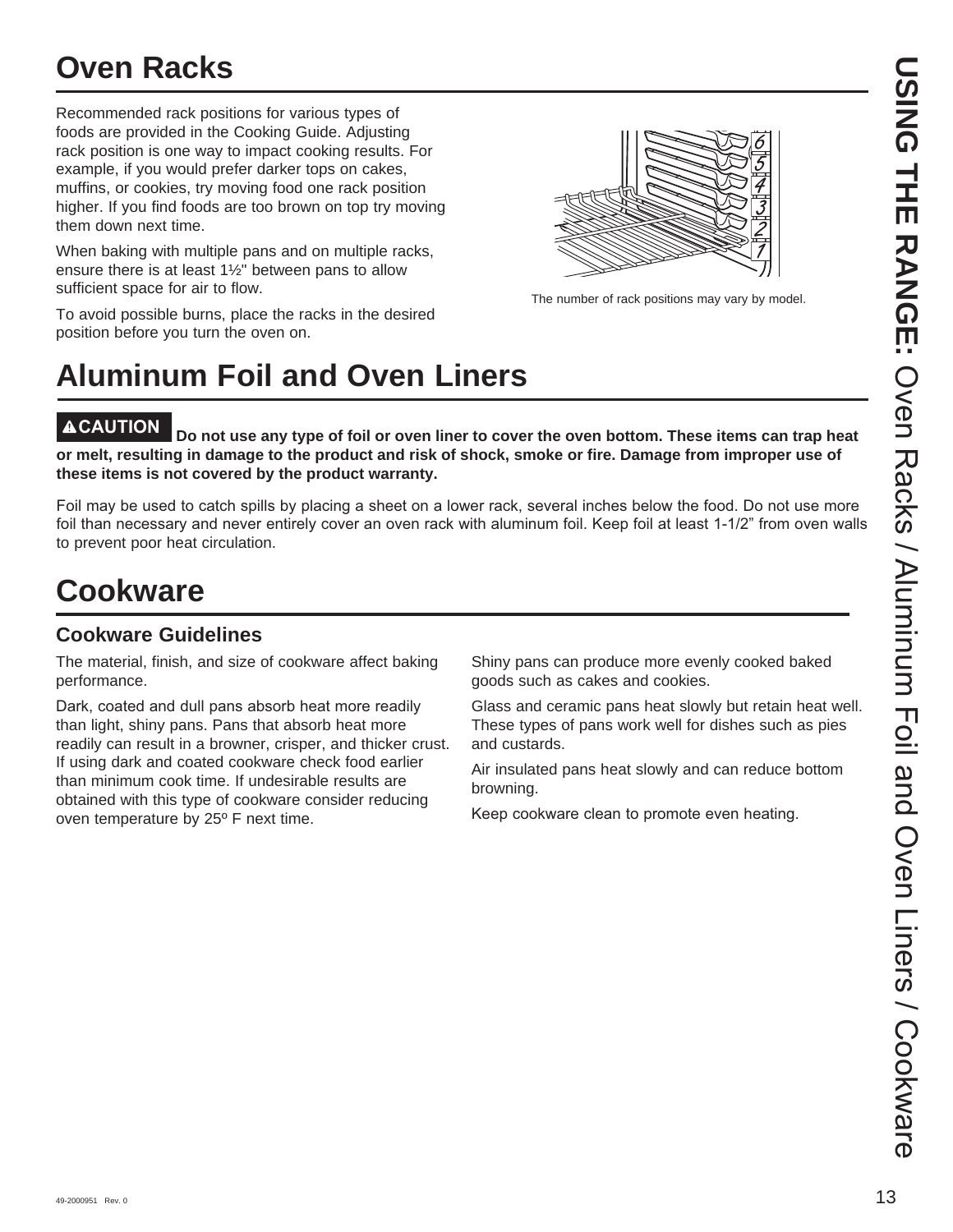# **Cooking Modes**

Your new oven has a variety of cooking modes to help you get the best results. These modes are described below. Refer to the Cooking Guide section for recommendations for specific foods. Remember, your new oven may perform differently than the oven it is replacing.

### **Baking Modes**

Select a mode for baking based on the type and quantity of food you are preparing. When preparing baked goods such as cakes, cookies, and pastries always preheat the oven first. Follow recipe recommendations for food placement. If no guidelines are provided, center food in the oven.

### **Bake**

The bake mode is intended for single rack cooking. This mode uses heat primarily from the lower element but also from the upper element to cook food. To use this mode press the **Bake** pad, use the **+-** pads to set the desired temperature, and then press **Start**. Preheating is generally recommended when using this mode.

### **Convection Bake**

The Convection Bake mode is intended for baking on multiple racks at the same time. This mode uses heat from the upper and lower elements, along with air movement from the convection fan to enhance cooking evenness. Baking time might be slightly longer for multiple racks than what would be expected for a single rack. To use this mode press the **Convection Bake**  pad, enter a temperature, and then press **Start**. Always preheat when using this mode. When baking more delicate foods like cookies and cakes, it is recommended to reduce the input temperature by 25°F for improved cooking performance.

### **Broiling Modes**

Monitor food closely while broiling. Use caution when broiling on upper rack positions as placing food closer to the broil element increases smoking, spattering, and the possibility of fats igniting. For best performance center food below the broil heating element.

Try broiling foods that you would normally grill. Adjust rack positions to adjust the intensity of the heat to the food. Place foods closer to the broil element when a seared surface and rare interior is desired. Thicker foods and foods that need to be cooked through should be broiled on a rack position farther from the broiler or by using **Broil Lo.**

### **Broil Hi**

The Broil Hi mode uses intense heat from the upper element to sear foods. It is recommended that Broil Hi be done with the door open for improved searing. Use Broil Hi for thinner cuts of meat and/ or foods you prefer less done on the interior. To use this mode press the **Broil** pad once and then press **Start**. It is not necessary to preheat when using this mode.

### **Broil Lo**

The Broil Lo mode uses less intense heat from the upper element to cook food thoroughly while also producing surface browning. The door may be closed or open when using Broil Lo. Use Broil Lo for thicker cuts of meat and/ or foods that you would like cooked all the way through. To use this mode press the **Broil** pad **twice** and then press **Start**. It is not necessary to preheat when using this mode.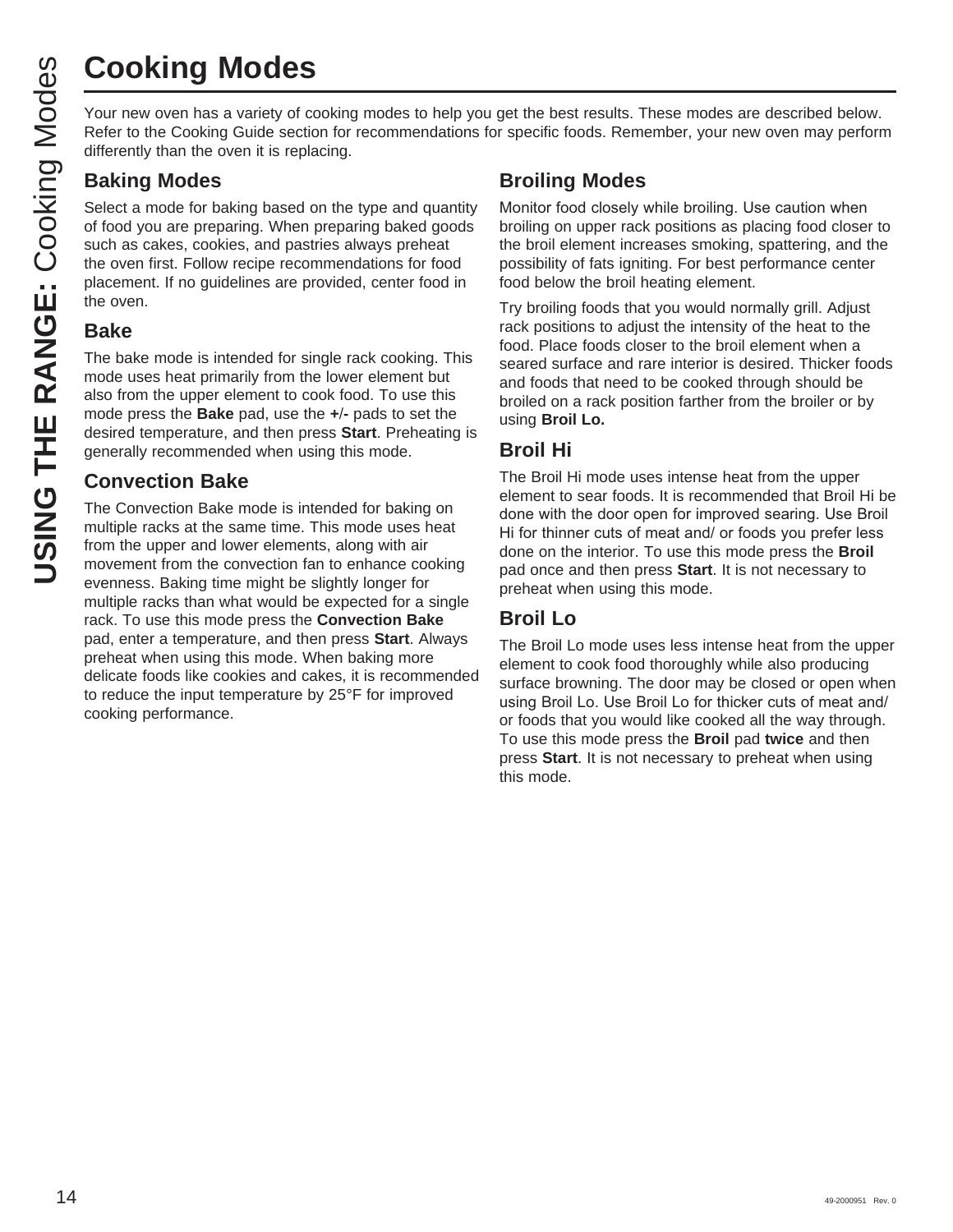# **Cooking Guide**

| <b>FOOD TYPE</b>                                                                            | <b>RECOMMENDED</b><br><b>MODE(S)</b>          | <b>RECOMMENDED</b><br><b>RACK POSITION(S)</b> | <b>ADDITIONAL SUGGESTIONS</b>                                                                                                                                                                              |
|---------------------------------------------------------------------------------------------|-----------------------------------------------|-----------------------------------------------|------------------------------------------------------------------------------------------------------------------------------------------------------------------------------------------------------------|
| <b>Baked Goods</b>                                                                          |                                               |                                               |                                                                                                                                                                                                            |
| Layer Cakes, sheet cakes, bundt<br>cakes, muffins, quick breads on a<br>Single Rack         | <b>Bake</b>                                   | $\overline{4}$                                | Use shiny cookware.                                                                                                                                                                                        |
| Layer cakes* on Multiple Racks                                                              | <b>Bake</b>                                   | 3 and 5                                       | Ensure adequate airflow<br>(see illustration below).                                                                                                                                                       |
| Chiffon cakes (angel food)                                                                  | Bake                                          | $\mathbf{1}$                                  | Use shiny cookware.                                                                                                                                                                                        |
| Cookies, biscuits, scones on a<br>Single Rack                                               | <b>Bake</b>                                   | $\overline{4}$                                | Use shiny cookware.                                                                                                                                                                                        |
| Cookies, biscuits, scones on<br><b>Multiple Racks</b>                                       | <b>Bake</b><br>Convection Bake (if available) | 3 and 5                                       | Ensure adequate airflow. Reduce input temperature<br>by 25°F when using Convection Bake only.                                                                                                              |
| <b>Beef &amp; Pork</b>                                                                      |                                               |                                               |                                                                                                                                                                                                            |
| Hamburgers                                                                                  | <b>Broil Hi</b>                               | 6                                             | Use a broil pan; move food down for more<br>doneness/less searing. Watch food closely when<br>broiling. For best performance center food below the<br>broil heating element                                |
| Steaks & Chops                                                                              | <b>Broil Hi</b>                               | 6                                             | Use a broil pan; move food down for more<br>doneness/less searing. Watch food closely when<br>broiling. For best performance center food below the<br>broil heating element                                |
| Roasts                                                                                      | Bake                                          | 3 or 4                                        | Use a low sided pan such as a broil pan. Preheating<br>is not necessary                                                                                                                                    |
| <b>Poultry</b>                                                                              |                                               |                                               |                                                                                                                                                                                                            |
| Whole chicken                                                                               | <b>Bake</b>                                   | 3 or 4                                        | Use a low sided pan such as a broil pan.                                                                                                                                                                   |
|                                                                                             | <b>Broil Hi</b>                               | 3                                             | If breaded or coated in sauce avoid Broil Hi modes.                                                                                                                                                        |
| Bone-in chicken breasts, legs,<br>thighs                                                    | <b>Broil Lo</b><br><b>Bake</b>                | 3 or 4                                        | Broil skin side down first. Watch food closely when<br>broiling. For best performance when broiling, center<br>food below the broil heating element.                                                       |
| Boneless chicken breasts                                                                    | <b>Broil Lo</b><br>Bake                       | 3 or 4                                        | If breaded or coated in sauce avoid Broil Hi modes.<br>Broil skin side down first. Watch food closely when<br>broiling. For best performance when broiling, center<br>food below the broil heating element |
| Whole turkey                                                                                | Bake                                          | 2 or 3                                        | Use a low sided pan such as a broil pan.                                                                                                                                                                   |
| <b>Turkey Breast</b>                                                                        | <b>Bake</b>                                   | 2 or 3                                        | Use a low sided pan such as a broil pan.                                                                                                                                                                   |
| Fish                                                                                        | <b>Broil Lo</b>                               | 6 (1/2 thick or less)<br>$5$ ( $>1/2$ inch)   | Watch food closely when broiling. For best<br>performance center food below the broil heating<br>element.                                                                                                  |
| <b>Casseroles</b>                                                                           | Bake                                          | $\overline{4}$                                |                                                                                                                                                                                                            |
| <b>Frozen Convenience Foods</b>                                                             |                                               |                                               |                                                                                                                                                                                                            |
| Pizza, french fries, tator tots,<br>chicken nuggets, appetizers on a<br>Single Rack         | <b>Bake</b>                                   | $\overline{4}$                                | Use shiny cookware.                                                                                                                                                                                        |
| Pizza, french fries, tator tots,<br>chicken nuggets, appetizers on<br><b>Multiple Racks</b> | Bake<br>Convection Bake (if available)        | $3$ and $5$                                   | Use shiny cookware. Reducing input temperature is<br>not recommended when using Convection Bake.                                                                                                           |

\*When baking four cake layers at a time, use racks 3 and 5. Place the pans as shown so that one pan is not directly above another.

Cook food thoroughly to help protect against food borne illness. Minimum safe food temperature recommendations for food safety can be found at **IsItDoneYet.gov**. Make sure to use a food thermometer to take food temperatures.



Rack position for baking 4 layer cakes.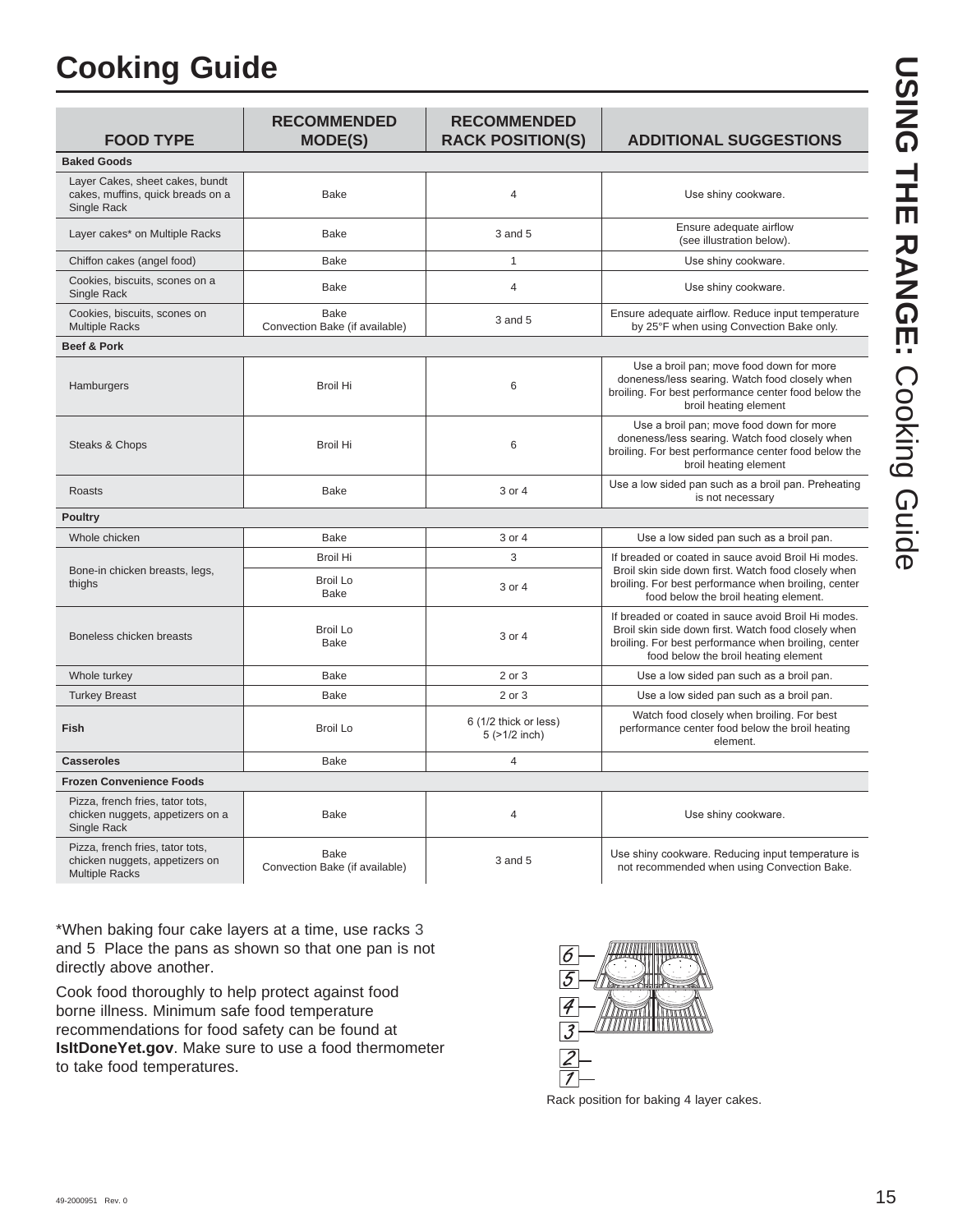# **Cleaning the Range – Exterior**

Be sure all controls are off and all surfaces are cool before cleaning any part of the range.



**AWARNING** If your range is removed for cleaning, servicing or any reason, be sure the anti-tip device is reengaged properly when the range is replaced. Failure to take this precaution could result in tipping of the range and can result in death or serious burns to children or adults.

### **Control Knobs**

The control knobs may be removed for easier cleaning. Make sure the knobs are in the **OFF** positions and pull them straight off the stems for cleaning.

The knobs can be cleaned in a dishwasher or they may

also be washed with soap and water. Make sure the inside of the knobs are dry before replacing.

Replace the knobs, in the **OFF** position to ensure proper placement.

### **Control Lockout (on some models)**

If desired, the touch pads may be deactivated before cleaning.

See Lock Controls in the Oven Controls section in this manual.

Clean up splatters with a damp cloth.

### **Control Panel**

It's a good idea to wipe the control panel after each use. Clean with mild soap and water or vinegar and water, rinse with clean water and polish dry with a soft cloth.

### **Oven Exterior**

Do not use oven cleaners, abrasive cleansers, strong liquid cleansers, steel wool, plastic scouring pads, or cleaning powders on the interior or exterior of the oven. Clean with a mild soap and water or vinegar and water solution. Rinse with clean water and dry with a soft cloth. When cleaning surfaces, make sure that they are at room temperature and not in direct sunlight.

You may also use a glass cleaner.

Remove heavier soil with warm, soapy water. Do not use abrasives of any kind.

Reactivate the touch pads after cleaning.

panel—they will damage the finish.

Do not use abrasive cleansers, strong liquid cleansers, plastic scouring pads or oven cleaners on the control

If stain on the door vent trim is persistent, use a mild abrasive cleaner and a sponge-scrubber for best results.

Spillage of marinades, fruit juices, tomato sauces and basting liquids containing acids may cause discoloration and should be wiped up immediately. Let hot surfaces cool, then clean and rinse.

### **Painted Surfaces**

Painted surfaces include the sides of the range and the door, top of control panel and the drawer front. Clean these with soap and water or a vinegar and water solution.

### **Porcelain Enamel Cooktop**

The porcelain enamel finish is sturdy but breakable if misused. This finish is acid-resistant. However, any acidic foods spilled (such as fruit juices, tomato or vinegar) should not be permitted to remain on the finish.

If acids spill on the cooktop while it is hot, use a dry paper

Do not use commercial oven cleaners, cleaning powders, steel wool or harsh abrasives on any painted surface.

towel or cloth to wipe it up right away. When the surface has cooled, wash with soap and water. Rinse well.

For other spills such as fat spatterings, wash with soap and water or cleansing powders after the surface has cooled. Rinse well. Polish with a dry cloth.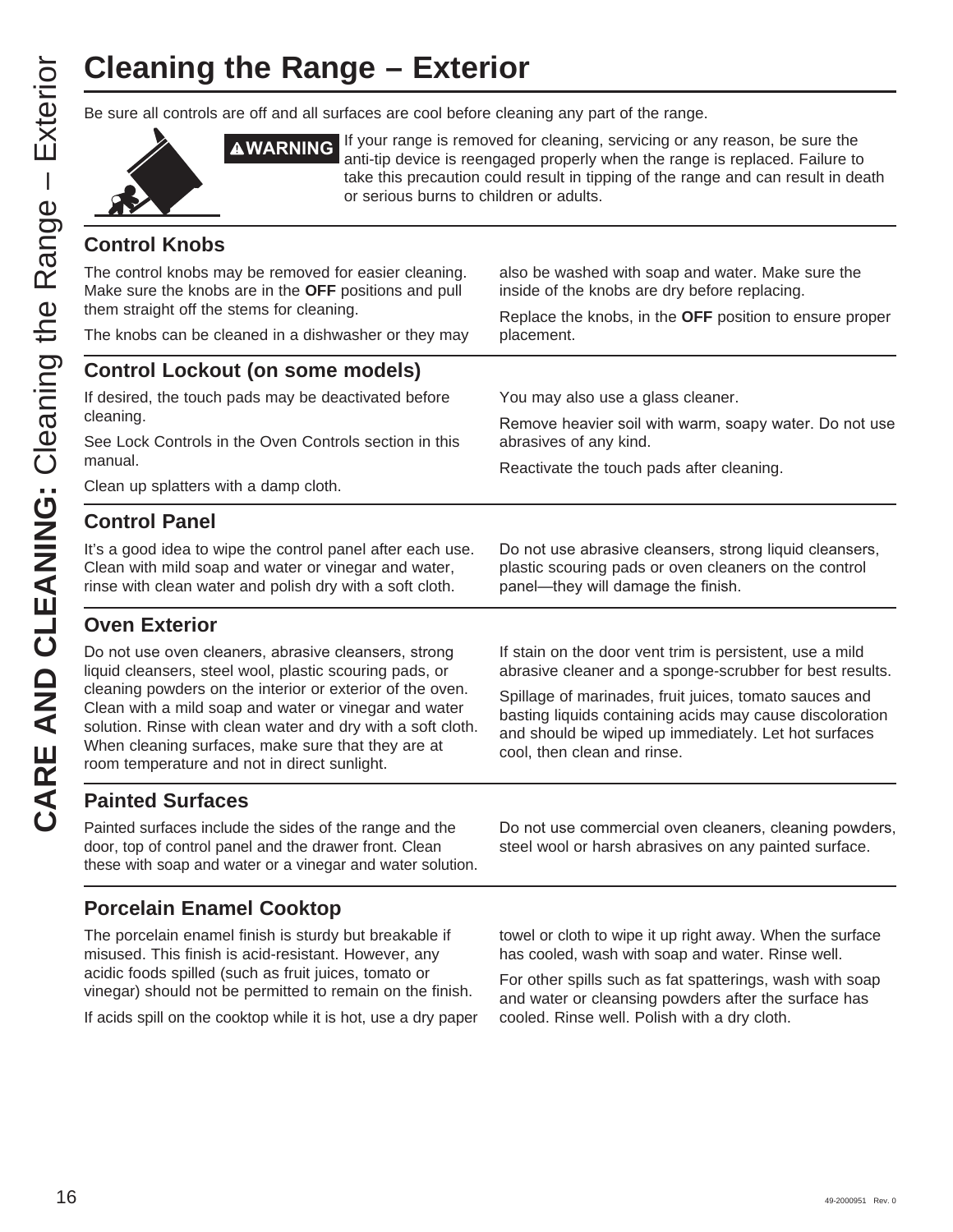### **Fingerprint Resistant Stainless Steel\* (Black Stainless, Slate, Dark Slate, and Painted)**

### **DO NOT use Stainless Steel cleaners on outside surfaces.**

**IMPORTANT:** The use of incorrect products may damage the outer finish of Fingerprint Resistant Stainless and Black Stainless models. Please follow these instructions and use only the appropriate items below to clean your appliance surfaces.

- Clean interior/exterior surfaces with warm water, mild soap or detergent, and a soft or microfiber cloth to avoid damage.
- $\blacksquare$  Wipe the appliance surface dry with a soft clean cloth or microfiber towel to avoid streaking or water spotting.

| <b>DO USE</b>                                | <b>DO NOT USE</b>                                                                                                                                                                                                        |
|----------------------------------------------|--------------------------------------------------------------------------------------------------------------------------------------------------------------------------------------------------------------------------|
| Soft, clean cloth or sponge Microfiber cloth | Abrasive cloths, paper towels, scrubbing sponges<br>(with or without soap), scouring or steel wool pads                                                                                                                  |
| Mild detergent mixed with warm water         | Abrasive powders, liquids, or sprays<br>Oven cleaners<br>■ Window sprays, ammonia, or bleach ■ Alkaline cleaners<br>Citrus or plant oil-based cleaners<br>■ Stainless steel cleaners<br>Acidic or vinegar-based cleaners |

\*Easily wipe away smudges and fingerprints.

### **Stainless Steel Surfaces (on some models)**

Do not use a steel wool pad; it will scratch the surface.

To clean the stainless steel surface, use warm sudsy water or a stainless steel cleaner or polish. Always wipe the surface in the direction of the grain. Follow the cleaner instructions for cleaning the stainless steel surface.

To inquire about purchasing cleaning products including stainless steel appliance cleaner or polish, see the Accessories and Consumer Support sections at the end of this manual.

**NOTE:** DO NOT allow stainless steel cleaner to come in contact with any plastic parts such as control knobs. If unintentional contact of cleaners with plastic parts does occur, clean plastic part with a sponge and mild detergent mixed with warm water.

| <b>DO USE</b>                                                                                                                                                                                                                                                                                                                                                                                  | <b>DO NOT USE</b>                                                                                                                                                                                                                                  |
|------------------------------------------------------------------------------------------------------------------------------------------------------------------------------------------------------------------------------------------------------------------------------------------------------------------------------------------------------------------------------------------------|----------------------------------------------------------------------------------------------------------------------------------------------------------------------------------------------------------------------------------------------------|
| Soft, clean cloth or sponge                                                                                                                                                                                                                                                                                                                                                                    | Abrasive cloths, scrubbing sponges (with or without soap),<br>scouring or steel wool pads                                                                                                                                                          |
| ■ Mild detergent mixed with warm water<br>Approved stainless steel cleaners;<br>Visit the GE Appliances parts store<br>for approved stainless steel cleaners:<br>GEApplianceparts.com or call 877.959.8688<br>■ Cleaners with oxalic acid such as Bar<br>Keepers Friend Soft Cleanser™ can be used<br>to remove surface rust, tarnish and small<br>blemishes on stainless steel surfaces only. | Abrasive powders or sprays<br>■ Window Sprays or Ammonia<br>Citrus or plant oil-based cleaners<br>Acidic or vinegar-based cleaners<br>Oven cleaners<br>■ Cleaners containing acetone (propanone)<br>Any cleaner with WARNING about plastic contact |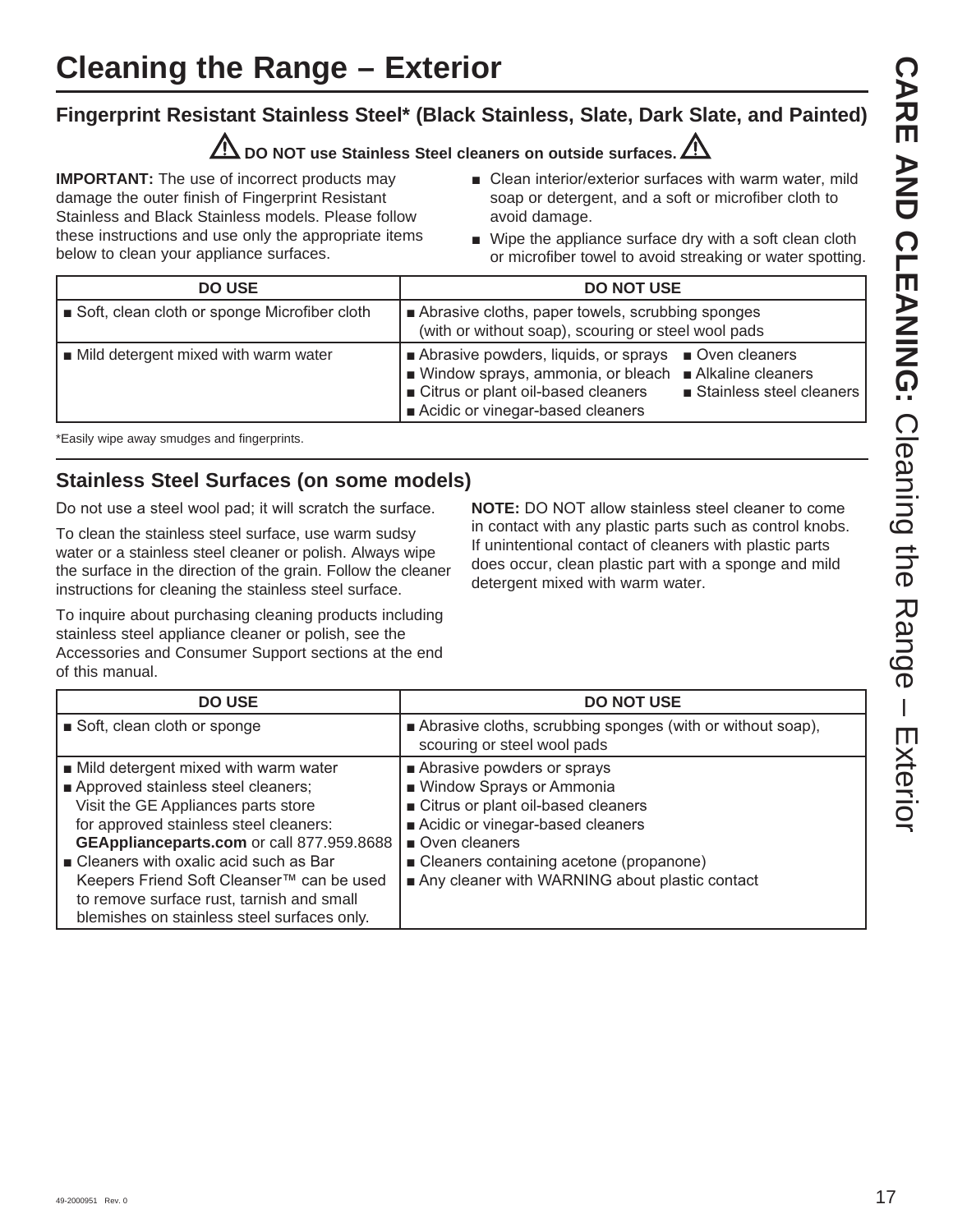The interior of your new oven can be cleaned manually or by using Steam Clean or Self Clean modes.

Spillage of marinades, fruit juices, tomato sauces and basting liquids containing acids may cause discoloration and should be wiped up immediately. Let hot surfaces cool, then clean and rinse.

### **Manual Cleaning**

Do not use oven cleaners, abrasive cleaners, strong liquid cleansers, steel wool, scouring pads, or cleaning powders on the interior of the oven. Clean with a mild

soap and water or vinegar and water solution. Rinse with clean water and dry with a soft cloth. When cleaning surfaces, make sure that they are at room temperature.

### **Porcelain Oven Interior (on models that do not have a self-clean feature)**

With proper care, the porcelain enamel finish on the inside of the oven-top, bottom, sides, back and inside of the door—will stay new-looking for years.

Let the oven cool before cleaning. We recommend that you wear rubber gloves when cleaning the oven.

Soap and water will normally do the job. Heavy spattering or spillovers may require cleaning with a mild abrasive cleaner. Soap-filled scouring pads may also be used.

**CLEANING the Range – Interior**<br>
The interior of your new oven can be cleaned manually or by the spillage of marinades, fruit juices, tomato sauces and basting should be wiped up immediately. Let hot surfaces cool, then cl Do not allow food spills with a high sugar or acid content (such as tomatoes, sauerkraut, fruit juices or pie filling) to remain on the surface. They may cause a dull spot even after cleaning.

Household ammonia may make the cleaning job easier. Place 1/2 cup in a shallow glass or pottery container in a cold oven overnight. The ammonia fumes will help loosen the burned-on grease and food.

If necessary, you may use an oven cleaner. Follow the package directions.



- Do not spray oven cleaner on the electrical controls and switches because it could cause a short circuit and result in sparking or fire.
- Do not allow a film from the cleaner to build up on the temperature sensor-it could cause the oven to heat improperly. (The sensor is located at the top of the oven.) Carefully wipe the sensor clean after each oven cleaning, being careful not to move the sensor as a change in its position could affect how the oven bakes.
- Do not spray any oven cleaner on the oven door, handles or any exterior surface of the oven, cabinets or painted surfaces. The cleaner can damage these surfaces.

### **Steam Clean Mode (on some models)**

Steam clean is intended to clean small spills using water and a lower cleaning temperature than Self-Clean.

To use the Steam Clean feature, wipe grease and soils from the oven. Pour one cup of water into the bottom of the oven. Close the door. Press the **Steam Clean** pad and then press **Start**. Latch the door. You can not open the door during the 30 minute steam clean as this will decrease the steam clean performance. At the end of the steam clean cycle, wipe out any excess water and any remaining soil.

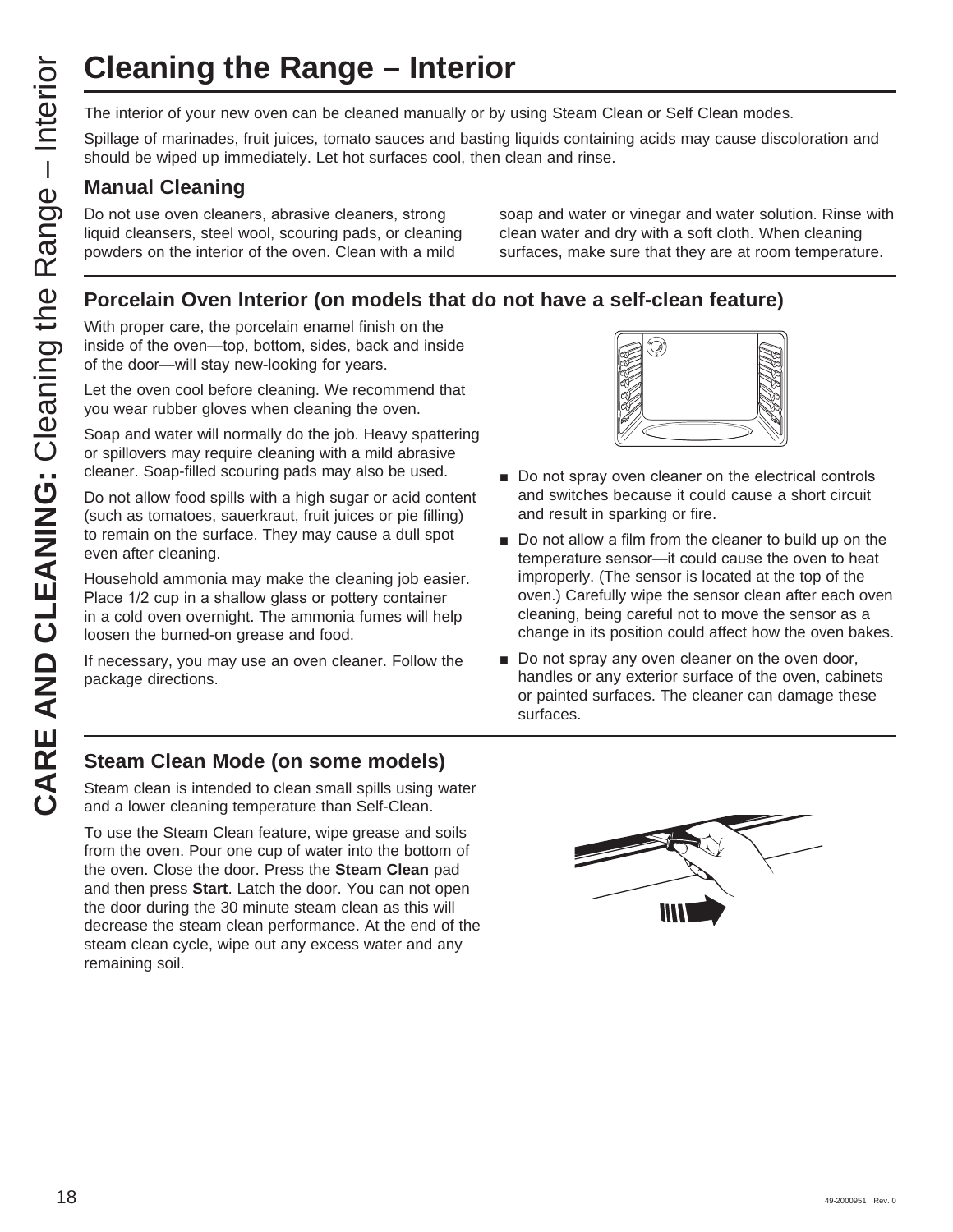# **Cleaning the Range – Interior (Cont.)**

### **Self Clean Mode (on some models)**

Read Self-Cleaning Oven Safety Instructions at the beginning of this manual before using Self Clean Mode. Self clean uses very high temperatures to clean the oven interior. You will need to lock the oven door when using this feature. Before operating the self-clean cycle, wipe up grease and soils from the oven. Remove all items from the oven other than enameled (dark color) racks. Shiny or silver racks and any cookware or other items should all be removed from the oven before initiating a self-clean cycle. Close the door. Latch the door.

**NOTE:** Never force the latch. If the oven is too hot, you will not be able to slide the latch. Allow the oven to cool.

Press the **Self Clean** pad and a default self-clean time is displayed. The clean time can be changed to any time between 3:00 and 5:00 hours by using the **+** pads to enter a different time and pressing Start. For heavily soiled ovens, the maximum 5 hour clean time is recommended. If you wish to use the default time, press the **Start** pad immediately after pressing the **Self Clean** pad. The oven will turn off automatically when the selfclean cycle is complete. After the oven has cooled down wipe any ash out of the oven.

We recommend venting your kitchen with an open window or using a ventilation fan or hood during the first self-clean cycle.

Soil on the front frame of the range and outside the gasket on the door will need to be cleaned by hand.

### **Racks**

All racks can be washed with warm, soapy water. Enameled (not shiny) racks can be left in the cavity during self clean.

Racks may be more difficult to slide, especially after a self-clean. Put some vegetable oil on a soft cloth or paper towel and rub onto the left and right edges.

### **Oven Heating Elements**

Do not clean the bake element or the broil element. Any soil will burn off when the elements are heated.

To clean the oven floor when the bake element is exposed, gently lift the bake element. On some models, the bake element is not exposed and is under the oven floor. Clean the oven floor with warm, soapy water.



Clean these areas with hot water, soap-filled steel-wool pads or cleansers such as Soft Scrub®. Rinse well with clean water and dry.

Do not clean the gasket. The fiberglass material of the oven door gasket cannot withstand abrasion. It is essential for the gasket to remain intact. If you notice it becoming worn or frayed, replace it.

Make sure the oven light bulb cover is in place and the oven light is off.

**IMPORTANT:** The health of some birds is extremely sensitive to the fumes given off during the self-cleaning cycle of any range. Move birds to another wellventilated room.

### **To Stop a Self-Clean Cycle**

Press the **Cancel/Off** pad. Wait until the oven has cooled below the locking temperature to unlatch the door. You will not be able to open the door right away unless the oven has cooled below the locking temperature.

**NOTE:** Using other cooking oils will cause a discoloring or a rust like color residue on the racks and cavity sides. To clean this residue, use a soap and water or a vinegar and water solution. Rinse with clean water and dry with a soft cloth.





Gently lift the bake element Wipe up heavy soil on the oven bottom.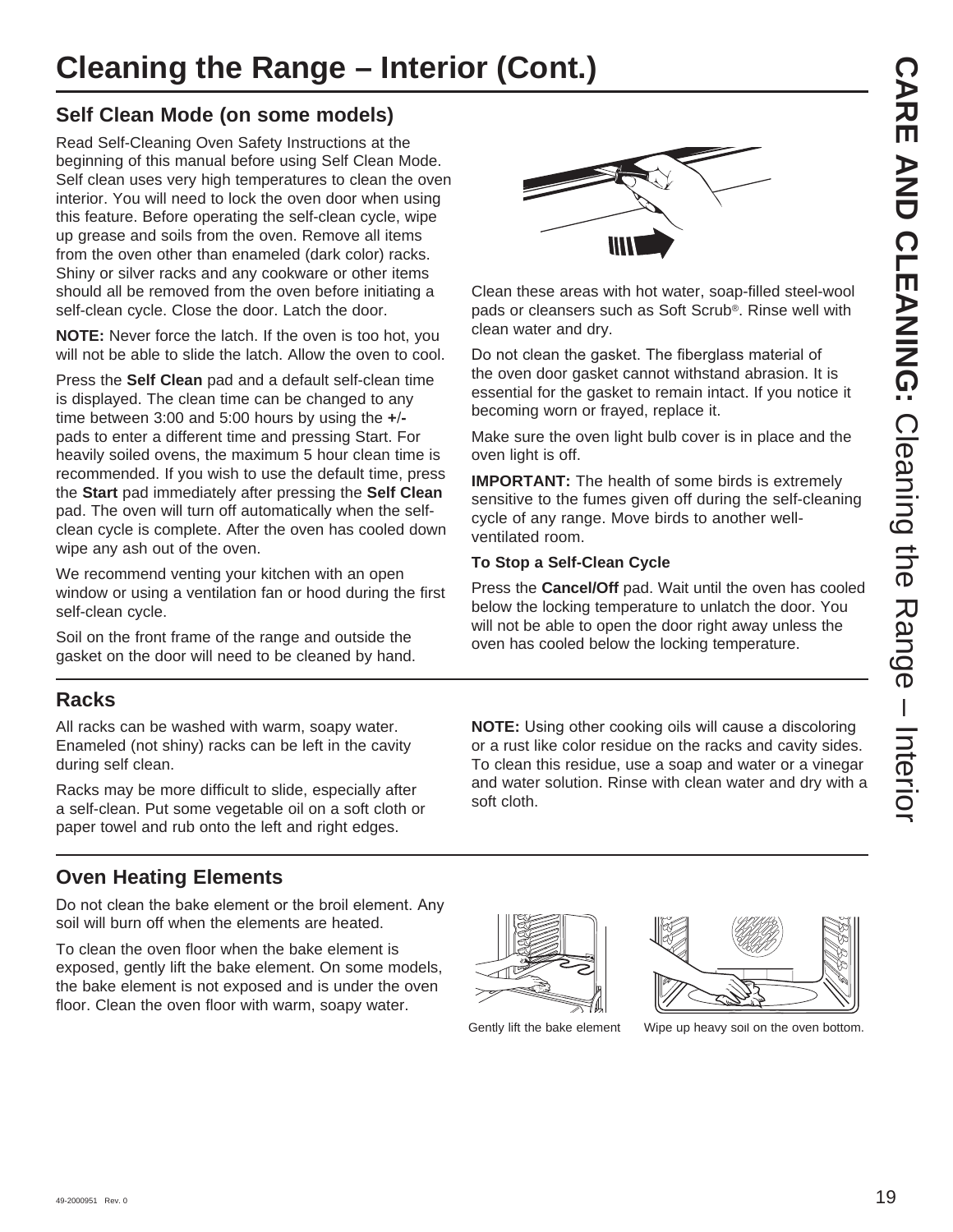To maintain and protect the surface of your glass cooktop, follow these steps:

- 1. Before using the cooktop for the first time, clean it with a ceramic cooktop cleaner. This helps protect the top and makes cleanup easier.
- 2. Regular use of ceramic cooktop cleaner will help keep the cooktop looking new.
- 3. Shake the cleaning cream well. Apply a few drops of ceramic cooktop cleaner directly to the cooktop.
- 4. Use a paper towel or non-scratch cleaning pad for ceramic cooktops to clean the entire cooktop surface.
- 5. Use a dry cloth or paper towel to remove all cleaning residue. No need to rinse..

**NOTE:** It is very important that you DO NOT heat the cooktop until it has been cleaned thoroughly.



Clean your cooktop after each spill. Use a ceramic cooktop cleaner.

### **Burned-On Residue**

**NOTE:** DAMAGE to your glass surface may occur if you use scrub pads other than those recommended.

- 1. Allow the cooktop to cool.
- 2. Spread a few drops of ceramic cooktop cleaner on the entire burned residue area.
- 3. Using a non-scratch cleaning pad for ceramic cooktops, rub the residue area, applying pressure as needed.
- 4. If any residue remains, repeat the steps listed above as needed.

### **Heavy, Burned-On Residue**

- 1. Allow the cooktop to cool.
- 2. Use a single-edge razor blade scraper at approximately a 45° angle against the glass surface and scrape the soil. It will be necessary to apply pressure to the razor scraper in order to remove the residue.
- 3. After scraping with the razor scraper, spread a few drops of ceramic cooktop cleaner on the entire burned residue area. Use a non-scratch cleaning pad to remove any remaining residue.
- 4. For additional protection, after all residue has been removed, polish the entire surface with ceramic cooktop cleaner and a paper towel.

5. For additional protection, after all residue has been removed, polish the entire surface with ceramic cooktop cleaner and a paper towel.



Use a non-scratch cleaning pad for ceramic cooktops.



The ceramic cooktop scraper and all recommended supplies are available through our Parts Center. See the Accessories and Consumer Support sections at the end of this manual.

**NOTE:** Do not use a dull or nicked blade.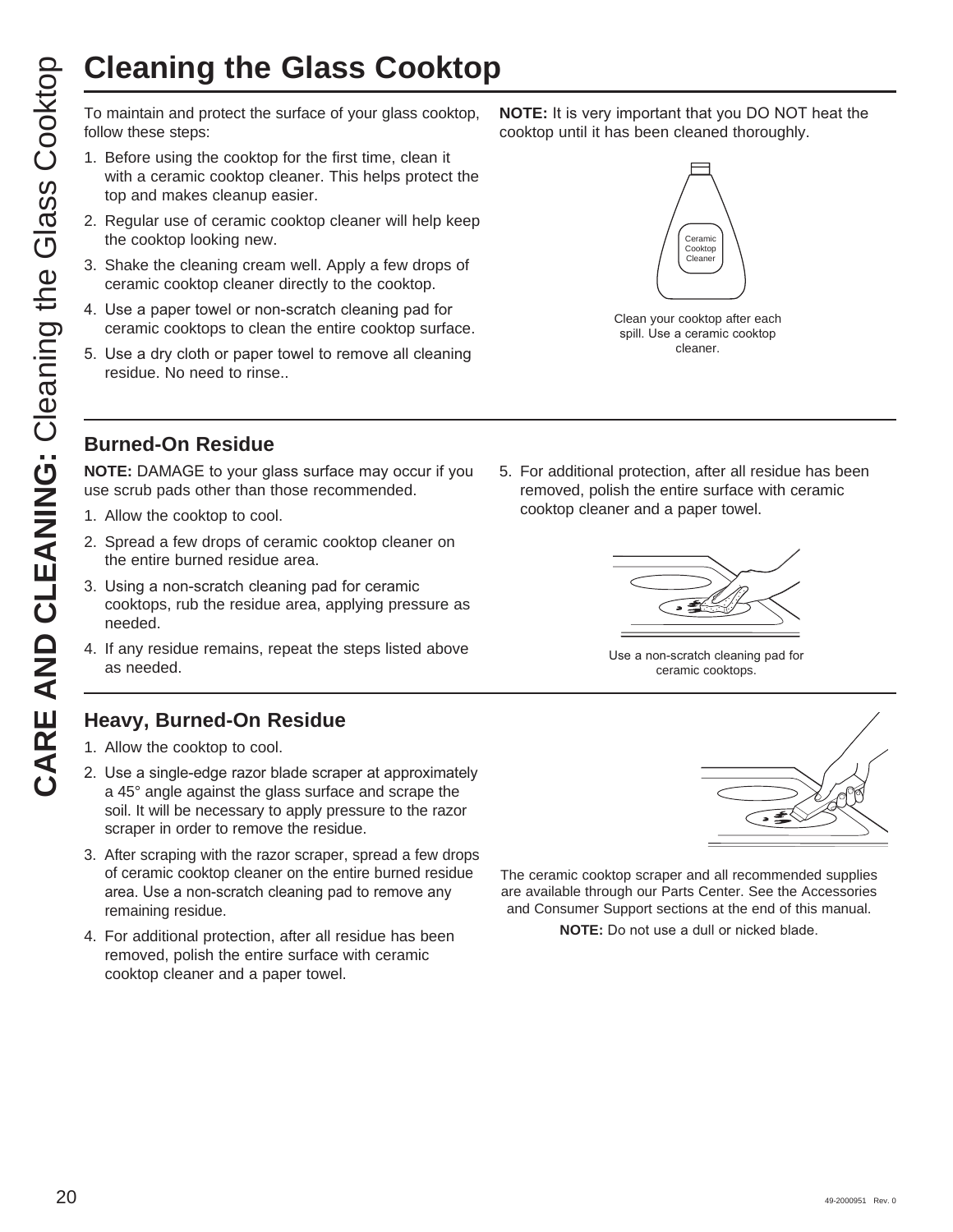### **Metal Marks and Scratches**

1. Be careful not to slide pots and pans across your cooktop. It will leave metal markings on the cooktop surface.

 These marks are removable using the ceramic cooktop cleaner with a non-scratch cleaning pad for ceramic cooktops.

2. If pots with a thin overlay of aluminum or copper are allowed to boil dry, the overlay may leave black discoloration on the cooktop.

 This should be removed immediately before heating again or the discoloration may be permanent.

**NOTE:** Carefully check the bottom of pans for roughness that would scratch the cooktop.

## **Cooktop Seal**

To clean the cooktop seal around the edges of the glass, lay a wet cloth on it for a few minutes, then wipe clean with nonabrasive cleaners.



### **Damage from Sugary Spills and Melted Plastic**

Special care should be taken when removing hot substances **to avoid permanent damage of the glass surface**. Sugary spillovers (such as jellies, fudge, candy, syrups) or melted plastics can cause pitting of the surface of your cooktop (not covered by the warranty) unless the spill is removed while still hot. Special care should be taken when removing hot substances.

Be sure to use a new, sharp razor scraper.

Do not use a dull or nicked blade.

- 1. Turn off all surface units. Remove hot pans.
- 2. Wearing an oven mitt:
	- a. Use a single-edge razor blade scraper to move the spill to a cool area on the cooktop.
	- b. Remove the spill with paper towels.
- 3. Any remaining spillover should be left until the surface of the cooktop has cooled.
- 4. Don't use the surface units again until all of the residue has been completely removed.

**NOTE:** If pitting or indentation in the glass surface has already occurred, the cooktop glass will have to be replaced. In this case, service will be necessary.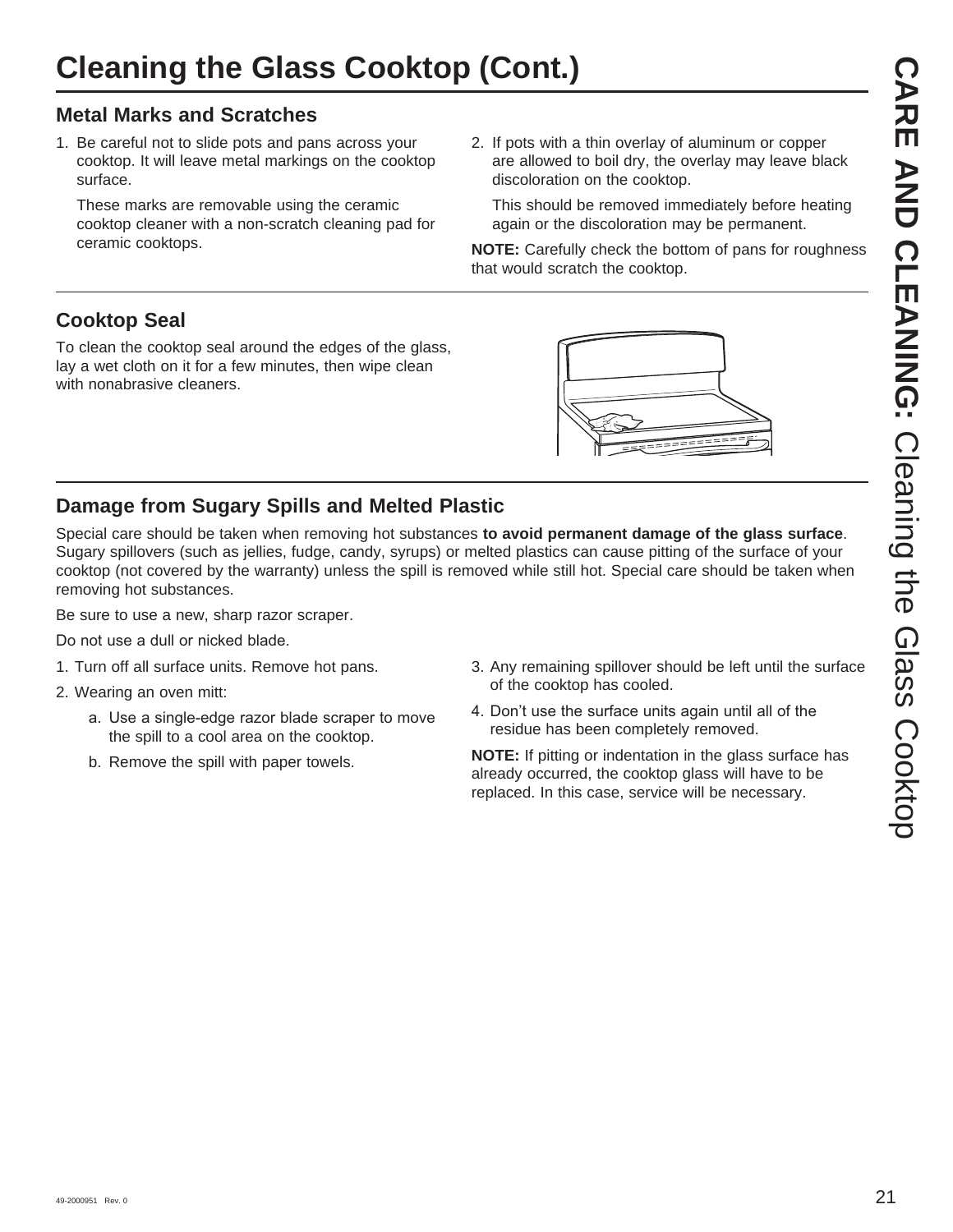**WARNING SHOCK OR BURN HAZARD:** Before replacing oven light bulb, disconnect the electrical power to the range at the main fuse or circuit breaker panel. Failure to do so may result in electric shock or burn.

**ACAUTION** BURN HAZARD: The glass cover and bulb should be removed when cool. Touching hot glass with bare hands or a damp cloth can cause burns.

### **Oven Light Replacement (on some models)**

### **To remove:**

- 1. Turn the glass cover counterclockwise until the glass is removed. Wearing latex gloves may offer a better grip.
- 2. Remove the bulb by pulling it straight out.

### **To replace:**

- 1. Use a new 120/130-volt halogen bulb, not to exceed 50 watts. Replace the bulb with the same type of bulb that was removed. Be sure the replacement bulb is rated 120 volts or 130 volts (NOT 12 volts) and has a G9 base.
- 2. Using gloves or a dry cloth, remove the bulb from its packaging. Do not touch the bulb with bare fingers. Oil from skin will damage the bulb and shorten its life.
- 3. Push the bulb straight into the receptacle all the way.
- 4. Replace the glass cover. For improved lighting inside the oven, clean the glass cover frequently using a wet cloth. This should be done when the oven is completely cool and the light is off.
- 5. Reconnect electrical power to the oven.

### **Oven Light Replacement (on some models)**

### **To remove:**

- 1. Turn the glass cover counterclockwise 1/4 turn until the tabs of the glass cover clear the grooves of the socket. Wearing latex gloves may offer a better grip.
- 2. Remove the bulb by turning it counter-clockwise.



### **To replace:**

Receptacle

**Receptacle** 

- 1. Replace bulb with a new 40-watt appliance bulb. Insert the bulb and turn it clockwise until it is tight.
- 2. Place the tabs of the glass cover into the grooves of the socket. Turn the glass cover clockwise 1/4 turn. For improved lighting inside the oven, clean the glass cover frequently using a wet cloth. This should be done when the oven is completely cool.
- 3. Reconnect electrical power to the oven.

G9 Bulb

Tab

Glass cover

Socket

G9 Bulb

Glass cover

Use gloves or cloth

Receptacle

Socket

## **Oven Light Replacement (on some models)**

22 **OVen Light Replacement** (on some models)<br>
22 **C CARE AND SPONSORS** Colors explacement and result of some control of some control of some control of some control of some control of some control of the some control of The oven light bulb is covered with a removable glass cover that is held in place with a bail-shaped wire. Remove the oven door, if desired, to reach the cover easily. See the Lift-Off Oven Door section for detailed oven door removal instructions.

### **Replacing the Light Bulb:**

- 1. Disconnect electrical power to the range.
- 2. Hold the glass cover stable, so it doesn't fall when released.
- 3. Slide near the indent of the cover holder until the cover is released. **Do not remove any screws to release the glass cover.**
- 4. Replace bulb with a 40-watt household appliance bulb. **Do not touch hot bulb with hand or wet cloth. Only remove bulb when it is cool.**
- 5. Hold glass cover stable over new bulb.

6. Pull the wire cover holder near the indent until the Glass cover

indent in the wire cover holder is located in the indent of the glass cover.

7. Connect electrical power to range.

Indent (on self clean model only)

Wire cover holder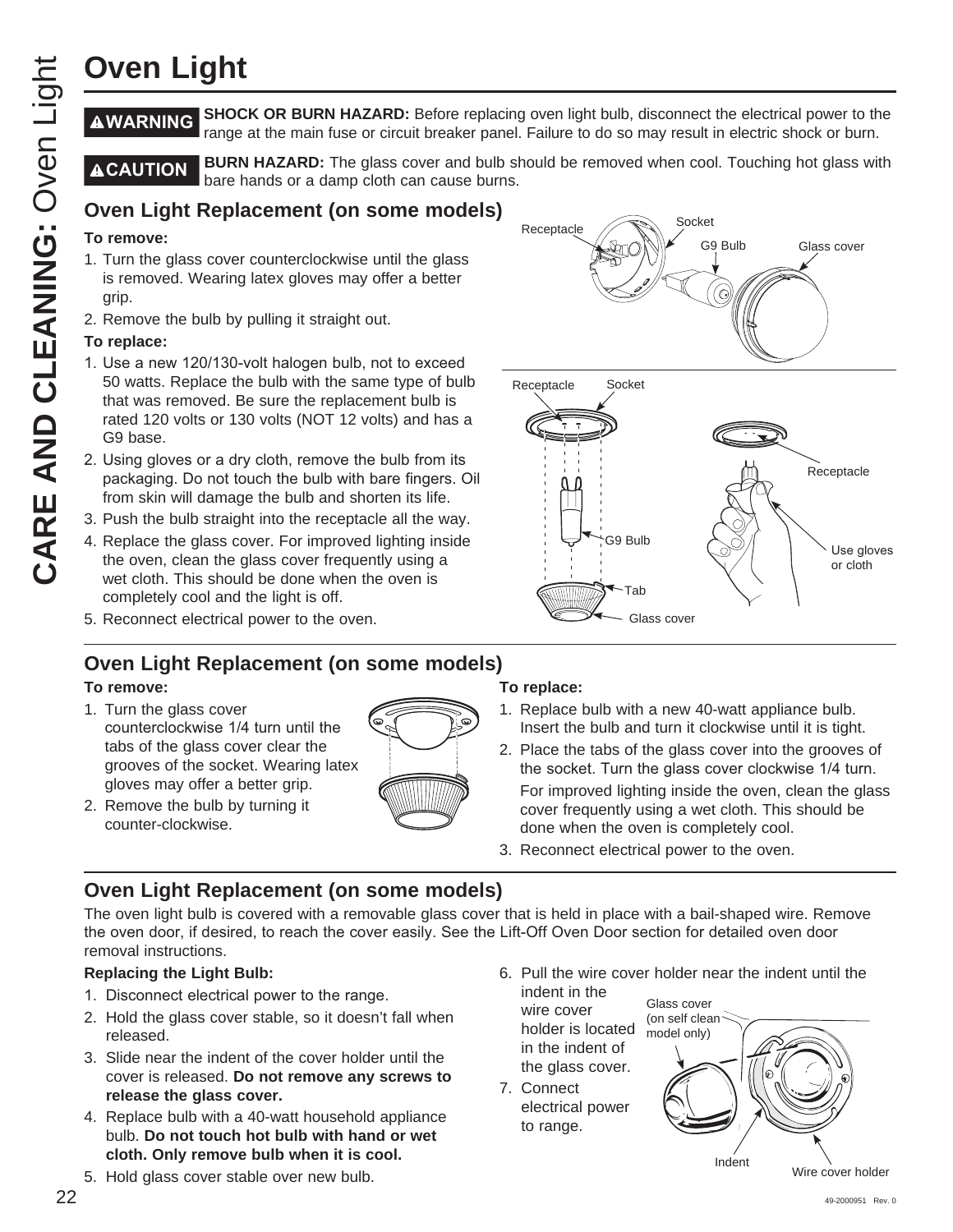# **Oven Door**

The door is very heavy. Be careful when removing and lifting the door.

Do not lift the door by the handle.

### **To remove the door:**

- 1. Fully open the door.
- 2. Pull the hinge locks down toward the door frame, to the unlocked position. A tool, such as a small flatblade screwdriver, may be required.
- 3. Firmly grasp both sides of the door at the top.
- 4. Close door to the door removal position. The door should be open approximately 3" with no obstruction above the door.
- 5. Lift door up and out until both hinge arms are clear of the slots.



Pull hinge locks down to unlock

Removal position

### **To replace the door:**

- 1. Firmly grasp both sides of the door at the top.
- 2. Starting on the left side, with the door at the same angle as the removal position, seat the indentation of the hinge arm into the bottom edge of the hinge slot. The notch in the hinge arm must be fully seated into the bottom of the slot. Repeat for right side.
- 3. Fully open the door. If the door will not fully open, the indentation is not seated correctly in the bottom edge of the slot.
- 4. Push the hinge locks up against the front frame of the oven cavity, to the locked position.
- 5. Close the oven door.



**Storage Drawer**

### **To remove the drawer:**

- 1. Pull the drawer out until it stops.
- 2. Lift the front of the drawer until the stops clear the guides.
- 3. Remove the drawer.

### **To replace the drawer:**

- 1. Place the drawer rails on the guides.
- 2. Push the drawer back until it stops.
- 3. Lift the front of the drawer and push back until the stops clear the guides.
- 4. Lower the front of the drawer and push back until it closes.

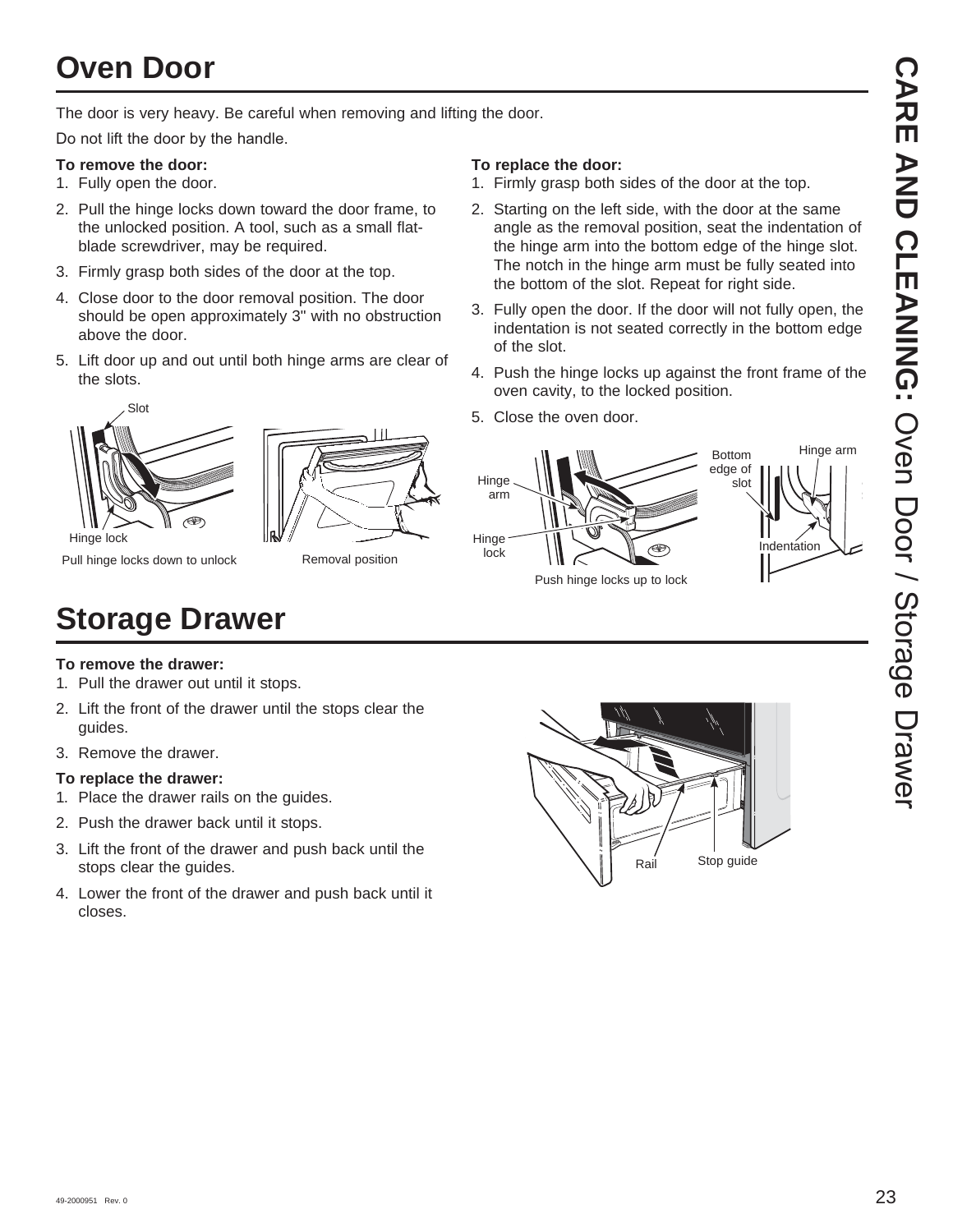# **Troubleshooting Tips ...** Before you call for service

Save time and money! Review the charts on the following pages first and you may not need to call for service.

| Problem                                                                                              | <b>Possible Cause</b>                                                                                                                                                                              | <b>What To Do</b>                                                                                                                                                                                                                                                                                                                                              |
|------------------------------------------------------------------------------------------------------|----------------------------------------------------------------------------------------------------------------------------------------------------------------------------------------------------|----------------------------------------------------------------------------------------------------------------------------------------------------------------------------------------------------------------------------------------------------------------------------------------------------------------------------------------------------------------|
| Surface units will not maintain                                                                      | Improper cookware being used.                                                                                                                                                                      | Use pans which are flat and match the diameter of the surface unit selected.                                                                                                                                                                                                                                                                                   |
| a rolling boil or cooking is not<br>fast enough                                                      | In some areas, the power (voltage)<br>may be low.                                                                                                                                                  | Cover pan with a lid until desired heat is obtained.                                                                                                                                                                                                                                                                                                           |
| Surface units do not work<br>properly                                                                | A fuse in your home may be blown or<br>the circuit breaker tripped.                                                                                                                                | Replace the fuse or reset the circuit breaker.                                                                                                                                                                                                                                                                                                                 |
|                                                                                                      | Cooktop controls improperly set.                                                                                                                                                                   | Check to see the correct control is set for the surface unit you are using.                                                                                                                                                                                                                                                                                    |
| Surface unit stops glowing<br>when turned to a lower setting                                         | The unit is still on and hot.                                                                                                                                                                      | This is normal.                                                                                                                                                                                                                                                                                                                                                |
| Scratches (may appear as<br>cracks) on cooktop glass                                                 | Incorrect cleaning methods being<br>used.                                                                                                                                                          | Scratches are not removable. Tiny scratches will become less visible in time<br>as a result of cleaning.                                                                                                                                                                                                                                                       |
| surface                                                                                              | Cookware with rough bottoms being<br>used or coarse particles (salt or sand)<br>were between the cookware and the<br>surface of the cooktop. Cookware has<br>been slid across the cooktop surface. | To avoid scratches, use the recommended cleaning procedures. Make sure<br>bottoms of cookware are clean before use, and use cookware with smooth<br>bottoms.                                                                                                                                                                                                   |
| Areas of discoloration on the<br>cooktop                                                             | Food spillovers not cleaned before<br>next use.                                                                                                                                                    | See the Cleaning the glass cooktop section.                                                                                                                                                                                                                                                                                                                    |
|                                                                                                      | Hot surface on a model with a light-<br>colored cooktop.                                                                                                                                           | This is normal. The surface may appear discolored when it is hot. This is<br>temporary and will disappear as the glass cools.                                                                                                                                                                                                                                  |
| Plastic melted to the surface                                                                        | Hot cooktop came into contact with<br>plastic placed on the hot cooktop.                                                                                                                           | See the Glass surface-potential for permanent damage section in the<br>Cleaning the glass cooktop section.                                                                                                                                                                                                                                                     |
| Pitting (or indentation) of the<br>cooktop                                                           | Hot sugar mixture spilled on the<br>cooktop.                                                                                                                                                       | Call a qualified technician for replacement.                                                                                                                                                                                                                                                                                                                   |
| Frequent cycling off and on of<br>surface units                                                      | Improper cookware being used.                                                                                                                                                                      | Use only flat cookware to minimize cycling.                                                                                                                                                                                                                                                                                                                    |
| My new oven doesn't cook<br>like my old one. Is something<br>wrong with the temperature<br>settings? | Your new oven has a different<br>cooking system from your old oven<br>and therefore may cook differently<br>than your old oven.                                                                    | For the first few uses, follow your recipe times and temperatures carefully.<br>If you still think your new oven is too hot or too cold, you can adjust the<br>temperature yourself to meet your specific cooking preference. NOTE: This<br>adjustment affects Bake, and Convection Bake temperatures; it will not affect<br>Convection Roast, Broil or Clean. |
| Food does not bake properly                                                                          | Oven controls improperly set.                                                                                                                                                                      | See the Cooking Modes section.                                                                                                                                                                                                                                                                                                                                 |
|                                                                                                      | Rack position is incorrect or rack is<br>not level.                                                                                                                                                | See the Cooking Modes section and Cooking Guide.                                                                                                                                                                                                                                                                                                               |
|                                                                                                      | Incorrect cookware or cookware of<br>improper size being used.                                                                                                                                     | See the Cookware section.                                                                                                                                                                                                                                                                                                                                      |
|                                                                                                      | Oven temperature needs adjustment.                                                                                                                                                                 | See the Special Features section.                                                                                                                                                                                                                                                                                                                              |
|                                                                                                      | Ingredient substitution                                                                                                                                                                            | Substituting ingredients can change the recipe outcome.                                                                                                                                                                                                                                                                                                        |
| Food does not broil properly                                                                         | Oven controls improperly set.                                                                                                                                                                      | Make sure you select the appropriate broil mode.                                                                                                                                                                                                                                                                                                               |
|                                                                                                      | Improper rack position being used.                                                                                                                                                                 | See Cooking Guide for rack location suggestions.                                                                                                                                                                                                                                                                                                               |
|                                                                                                      | Food being cooked in a hot pan.                                                                                                                                                                    | Make sure cookware is cool.                                                                                                                                                                                                                                                                                                                                    |
|                                                                                                      | Cookware not suited for broiling.                                                                                                                                                                  | Use a pan specifically designed for broiling.                                                                                                                                                                                                                                                                                                                  |
|                                                                                                      | Aluminum foil used on the broiling<br>pan and grid has not been fitted<br>properly and slit as recommended.                                                                                        | If using aluminum foil conform to pan slits.                                                                                                                                                                                                                                                                                                                   |
|                                                                                                      | In some areas the power (voltage)<br>may be low.                                                                                                                                                   | Preheat the broil element for 10 minutes.                                                                                                                                                                                                                                                                                                                      |
| Oven temperature too hot or<br>too cold                                                              | Oven temperature needs adjustment.                                                                                                                                                                 | See the Special Features section.                                                                                                                                                                                                                                                                                                                              |
| Oven does not work or<br>appears not to work                                                         | A fuse in your home may be blown or<br>the circuit breaker tripped.                                                                                                                                | Replace the fuse or reset the circuit breaker.                                                                                                                                                                                                                                                                                                                 |
|                                                                                                      | Oven controls improperly set.                                                                                                                                                                      | See the Using the Oven section.                                                                                                                                                                                                                                                                                                                                |
|                                                                                                      | Oven is in Sabbath Mode.                                                                                                                                                                           | Verify, that the oven is not in Sabbath Mode. See the Special Features section.                                                                                                                                                                                                                                                                                |
| "Crackling" or "popping"<br>sound                                                                    | This is the sound of the metal heating<br>and cooling during both the cooking<br>and cleaning functions.                                                                                           | This is normal.                                                                                                                                                                                                                                                                                                                                                |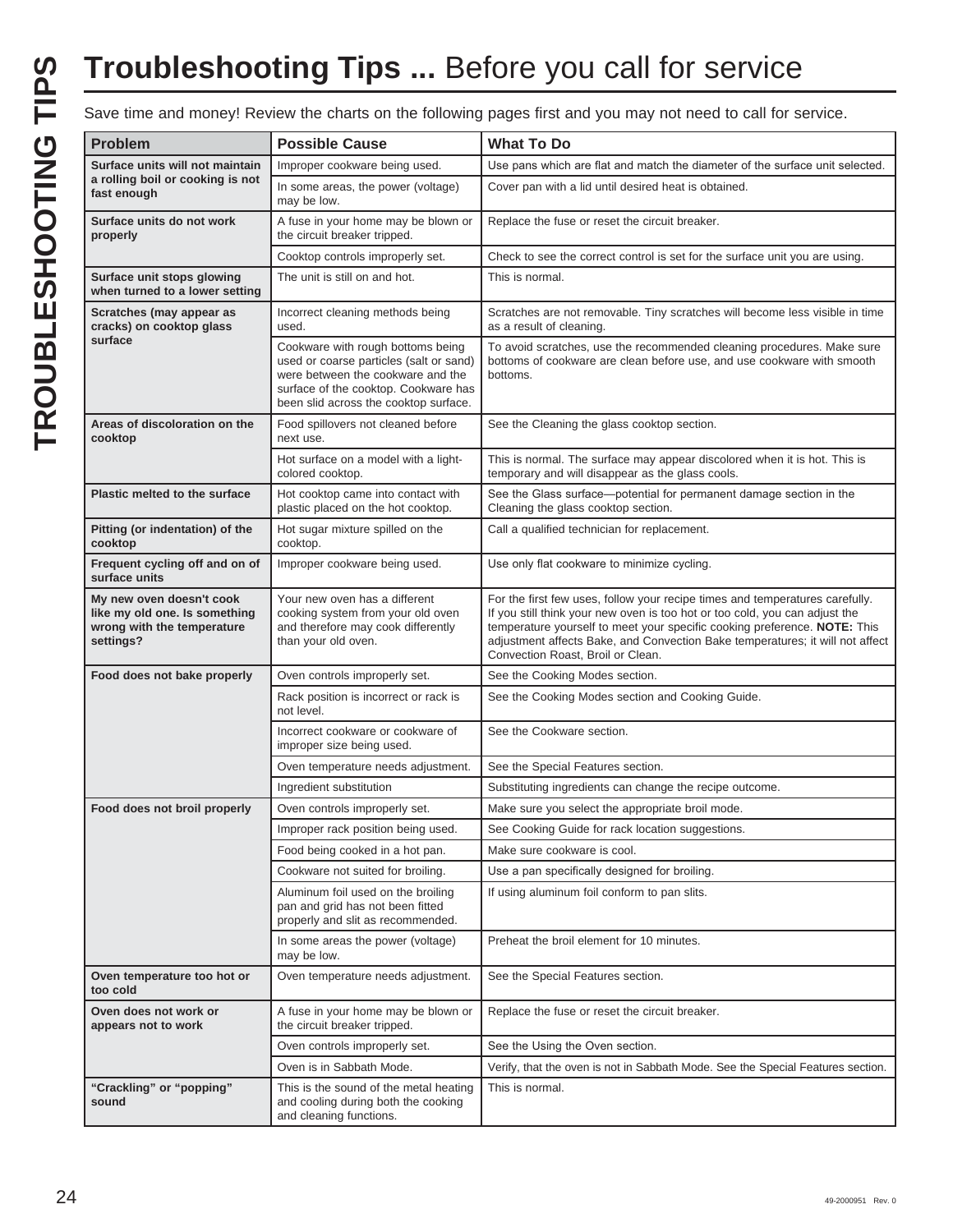# **Troubleshooting Tips ...** Before you call for service

| <b>Problem</b>                                                                                   | <b>Possible Cause</b>                                                                                                                                                     | <b>What To Do</b>                                                                                                                                                                                                                                             |
|--------------------------------------------------------------------------------------------------|---------------------------------------------------------------------------------------------------------------------------------------------------------------------------|---------------------------------------------------------------------------------------------------------------------------------------------------------------------------------------------------------------------------------------------------------------|
| Why is my range making a<br>"clicking" noise when using<br>my oven?                              | Your range cycles the heating<br>elements by turning relays on and off<br>to maintain the oven temperature.                                                               | This is normal.                                                                                                                                                                                                                                               |
| Clock and timer do not work                                                                      | A fuse in your home may be blown or<br>the circuit breaker tripped.                                                                                                       | Replace the fuse or reset the circuit breaker.                                                                                                                                                                                                                |
|                                                                                                  | Plug on range is not completely<br>inserted in the electrical outlet.                                                                                                     | Make sure electrical plug is plugged into a live, properly grounded outlet.                                                                                                                                                                                   |
|                                                                                                  | Oven controls improperly set.                                                                                                                                             | See the Using the kitchen timer section.                                                                                                                                                                                                                      |
| Storage drawer won't close                                                                       | Power cord may be obstructing<br>drawer in the lower back of the range.                                                                                                   | Reposition the drawer and power cord. See the Storage Drawer Removal<br>instructions in the Care and cleaning of the range section.                                                                                                                           |
|                                                                                                  | Rear drawer support is on top of the<br>guide rail.                                                                                                                       | Reposition the drawer. See the Storage Drawer Removal instructions in the<br>Care and cleaning of the range section.                                                                                                                                          |
| Oven door is crooked                                                                             | The door is out of position.                                                                                                                                              | Because the oven door is removable, it sometimes gets out of position<br>during installation. To straighten the door, re-install the door. See the "Lift-<br>Off Oven Door" instructions in the "Care and Cleaning" section.                                  |
| Oven light does not work                                                                         | Light bulb is loose or defective.                                                                                                                                         | Tighten or replace bulb.                                                                                                                                                                                                                                      |
|                                                                                                  | Pad operating light is broken.                                                                                                                                            | Call for service.                                                                                                                                                                                                                                             |
| Oven will not self-clean                                                                         | The temperature is too high to set a<br>self-clean operation.                                                                                                             | Allow the oven to cool and reset the controls.                                                                                                                                                                                                                |
|                                                                                                  | Oven controls improperly set.                                                                                                                                             | See the Cleaning the Oven section.                                                                                                                                                                                                                            |
| <b>Excessive smoking during</b><br>clean cycle                                                   | Excessive soil or grease.                                                                                                                                                 | Press the Cancel/Off pad. Open the windows to rid the room of smoke. Wait<br>until the LOCKED light goes off. Wipe up the excess soil and reset the clean<br>cycle.                                                                                           |
| <b>Excessive smoking during</b><br>broiling                                                      | Food too close to burner element.                                                                                                                                         | Lower the rack position of the food.                                                                                                                                                                                                                          |
| Oven door will not open after<br>a clean cycle                                                   | Oven too hot.                                                                                                                                                             | Allow the oven to cool below locking temperature.                                                                                                                                                                                                             |
| Oven not clean after a clean                                                                     | Oven controls improperly set.                                                                                                                                             | See the Cleaning the Oven section.                                                                                                                                                                                                                            |
| cycle                                                                                            | Oven was heavily soiled.                                                                                                                                                  | Clean up heavy spillovers before starting the clean cycle. Heavily soiled<br>ovens may need to self-clean again or for a longer period of time.                                                                                                               |
| "LOCK DOOR" flashes in the<br>display                                                            | The self-clean cycle has been<br>selected but the door is not closed.                                                                                                     | Close the oven door. Latch the door.                                                                                                                                                                                                                          |
| DOOR LOCK light is on when<br>you want to cook                                                   | The oven door is locked because<br>the temperature inside the oven<br>has not dropped below the locking<br>temperature.                                                   | Press the Cancel/Off pad. Allow the oven to cool.                                                                                                                                                                                                             |
| "F-and a number or letter"<br>flash in the display                                               | You have a function error code.                                                                                                                                           | Press the <b>Cancel/Off</b> pad. Allow the oven to cool for one hour. Put the oven<br>back into operation.                                                                                                                                                    |
|                                                                                                  | If the function code repeats.                                                                                                                                             | Disconnect all power to the oven for at least 30 seconds and then reconnect<br>power. If the function error code repeats, call for service.                                                                                                                   |
| Display goes blank                                                                               | A fuse in your home may be blown or<br>the circuit breaker tripped.                                                                                                       | Replace the fuse or reset the circuit breaker.                                                                                                                                                                                                                |
|                                                                                                  | The clock is turned off.                                                                                                                                                  | See the Special features section.                                                                                                                                                                                                                             |
|                                                                                                  | Oven is in Sabbath Mode.                                                                                                                                                  | Verify that the oven is not in Sabbath Mode. See the Special Features section.                                                                                                                                                                                |
| Power outage, clock flashes                                                                      | Power outage or surge                                                                                                                                                     | Reset the clock. If the oven was in use, you must reset it by pressing the<br>Cancel/Off pad, setting the clock and resetting any cooking function.                                                                                                           |
| "Burning" or "oily" odor<br>emitting from the vent                                               | This is normal in a new oven and will<br>disappear in time.                                                                                                               | To speed the process, set a self-clean cycle for a minimum of 3 hours. See<br>the Cleaning the Oven section.                                                                                                                                                  |
| <b>Strong odor</b>                                                                               | An odor from the insulation around<br>the inside of the oven is normal for the<br>first few times the oven is used.                                                       | This is temporary and will go away after several uses or a self-clean cycle.                                                                                                                                                                                  |
| Fan noise<br>(on some models)                                                                    | A convection fan may automatically<br>turn on and off.                                                                                                                    | This is normal. The fan is designed to operate intermittently to maximize<br>cooking evenness. The convection fan will operate during preheat of<br>the bake cycle. The fan will turn off after the oven is heated to the set<br>temperature. This is normal. |
| My oven door glass appears<br>to be "tinted" or have a<br>"rainbow" color. Is this<br>defective? | No. The inner oven glass is coated<br>with a heat barrier to reflect the heat<br>back into the oven to prevent heat<br>loss and keep the outer door cool<br>while baking. | This is normal. Under certain light or angles, you may see this tint or<br>rainbow color.                                                                                                                                                                     |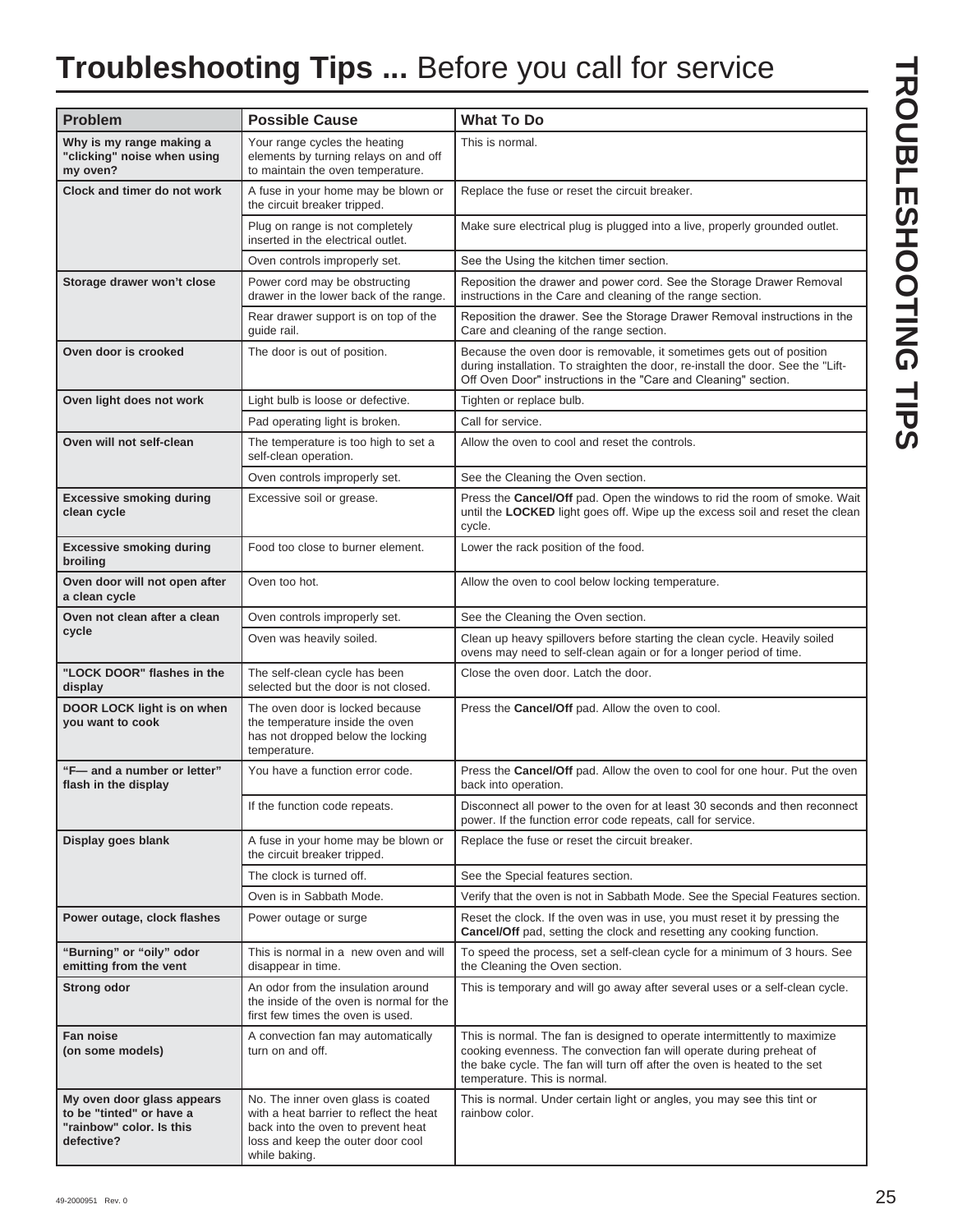### **GEAppliances.com**

|                                                                          |                                                                                                                  |                                                                                                                                                                                                                                                                                                                                                                                                                                                                                                                             | <b>GE Appliances Electric Range Limited Warranty</b>                                                                                                                                                                                                                                                                                                                                                                                                                                                                                                                                                                                                                                                                                                 |
|--------------------------------------------------------------------------|------------------------------------------------------------------------------------------------------------------|-----------------------------------------------------------------------------------------------------------------------------------------------------------------------------------------------------------------------------------------------------------------------------------------------------------------------------------------------------------------------------------------------------------------------------------------------------------------------------------------------------------------------------|------------------------------------------------------------------------------------------------------------------------------------------------------------------------------------------------------------------------------------------------------------------------------------------------------------------------------------------------------------------------------------------------------------------------------------------------------------------------------------------------------------------------------------------------------------------------------------------------------------------------------------------------------------------------------------------------------------------------------------------------------|
| LIMITED WARRANTY                                                         | <b>GEAppliances.com</b>                                                                                          | have your serial number and your model number available when calling for service.                                                                                                                                                                                                                                                                                                                                                                                                                                           | All warranty service is provided by our Factory Service Centers, or an authorized Customer Care® technician. To schedule<br>service online, visit us at GEAppliances.com/service, or call GE Appliances at 800.GE.CARES (800.432.2737). Please<br>Servicing your appliance may require the use of the onboard data port for diagnostics. This gives a GE Appliances factory<br>service technician the ability to quickly diagnose any issues with your appliance and helps GE Appliances improve its<br>products by providing GE Appliances with information on your appliance. If you do not want your appliance data to be<br>sent to GE Appliances, please advise your technician not to submit the data to GE Appliances at the time of service. |
|                                                                          | For the period of                                                                                                | <b>GE Appliances will replace</b>                                                                                                                                                                                                                                                                                                                                                                                                                                                                                           |                                                                                                                                                                                                                                                                                                                                                                                                                                                                                                                                                                                                                                                                                                                                                      |
|                                                                          | One year<br>From the date<br>of the original<br>purchase                                                         | service to replace the defective part.                                                                                                                                                                                                                                                                                                                                                                                                                                                                                      | Any part of the range which fails due to a defect in materials or workmanship. During this<br>limited one-year warranty, GE Appliances will provide, free of charge, all labor and in-home                                                                                                                                                                                                                                                                                                                                                                                                                                                                                                                                                           |
|                                                                          | the product.<br>$\blacksquare$<br>or used commercially.<br>$\blacksquare$<br>creams and pads.<br>Owner's Manual. | <b>What GE Appliances will not cover:</b><br>Service trips to your home to teach you how to use<br>Improper installation, delivery or maintenance.<br>Failure of the product if it is abused, misused,<br>modified or used for other than the intended purpose<br>Damage to the glass cooktop caused by use of<br>cleaners other than the recommended cleaning<br>Damage to the glass cooktop caused by hardened<br>spills of sugary materials or melted plastic that<br>are not cleaned according to the directions in the | Replacement of house fuses or resetting of circuit<br>breakers.<br>■ Damage to the product caused by accident, fire,<br>floods or acts of God.<br>Damage to finish, such as surface rust, tarnish, or small<br>blemishes not reported within 48 hours of delivery.<br>Incidental or consequential damage caused by<br>possible defects with this appliance.<br>Damage caused after delivery.<br>Product not accessible to provide required service.<br>Service to repair or replace light bulbs, except for<br>$\Box$<br>LED lamps.                                                                                                                                                                                                                  |
| the original purchase<br>under the warranty.                             | the shortest period allowed by law.                                                                              | <b>EXCLUSION OF IMPLIED WARRANTIES</b>                                                                                                                                                                                                                                                                                                                                                                                                                                                                                      | Your sole and exclusive remedy is product repair as provided in this Limited Warranty. Any implied warranties,<br>including the implied warranties of merchantability or fitness for a particular purpose, are limited to one year or                                                                                                                                                                                                                                                                                                                                                                                                                                                                                                                |
| Staple your receipt here. Proof of<br>date is needed to obtain service u | calls to your home.                                                                                              |                                                                                                                                                                                                                                                                                                                                                                                                                                                                                                                             | This limited warranty is extended to the original purchaser and any succeeding owner for products purchased for<br>home use within the USA. If the product is located in an area where service by a GE Appliances Authorized Servicer<br>is not available, you may be responsible for a trip charge or you may be required to bring the product to an Authorized<br>GE Appliances Service location for service. In Alaska, the limited warranty excludes the cost of shipping or service<br>Some states do not allow the exclusion or limitation of incidental or consequential damages. This limited warranty<br>gives you specific legal rights, and you may also have other rights which vary from state to state. To know what your              |
|                                                                          |                                                                                                                  |                                                                                                                                                                                                                                                                                                                                                                                                                                                                                                                             | legal rights are, consult your local or state consumer affairs office or your state's Attorney General.<br>Warrantor: GE Appliances, a Haier company                                                                                                                                                                                                                                                                                                                                                                                                                                                                                                                                                                                                 |

### **What GE Appliances will not cover:**

- $\blacksquare$  Service trips to your home to teach you how to use the product.
- $\blacksquare$  Improper installation, delivery or maintenance.
- Failure of the product if it is abused, misused, modified or used for other than the intended purpose or used commercially.
- $\blacksquare$  Damage to the glass cooktop caused by use of cleaners other than the recommended cleaning creams and pads.
- Damage to the glass cooktop caused by hardened spills of sugary materials or melted plastic that are not cleaned according to the directions in the Owner's Manual.
- Replacement of house fuses or resetting of circuit breakers.
- $\blacksquare$  Damage to the product caused by accident, fire, floods or acts of God.
- Damage to finish, such as surface rust, tarnish, or small blemishes not reported within 48 hours of delivery.
- **n** Incidental or consequential damage caused by possible defects with this appliance.
- Damage caused after delivery.
- **Product not accessible to provide required service.**
- Service to repair or replace light bulbs, except for LED lamps.

### **EXCLUSION OF IMPLIED WARRANTIES**

### **Warrantor: GE Appliances,** *a* **Haier** *company*

Louisville, KY 40225

**Extended Warranties:** Purchase a GE Appliances extended warranty and learn about special discounts that are available while your warranty is still in effect. You can purchase it online anytime at

### **GEAppliances.com/extended-warranty**

or call 800.626.2224 during normal business hours. GE Appliances Service will still be there after your warranty expires.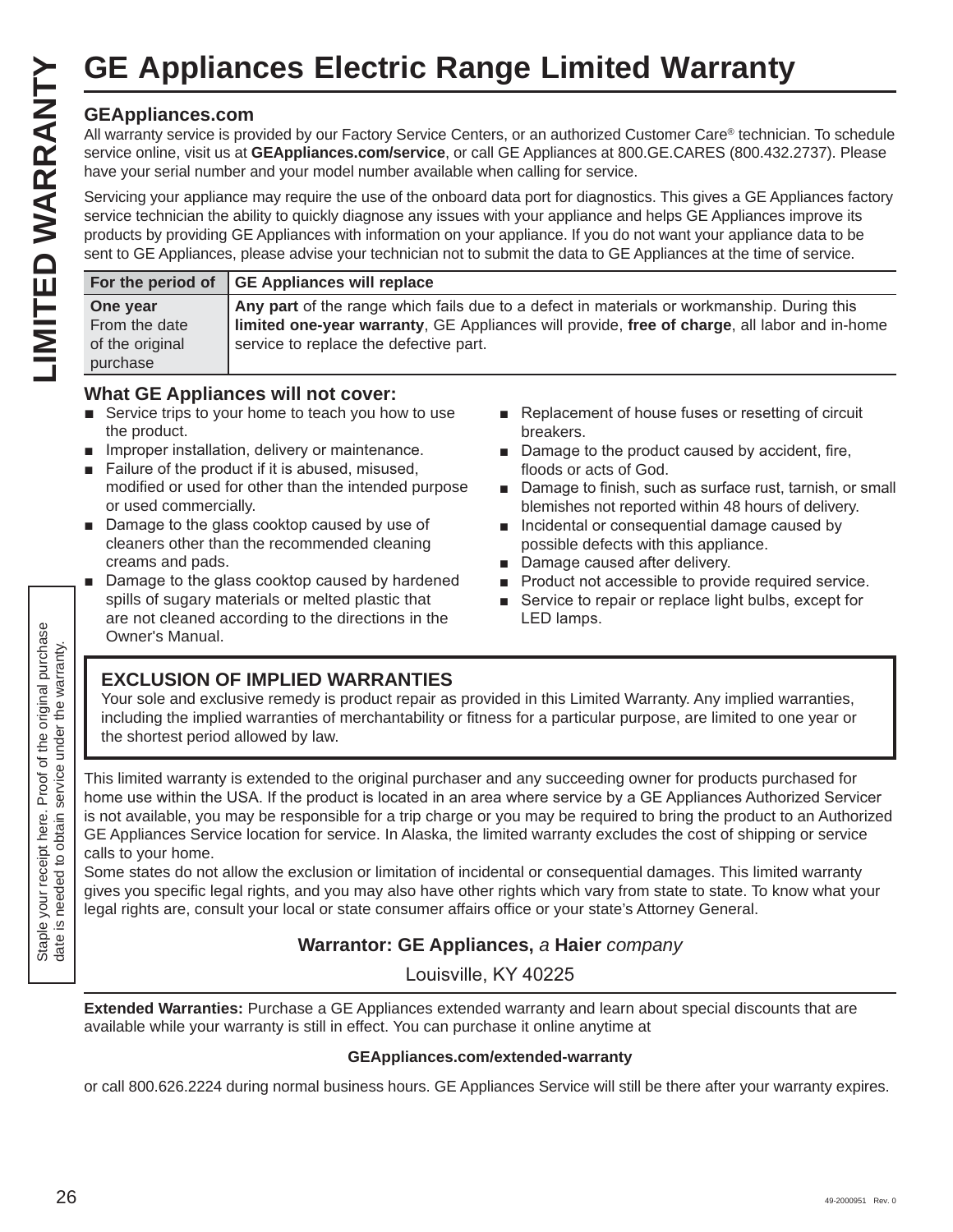### **Looking For Something More?**

### **GE Appliances offers a variety of accessories to improve your cooking and maintenance experiences!**

Refer to the Consumer Support page for phone numbers and website information.

The following products and more are available:

### **Accessories**

| Small Broiler Pan $(8 \frac{3}{4} \times 1 \frac{1}{4} \times 13 \frac{1}{2} \degree)$ |
|----------------------------------------------------------------------------------------|
|----------------------------------------------------------------------------------------|

Large\* Broiler Pan (12 3/4 " x 1 1/4" x 16 1/2 ")

XL\*\* Broiler Pan (17" x 1 1/4" x 19 1/4")

### **Parts**

Oven racks

Oven elements

Light bulbs

### **Cleaning Supplies**

CitruShine™ Stainless Steel Wipes

Stainless Steel Appliance Cleaner

Non-scratch Cleaning Pads for Ceramic Cooktops

Ceramic Cooktop Cleaner

Ceramic Cooktop Scraper

Kit (Kit includes cream and cooktop scraper)

\*The large broiler pan does not fit in 20"/24" ranges.

\*\* The XL broiler pan does not fit in 24" wall ovens, 27" drop-ins or 20"/24" range.

**NOTE:** Go to GE Appliances website to view recommended cleaners.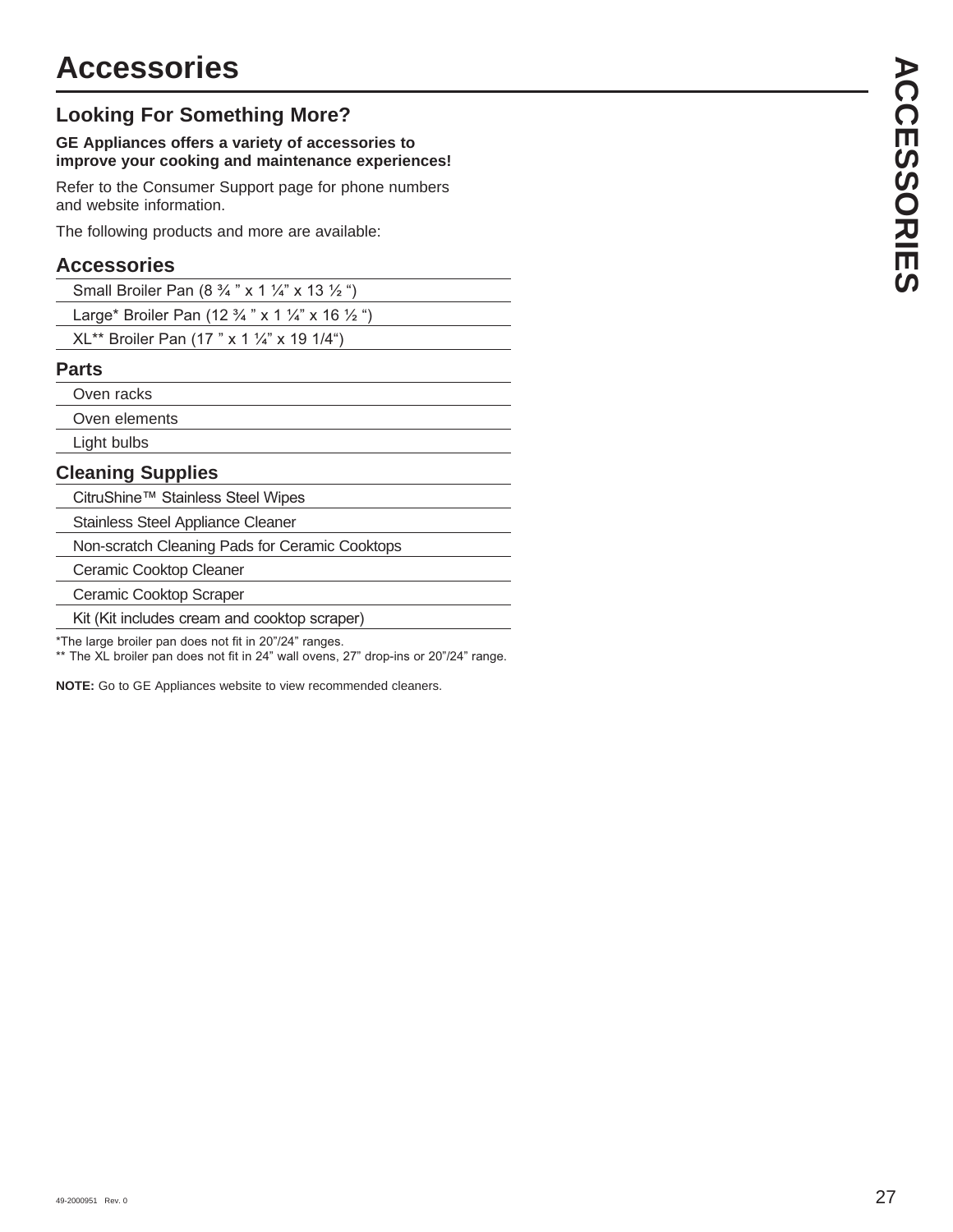# **Consumer Support**

Have a question or need assistance with your appliance? Try the GE Appliances Website 24 hours a day, any day of the year! You can also shop for more great GE Appliances products and take advantage of all our on-line support services designed for your convenience. In the US: GEAppliances.com

### **Register Your Appliance**

**CONSUMER SUP**<br> **GE Appliances Website**<br>
Have a question or need assistar<br>
of the year! You can also shop for<br>
services designed for your conver<br> **CONSUMER Appliance OF Appliance on-**<br> **CONSUMER Appliance on-**<br> **CONSUMER A** Register your new appliance on-line at your convenience! Timely product registration will allow for enhanced communication and prompt service under the terms of your warranty, should the need arise. You may also mail in the pre-printed registration card included in the packing material. In the US: **GEAppliances.com/register** 

### **Schedule Service**

Expert GE Appliances repair service is only one step away from your door. Get on-line and schedule your service at your convenience any day of the year. In the US: **GEAppliances.com/service** or call 800.432.2737 during normal business hours.

### **Extended Warranties**

Purchase a GE Appliances extended warranty and learn about special discounts that are available while your warranty is still in effect. You can purchase it on-line anytime. GE Appliances Services will still be there after your warranty expires. In the US: GEAppliances.com/extended-warranty or call 800.626.2224 during normal business hours.

### **Remote Connectivity**

For assistance with wireless network connectivity (for models with remote enable), visit our website at **GEAppliances.com/connect** or call 800.220.6899 in the US.

### **Parts and Accessories**

Individuals qualified to service their own appliances can have parts or accessories sent directly to their homes (VISA, MasterCard and Discover cards are accepted). Order on-line today 24 hours every day. In the US: GEApplianceparts.com or by phone at 877.959.8688 during normal business hours.

**Instructions contained in this manual cover procedures to be performed by any user. Other servicing generally should be referred to qualified service personnel. Caution must be exercised, since improper servicing may cause unsafe operation.**

### **Contact Us**

If you are not satisfied with the service you receive from GE Appliances, contact us on our Website with all the details including your phone number, or write to:

In the US: General Manager, Customer Relations | GE Appliances, Appliance Park | Louisville, KY 40225 **GEAppliances.com/contact**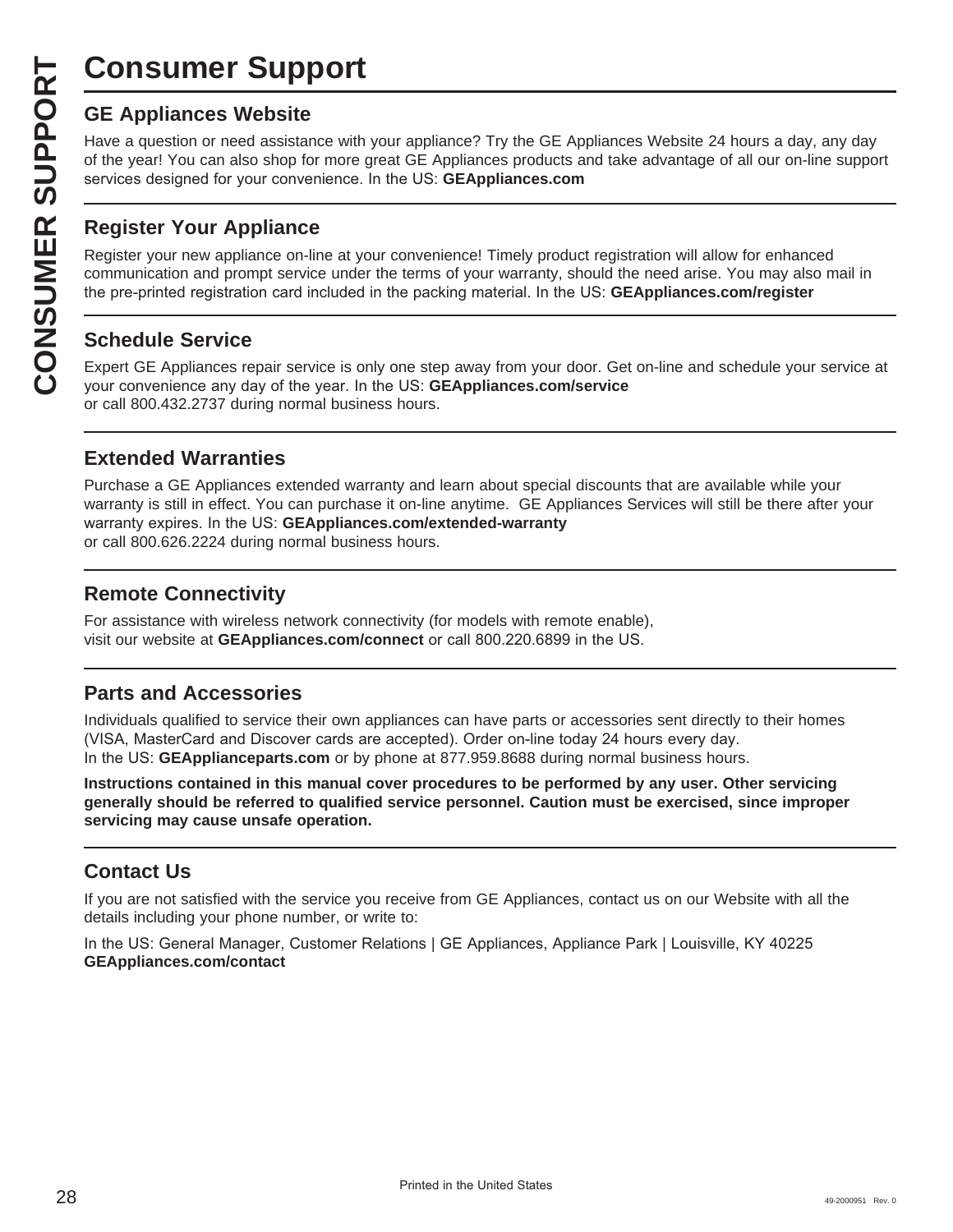



### INFORMACIÓN DE SEGURIDAD ... 3

### USO DE LA COCINA

| Utensilio para Placa de Cocción            |
|--------------------------------------------|
| para Vidrio Radiante 10                    |
|                                            |
|                                            |
|                                            |
| Papel de Aluminio y Cobertores del Horno13 |
|                                            |
|                                            |
|                                            |
|                                            |

### CUIDADO Y LIMPIEZA

| Limpieza de la Cocina - Exterior 16          |  |
|----------------------------------------------|--|
| Limpieza de la Cocina - Interior 18          |  |
| Limpieza de la Placa de Cocción de Vidrio 20 |  |
|                                              |  |
| Puerta del Horno  23                         |  |
| Cajón de Almacenamiento  23                  |  |

| <b>CONSEJOS PARA LA</b>         |
|---------------------------------|
| <b>SOLUCIÓN DE PROBLEMAS</b> 24 |
| <b>GARANTÍA LIMITADA26</b>      |
|                                 |
| <b>SOPORTE PARA</b>             |

### MANUAL DEL PROPIETARIO

Cocina con Modo de Pie JBS60 de 30" Cocina con Modo de Pie JB625 de 30" Cocina con Modo de Pie JB645 de 30" Cocina con Modo de Pie JB655 de 30"

Escriba los números de modelo y de serie aquí:

Nº de Modelo \_\_\_\_\_\_\_\_\_\_\_\_

Nº de Serie \_\_\_\_\_\_

Los encontrará en una etiqueta detrás de la puerta o del cajón.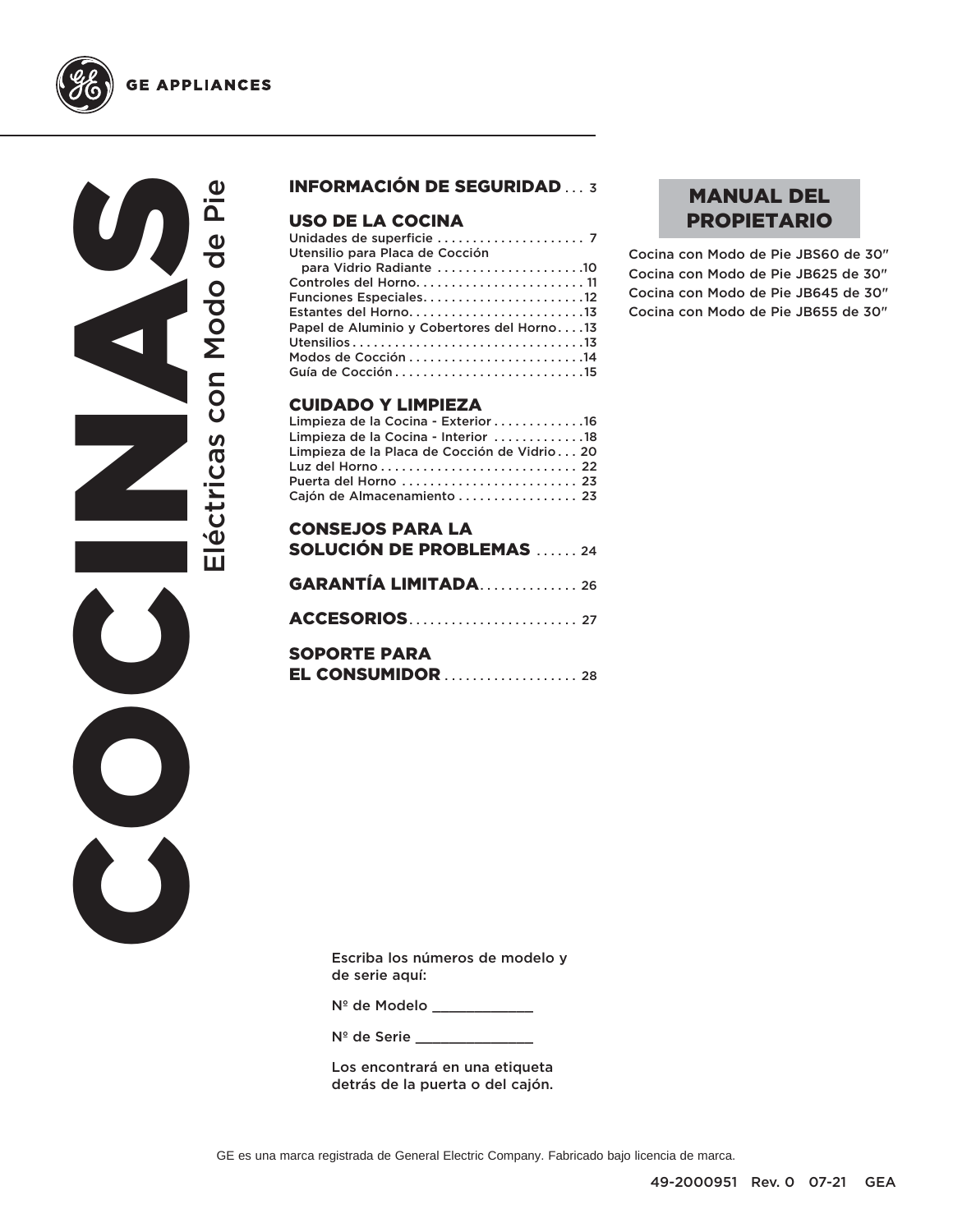## **GRACIAS POR HACER QUE GE APPLIANCES SEA PARTE DE SU HOGAR.**

Ya sea que haya crecido usando GE Appliances, o que ésta es su primera vez, nos complace tenerlo en la familia.

Sentimos orgullo por el nivel de arte, innovación y diseño de cada uno de los electrodomésticos de GE Appliances, y creemos que usted también. Entre otras cosas, el registro de su electrodoméstico asegura que podamos entregarle información importante del producto y detalles de la garantía cuando los necesite.

Registre su electrodoméstico GE ahora a través de Internet. Sitios Web y números telefónicos útiles están disponibles en la sección de Soporte para el Consumidor de este Manual del Propietario. También puede enviar una carta en la tarjeta de inscripción preimpresa que se incluye con el material embalado.

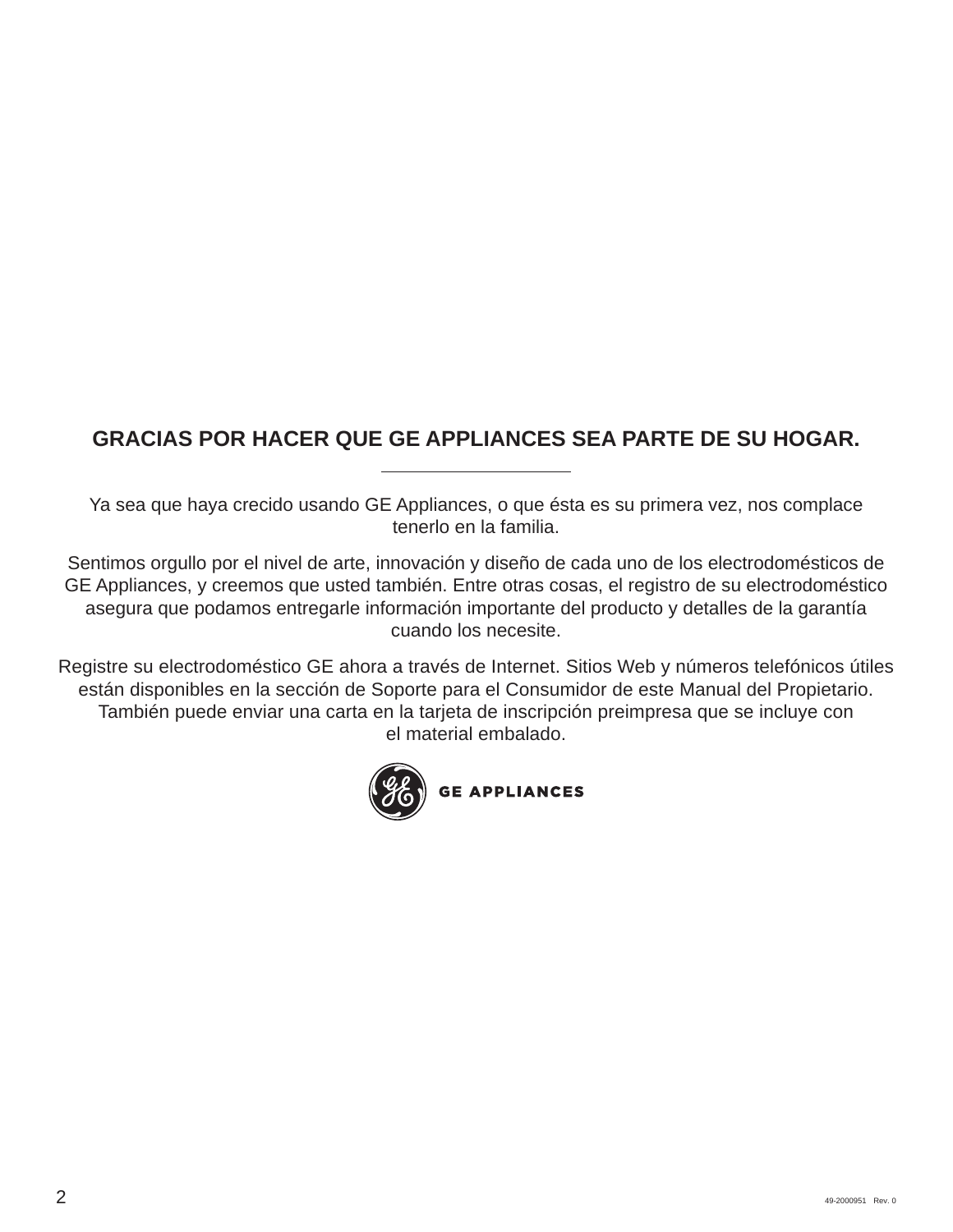# **INFORMACIÓN IMPORTANTE DE SEGURIDAD LEA TODAS LAS INSTRUCCIONES ANTES DE USAR ESTE ELECTRODOMÉSTICO**

**ADVERTENCIA** Lea todas las instrucciones de seguridad antes de utilizar este producto. No seguir estas instrucciones puede generar un incendio, una descarga eléctrica, lesiones corporales o la muerte.

### **DISPOSITIVO ANTI-VOLCADURAS**

## **ADVERTENCIA**

**Riesgo de Caída**

- **Un niño o adulto pueden volcar la cocina y morir.**
- **Instale el soporte anti-volcaduras sobre la pared o el piso. • Asegúrese la estufa al soporte anti-volcaduras deslizando la unidad hacia atras de tal manera que la pata niveladora sea enganchada.**
- **Vuelva a adherir el soporte anti-volcaduras si la estufa se mueve de lugar.**
- **Si esto no se hace, se podrá producir la muerte o quemaduras graves en niños o adultos.**

Para reducir el riesgo de volcar la cocina, ésta debe sujetarse mediante un soporte antivolcaduras con una adecuada instalación. Ver las instrucciones de instalación enviadas con el soporte para obtener detalles completos antes de iniciar la instalación.

### **Para Cocinas Sin Apoyo y Deslizabless**

Para controlar si el soporte es instalado y ajustado de forma apropiada, mire que debajo de la cocina la pata niveladora trasera esté

ajustada al soporte. En algunos modelos, el cajón de almacenamiento o el panel de protección se pueden retirar para una fácil inspección. Si no es posible realizar una inspección visual, deslice la cocina hacia

adelante, confirme que el soporte anti-volcaduras esté ajustado de forma segura al piso o la pared, y deslice la cocina hacia atrás de modo que la pata niveladora trasera se encuentre debajo del soporte anti-volcaduras.

Si la cocina es expulsada de la pared por alguna razón, siempre repita este procedimiento a fin de verificar que esté asegurado de forma correcta con un soporte anti volcaduras.

Nunca quite las patas de nivelación por completo ya que la cocina no quedará bien sujeta al dispositivo anti-volcaduras.



Cocinas Sin Apoyo y Deslizables

# **ADVERTENCIA INSTRUCCIONES GENERALES DE SEGURIDAD**

- Use este aparato sólo con el objetivo para el que fue creado, como se describe en este Manual del Propietario.
- Asegúrese de que un técnico calificado realice una correcta instalación y puesta a tierra del artefacto de acuerdo con las instrucciones de instalación provistas.
- No intente reparar o cambiar ninguna pieza de su cocina a menos que esté específicamente recomendado en este manual. Cualquier otro servicio debe realizarlo un técnico calificado.
- Antes de realizar cualquier clase de reparación, desenchufe la cocina o desconecte el suministro eléctrico desde el panel de distribución doméstico quitando el fusible o desconectando el interruptor de circuitos.
- No deje a los niños solos; éstos no deben quedar solos o sin atención en un área donde un aparato esté en uso. Nunca debe permitirse que se suban, sienten o paren en cualquier parte de este aparato.

## **A PRECAUCIÓN** No almacene elementos de

interés para niños sobre una cocina o en la protección trasera de una cocina: los niños que se trepan a la cocina para alcanzar elementos pueden resultar gravemente heridos.

- Sólo use agarraderas secas: las agarraderas húmedas o mojadas colocadas en superficies calientes pueden provocar quemaduras de vapor. No permita que las agarraderas entren en contacto con unidades de superficie o los elementos calentadores calientes. No utilice toallas u otras telas gruesas en lugar de una agarradera.
- Nunca use su electrodoméstico para calentar la habitación.
- No toque las unidades de superficie, los elementos calentadores o la superficie interior del horno. Estas superficies pueden estar lo suficientemente calientes para quemar aún cuando tengan un color oscuro. Durante y después del uso, no toque o deje que su vestimenta u otros materiales inflamables entren en contacto con unidades de superficie, áreas cercanas a las unidades de superficie o cualquier área interior del horno; deje pasar un tiempo prudencial para que se enfríen. Otras superficies del aparato pueden calentarse lo suficiente como para provocar quemaduras. Las superficies potencialmente calientes incluyen la estufa, las áreas orientadas hacia la estufa, la abertura de ventilación del horno, las superficies cercanas a la abertura y las hendiduras ubicadas alrededor de la puerta del horno.
- No caliente recipientes cerrados de alimentos. Podría haber una acumulación de presión en el recipiente y éste podría explotar, provocando lesiones.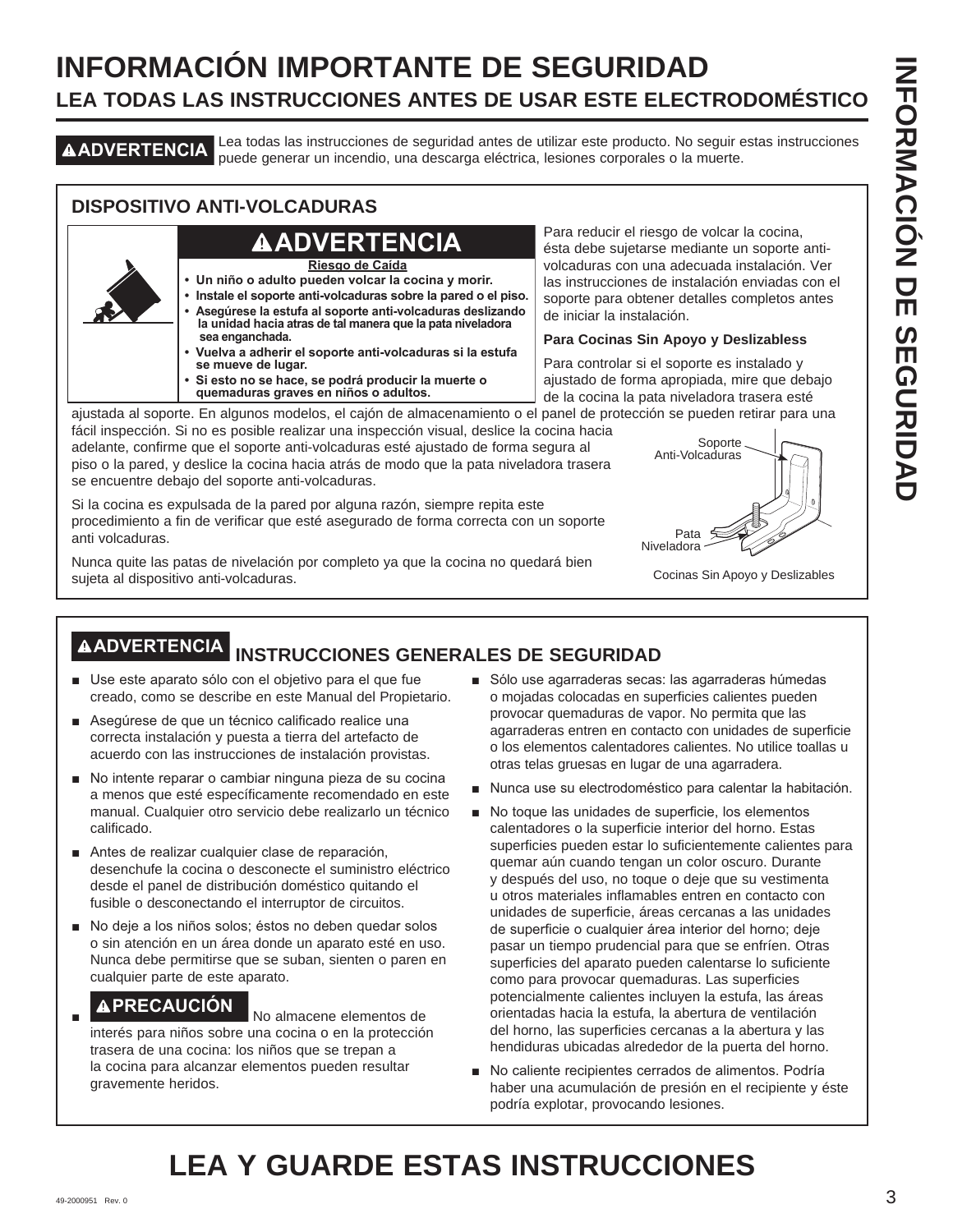# **INFORMACIÓN IMPORTANTE DE SEGURIDAD**<br> **INFORMACIÓN IMPORTANTE DE SEGURIDAD**<br> **INFORMACIÓN INSTRUCCIONES GENERALES DE SEGURIDAD (CON<br>
INFORMACIÓN INSTRUCCIONES GENERALES DE SEGURIDAD (CON<br>
<sup>1</sup> No use ningún tipo de alumini LEA TODAS LAS INSTRUCCIONES ANTES DE USAR ESTE ELECTRODOMÉSTICO**

### **ADVERTENCIA INSTRUCCIONES GENERALES DE SEGURIDAD (Cont.)**

- No use ningún tipo de aluminio o cobertor para cubrir el fondo del horno o cualquier parte del horno, excepto como se describe en este manual. Los cobertores de horno pueden atrapar el calor o derretirse, ocasionando daños sobre el producto y el riesgo de descargas, humo o incendios.
- Trate de no rayar o golpear las puertas, estufas o paneles de control de vidrio. Si lo hace podría romperse el vidrio. No cocine si un producto tiene un vidrio roto. Puede provocarse una descarga, un incendio o heridas.
- Cocine la comida completamente para evitar que se produzcan enfermedades a partir de la comida. Puede encontrar recomendaciones de seguridad mínima sobre la temperatura de la comida en **IsItDoneYet.gov** y **fsis.usda.** gov. Utilice un termómetro para tomar la temperatura de la comida y haga controles en diferentes ubicaciones.

### **ADVERTENCIA MANTENGA LOS MATERIALES INFLAMABLES ALEJADOS DE LA COCINA Si esto no se cumple, se podrán sufrir lesiones personales graves o incendios.**

- No almacene o utilice materiales inflamables dentro de un horno o cerca de la estufa, tales como papel, plástico, agarraderas, telas, recubrimientos de pared, cortinas y gasolina u otros vapores y líquidos inflamables.
- Nunca use vestimentas holgadas o amplias mientras utilice el aparato. Estas vestimentas pueden prenderse fuego si entran en contacto con superficies calientes. provocando quemaduras graves.
- No permita que la grasa de la cocción u otros materiales inflamables se acumulen dentro de la cocina o en su cercanía. La grasa dentro del horno o sobre la estufa puede encenderse.
- Limpie las campanas de ventilación con frecuencia. No debe permitirse la acumulación de grasa en la campana o en el filtro.

### **ADVERTENCIA EN CASO DE INCENDIO, SIGA LOS SIGUIENTES PASOS PARA EVITAR LA PROPAGACIÓN DEL FUEGO**

- No utilice agua en incendios de grasa. Nunca levante una sartén en llamas. Apague los controles. Apague una sartén en llamas sobre una unidad de superficie cubriendo la sartén por completo con una tapa que ajuste bien, una plancha para galletas o una bandeja plana. Utilice un químico seco multiuso o un extintor de incendios de espuma.
- Si hay un incendio en el horno durante el horneado, apáguelo cerrando la puerta del horno y apagando el

control o usando un químico seco multiuso o un extintor de incendios de espuma.

Si hay un incendio en el horno durante la auto-limpieza, apague el horno y espere a que el incendio se consuma. No abra la puerta del horno a la fuerza. El ingreso de aire fresco a temperaturas de auto-limpieza puede provocar una explosión de llamas desde el horno. No seguir esta instrucción puede provocar quemaduras graves.

## **ADVERTENCIA INSTRUCCIONES DE SEGURIDAD DE LA ESTUFA**

- Nunca deje las unidades de superficie sin atención en configuraciones de calor media o alta. Los alimentos que hierven y se derraman pueden provocar humo y derrames grasosos que pueden prenderse fuego.
- Nunca deje aceite sin atención mientras fríe. Si se deja calentar más allá del punto de humeo, el aceite puede encenderse, provocando un incendio que podría propagarse a los gabinetes cercanos. Utilice un termómetro para grasa cuando sea posible para controlar la temperatura del aceite.
- Para evitar el derrame de aceite y un incendio, utilice una cantidad mínima de aceite cuando fría en sartenes poco profundas y evite la cocción de alimentos congelados con una cantidad excesiva de hielo.
- Utilice el tamaño de recipiente adecuado: Elija recipientes con bases planas lo suficientemente grandes para cubrir el elemento calentador de superficie. La utilización de recipientes más pequeños dejará expuesta una porción de la unidad de superficie al contacto directo, lo que puede provocar el encendido de sus vestimentas. Una relación adecuada del recipiente con la unidad de superficie también mejorará la eficiencia.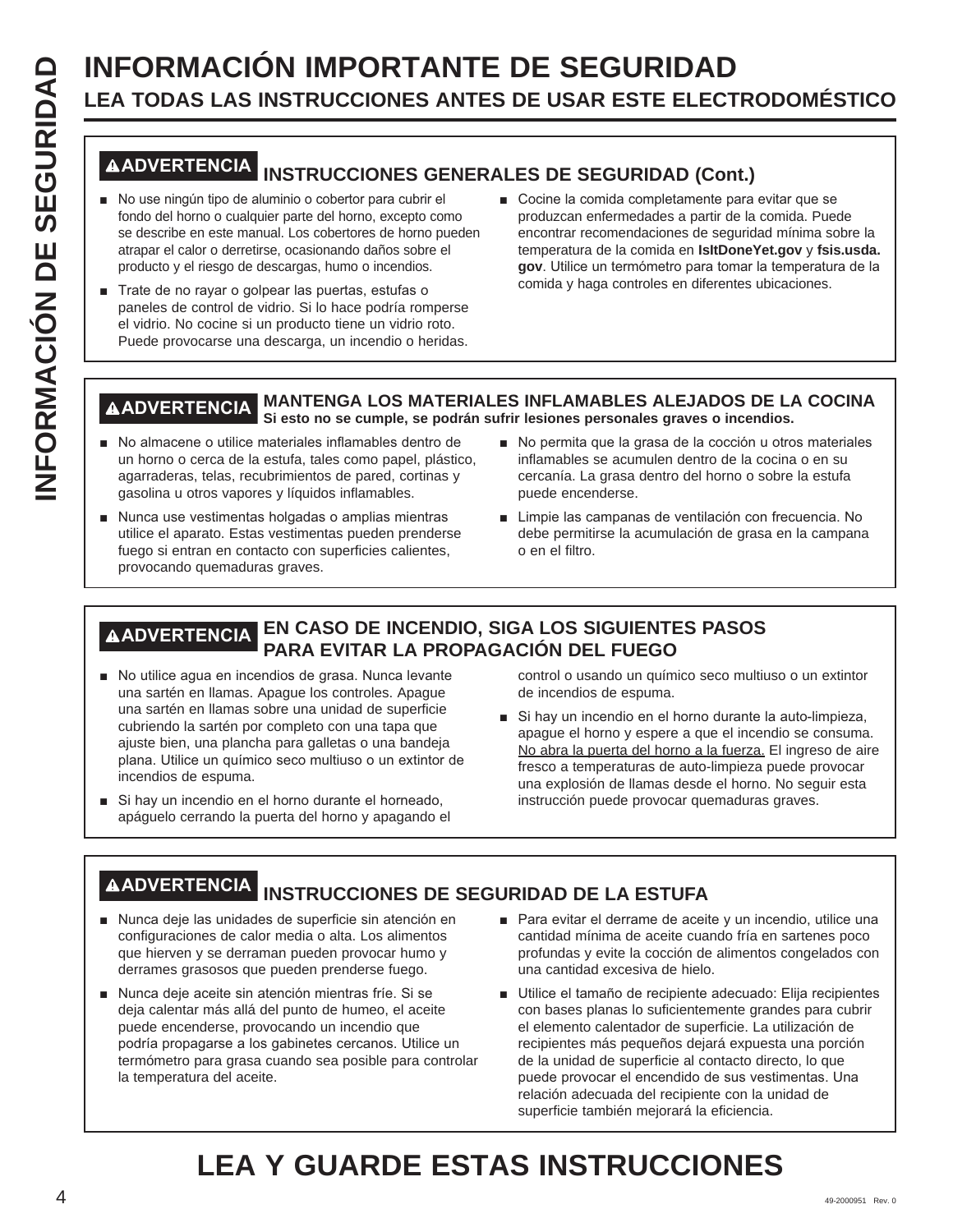# **INFORMACIÓN IMPORTANTE DE SEGURIDAD LEA TODAS LAS INSTRUCCIONES ANTES DE USAR ESTE ELECTRODOMÉSTICO**

# **ADVERTENCIA INSTRUCCIONES DE SEGURIDAD DE LA ESTUFA (Cont.)**

- Sólo ciertos tipos de recipientes de vidrio, vidrio/cerámico, cerámica, u otros recipientes vidriados pueden utilizarse sobre la estufa; otros pueden romperse debido al cambio repentino de temperatura.
- Para minimizar la posibilidad de quemaduras, el encendido de materiales inflamables y los derrames, la manija de los recipientes deben girarse hacia el centro de la cocina sin extenderse sobre ninguna unidad de superficie cercana.
- Si flambea alimentos bajo la campana, encienda el ventilador.
- Si se produce un corte de luz en una cocina eléctrica mientras la unidad superficial está en ON (Encendido), la unidad se volverá a encender cuando regrese la luz. En caso de falta de corriente, si no se giran todas las perillas de la unidad de superficial a la posición OFF (Apagado) se podrán incendiar artículos en o cerca de la estufa, lo cual podrá producir lesiones graves o la muerte.

# **ADVERTENCIA INSTRUCCIONES DE SEGURIDAD DE LA ESTUFA RADIANTE**

- F Tenga cuidado al tocar la estufa. La superficie de vidrio de la estufa retendrá calor después de que los controles se hayan apagado.
- No cocine sobre una estufa rota. Si la estufa se rompe, las soluciones de limpieza y los derrames pueden penetrar en la estufa rota y crear un riesgo de descarga eléctrica. Comuníquese con un técnico calificado de inmediato.
- Evite rayar la estufa de vidrio. La estufa puede rayarse con elementos tales como cuchillos, instrumentos filosos, anillos u otras joyas, y remaches de la ropa.
- No coloque o almacene elementos que pueden derretirse o prenderse fuego sobre la estufa de vidrio, aún cuando no la esté usando. Si la estufa se enciende en forma accidental, pueden prenderse fuego. El calor proveniente

de la estufa o de la ventilación del horno también puede prenderlos fuego, aún si el aparato está apagado.

- Use el limpiador de estufas cerámicas y la esponjilla de limpieza para limpiar la estufa. Espere hasta que la estufa se enfríe y la luz indicadora se apague antes de limpiar. Una esponja o un paño húmedos sobre una superficie caliente pueden provocar quemaduras de vapor. Algunos limpiadores pueden producir humos tóxicos si se los aplica a una superficie caliente. **NOTA:** Los derrames de azúcar son la excepción. Éstos deben quitarse mientras están calientes utilizando una agarradera y un raspador. Para instrucciones detalladas, ver la sección Cómo limpiar la estufa de vidrio.
- $\blacksquare$  Lea y cumpla con todas las instrucciones y advertencias de la etiqueta de la crema de limpieza.

# **ADVERTENCIA INSTRUCCIONES DE SEGURIDAD DEL HORNO**

- Manténgase alejado del horno al abrir la puerta del mismo. El aire caliente o el vapor que sale puede causar quemaduras en las manos, rostro y/u ojos.
- No use el horno si un elemento de calentamiento genera un punto brillante durante el uso o aparecen otros signos de daños. Un punto brillante indica que el elemento para calentar puede fallar y generar una posible quemadura, incendio o descarga eléctrica. Apague el horno de inmediato y solicite a un técnico calificado del servicio que reemplace el elemento para calentar.
- Mantenga desobstruida la ventilación del horno.
- Mantenga el horno libre de acumulación de grasa. La grasa del horno se puede incendiar.
- Coloque los estantes del horno en la ubicación deseada mientras éste se encuentra frío. Si es necesario mover el estante mientras el horno está caliente, evite que el mango de la olla tenga contacto con el elemento calentador en el horno.
- Al usar las bolsas para cocinar o dorar en el horno, siga las instrucciones del fabricante.
- Coloque el estante del horno en la posición de bloqueo, al introducir y retirar comida del horno. Esto ayuda a evitar quemaduras por tocar superficies calientes de la puerta y las paredes del horno.
- No deje productos tales como papel, utensilios de cocina ni comida en el horno cuando éste no se encuentre en uso. Los artículos guardados en el horno se pueden incendiar.
- Nunca coloque los utensilios de cocina, piedras para pizza u horneado o cualquier otro tipo de aluminio o cobertor en la base del horno. Estos ítems pueden atrapar el calor o derretirse, ocasionando daños sobre el producto y el riesgo de descargas, humo o incendios.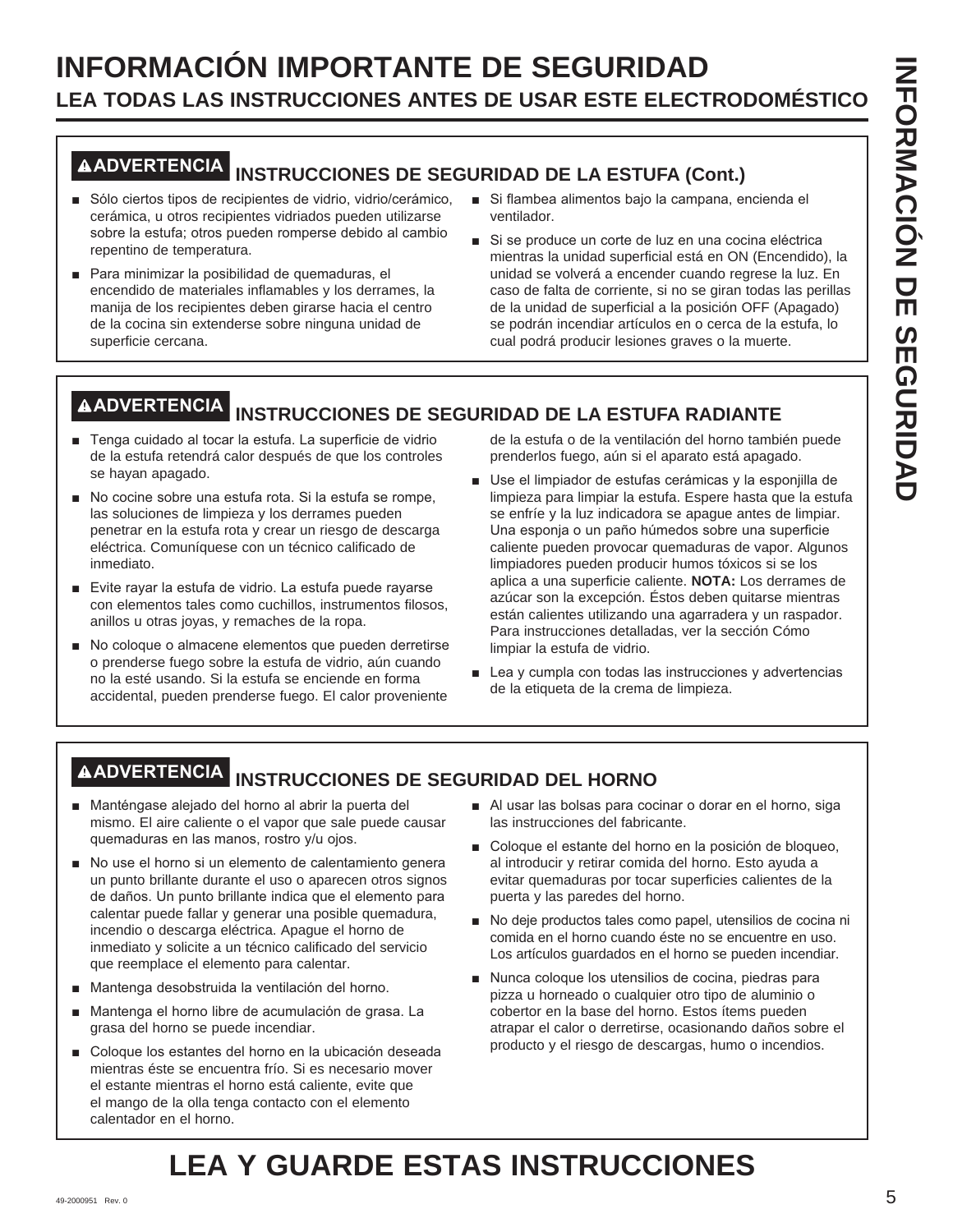# **INFORMACIÓN IMPORTANTE DE SEGURIDAD**<br> **ILEA TODAS LAS INSTRUCCIONES ANTES DE USAR ESTE ELECT<br>
MADVERTENCIAL INSTRUCCIONES DE SEGURIDAD DEL HORNO CON<br>
La función de limpieza automática usa el horno en temperaturas lo sufic LEA TODAS LAS INSTRUCCIONES ANTES DE USAR ESTE ELECTRODOMÉSTICO**

### **ADVERTENCIA INSTRUCCIONES DE SEGURIDAD DEL HORNO CON LIMPIEZA AUTOMÁTICA**

La función de limpieza automática usa el horno en temperaturas lo suficientemente altas como para consumir la suciedad de comida que haya dentro del horno. Para un funcionamiento seguro, siga estas instrucciones.

- No toque las superficies del horno durante el ciclo de limpieza automática. Mantenga a los niños alejados del horno durante la limpieza automática. Si no se siguen estas instrucciones, se podrán producir quemaduras.
- Antes de utilizar el ciclo de limpieza automática, retire las ollas, estantes de metal brillante del horno y otros utensilios que haya en el horno. Sólo se pueden dejar dentro del horno los estantes para horno cubiertos de porcelana. No use la función de limpieza automática para limpiar otras partes, tales como ollas de goteo o recipientes.
- Antes de utilizar el ciclo de limpieza automática, limpie la grasa y restos de comida que haya en el horno. Una cantidad excesiva de grasa se puede incendiar, lo cual puede producir daños con humo en su hogar.
- Si el modo de limpieza automática funciona de forma incorrecta, apague el horno y desconecte el suministro de corriente. Solicite el servicio de un técnico calificado.
- No limpie la junta de la puerta. La junta de la puerta es esencial para un buen sellado. Se debe tener cuidado de no frotar, dañar ni mover la junta.
- No use limpiadores para horno. No se deberá usar limpiadores comerciales para horno ni revestimientos de protección para hornos de ningún tipo en o alrededor de cualquier parte del horno.

### **Cómo Retirar la Película Protectora de Envío y la Cinta de Embalaje**

Con cuidado tome un extremo de la película protectora de envío con los dedos y lentamente retire la misma de la superficie del electrodoméstico. No utilice ningún producto filoso para retirar la película. Retire toda la película antes de usar el electrodoméstico por primera vez.

Para asegurar que no haya daños sobre el acabado del producto, la forma más segura de retirar el adhesivo de la cinta de embalaje en electrodomésticos nuevos es aplicando un detergente líquido hogareño para lavar platos. Aplique con una tela suave y deje que se seque.

**NOTA:** El adhesivo deberá ser eliminado de todas las partes. No se puede retirar si se hornea con éste dentro.

Tenga en cuenta las opciones de reciclaje del material de embalaje de su electrodoméstico.

### **FORMA ADECUADA DE DESCARTAR SU ELECTRODOMÉSTICO**

Descarte o recicle su electrodoméstico de acuerdo con las Regulaciones Federales y Locales. Comuníquese con las autoridades locales para descartar o reciclar su electrodoméstico de forma ambientalmente segura.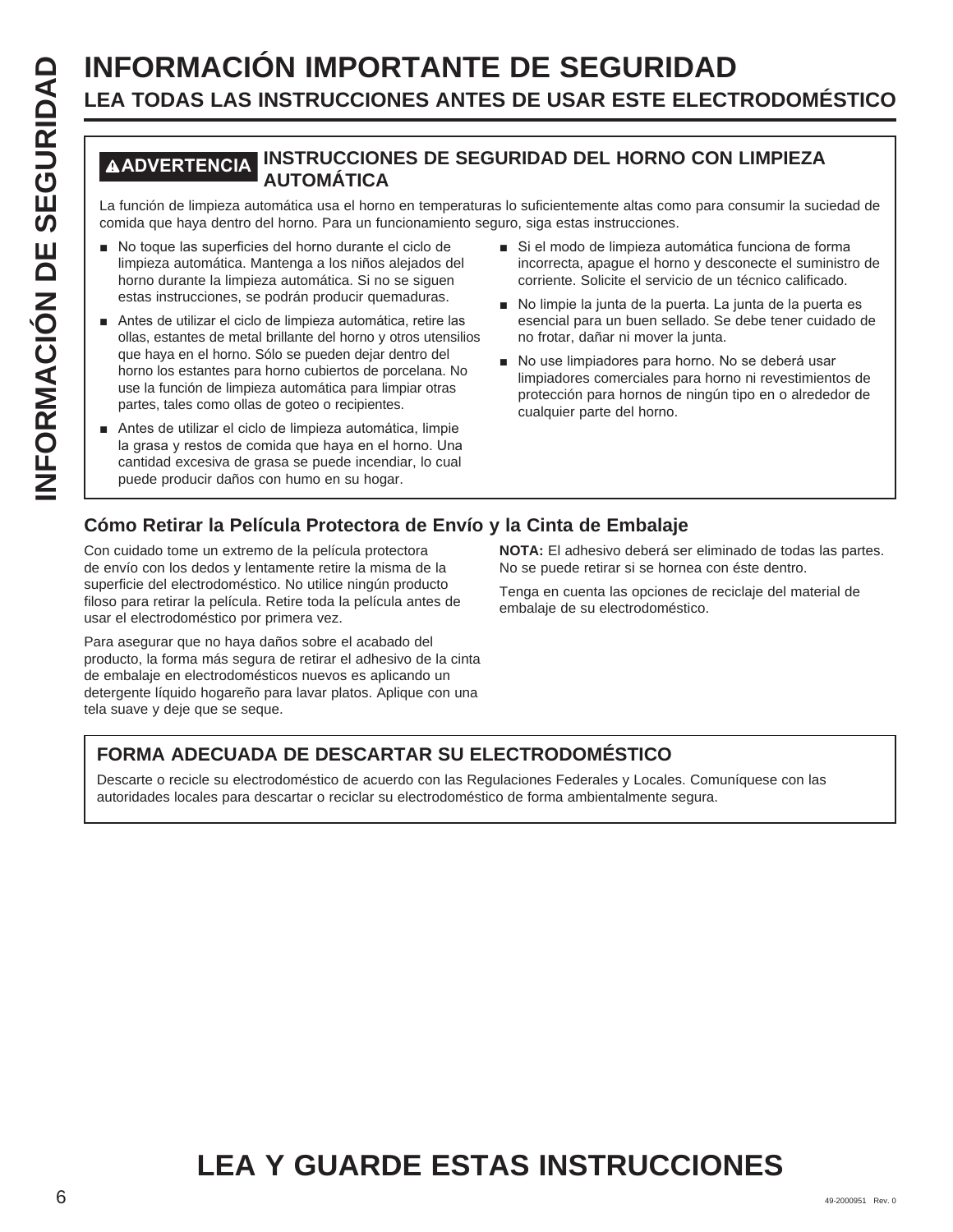# **USO DE LA COCINA:DISO DE LA COCINA: Coces de seperieire** Unidades de superficie

# **Unidades de superficie**

**ADVERTENCIA RIESGO DE INCENDIO:** Nunca pierda de vista la cocina cuando la estufa esté en las configuraciones medio o alto.Mantenga los ítems inflamables alejados de la estufa. Apague todos los controles cuando finalice la cocción. Si no se siguen estas instrucciones se podrá producir incendios,

lesiones graves o la muerte.

Es posible que las funciones y apariencias varíen con relación a su modelo a lo largo del manual.

### **Cómo Configurar**

Presione la perilla hacia adentro y gire en cualquiera de las direcciones hasta la configuración que desee.

Una luz indicadora de de superficie en ON (Encendido) brillará cuando una unidad superficial esté encendida.

### **Para superficies de vidrio de la estufa:**

Una luz indicadora de **ESTUFA CALIENTE:** 

- se encenderá cuando la unidad esté caliente al tact.
- permanecerá encendida incluso luego de que la unidad esté apagada.
- permanecerá encendida hasta que la unidad se enfríe a aproximadamente 150º F.



Tanto en **Off (Apagado)** como en **Hi (Alto)**, el control se ajusta en la posición. Es posible que escuche leves sonidos de ajuste durante la cocción, indicando que el control está manteniendo su configuración deseada.

Asegúrese de girar la perilla de control a **Off (Apagado)** cuando finalice la cocción.



La configuración **Melt (Derretir)** (en algunos modelos) derretirá chocolate o manteca.

### **Unidades Superficiales Dobles y Triples y Perillas de Control (en algunos modelos)**

La unidad de superficie posee 2 o 3 tamaños de cocción que se pueden seleccionar, de modo que pueda enlazar el tamaño de la unidad al tamaño del utensilio que esté usando.



Modelos con un elemento superficial de Anillo-Doble únicamente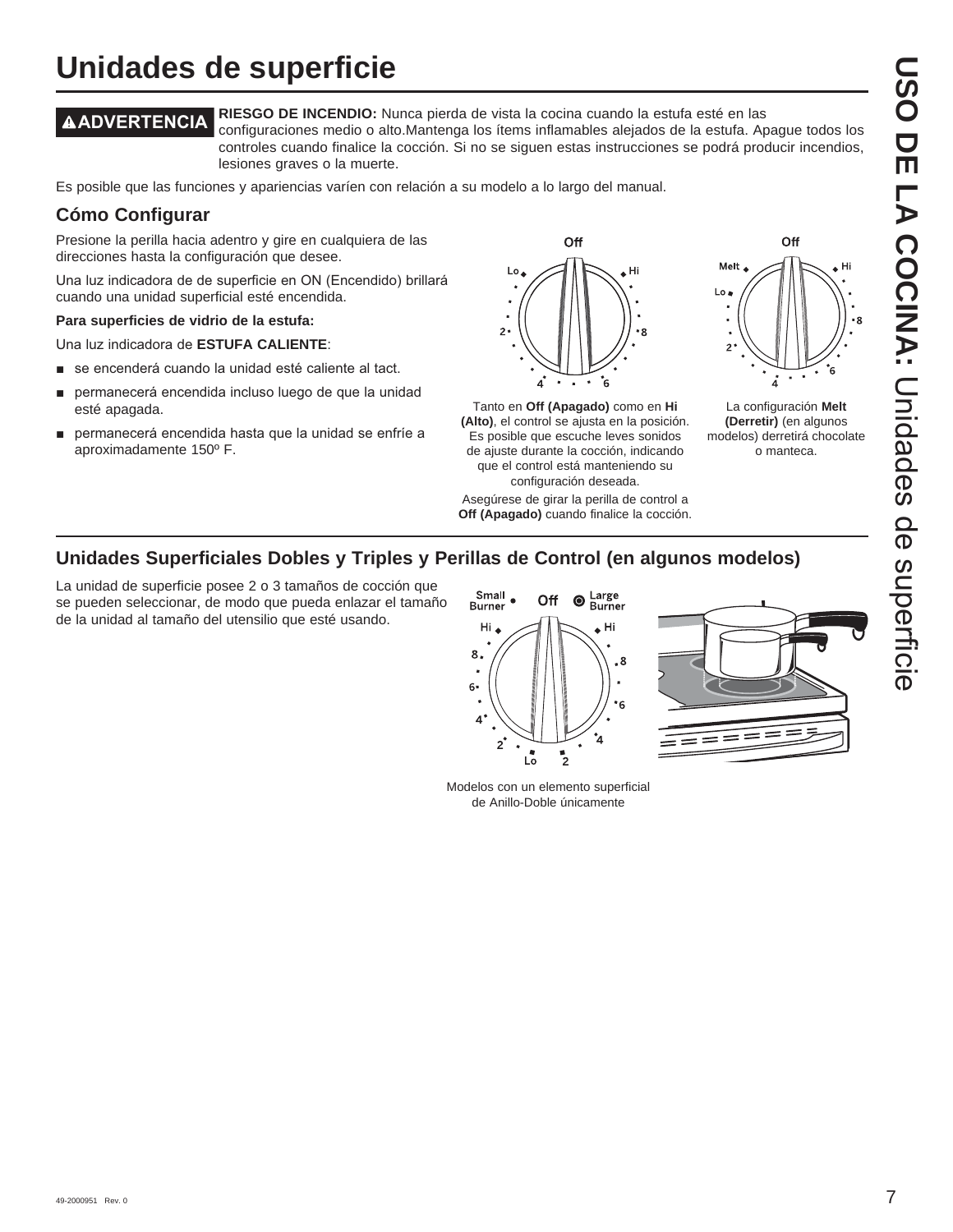# **ADVERTENCIA**

**RIESGO DE ENVENENAMIENTO CON COMIDA:** Se pueden desarrollar bacterias cuando la comida esté a una temperatura inferior a los 140º.

- Siempre comience con comida caliente. No use la configuración caliente para calentar comida fría.
- No use la configuración caliente durante más de 2 horas.

**UNICACES DE SUP<br>
USO del Área para Calentar<br>
MADVERTENCIA<br>
RIESGO DE ENVENENAMIENTO CO<br>
desarrollar bacterias cuando la comida<br>
inferior a los 140<sup>0</sup>.<br>
Siempre comience con comida caliente du<br>
varkMING ZONE (Área para Cal WARMING ZONE (Área para Calentar)**, ubicada en la parte central trasera de la superficie de vidrio, mantendrá la comida caliente y cocida a la temperatura para servir. Siempre comience con comida caliente. No use la función para calentar comida fría. Colocar comida que no está cocinada o fría en el **WARMING ZONE (Área para Calentar)** podría producir enfermedades desarrolladas por bacterias en la comida.

Gire la perilla de control a la posición ON (Encender).

Para obtener mejores resultados, todas las comidas en el **WARMING ZONE (Área para Calentar)** deberían estar cubiertas por una tapa o papel de aluminio. Al calentar pasteles o panes, la tapa se deberá ventilar para dejar que la humedad salga.

La temperatura inicial, el tipo y la cantidad de comida, el tipo de pan y el tiempo afectarán la calidad de la comida.

Siempre use las manijas de las ollas o guantes para horno al retirar comida del **WARMING ZONE (Área para Calentar)** ya que los utensilios y platos estarán calientes.

**NOTA:** El calentador superficial emitirá un brillo rojo, al igual que los elementos de cocción.



**Warming Zone**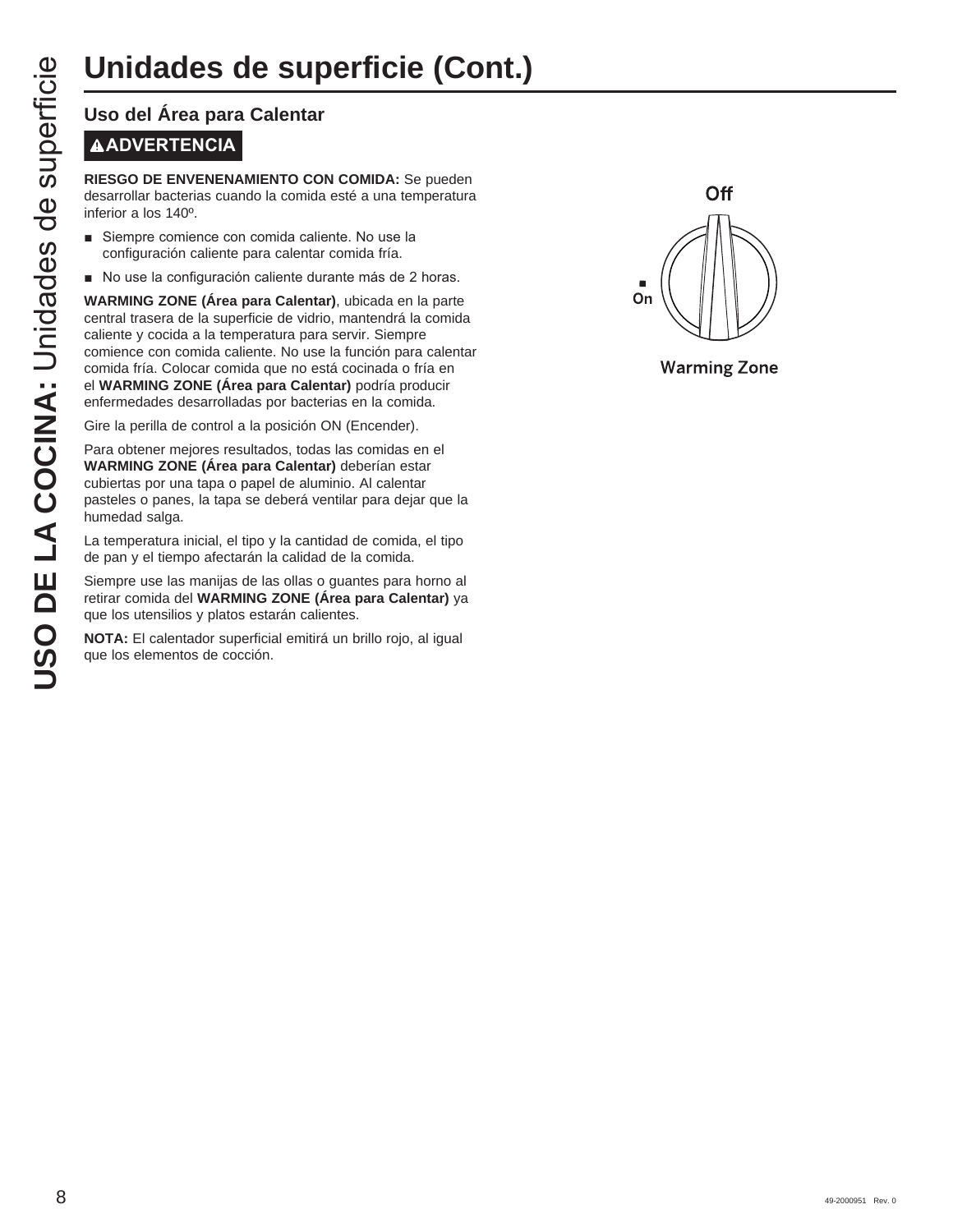### **Consejos para Productos Enlatados en el Hogar**

Asegúrese que el producto enlatado se encuentre sobre la unidad superficial.

Asegúrese de que el producto enlatado sea plano en su parte inferior.

Para evitar quemadoras de vapor o calor, tenga cuidado al enlatar el producto.

### **Estufa de Vidrio Radiante**

La estufa radiante cuenta con unidades calentadoras debajo de una superficie lisa de vidrio.

**NOTA:** Un ligero olor es normal cuando una estufa nueva se utiliza por primera vez. Es provocado por el calentamiento de piezas nuevas y materiales aislantes y desaparecerá en poco tiempo.

**NOTA:** En modelos con estufas de vidrio de color claro, es normal que las zonas de cocción cambien de color cuando están calientes o enfriándose. Esto es temporal y desaparecerá a medida que el vidrio se enfríe a temperatura ambiente

La unidad superficial seguirá un ciclo de encendido y apagado para mantener su configuración de control seleccionada.

Es seguro colocar utensilios calientes en la superficie de vidrio, incluso cuando la estufa esté fría.

Aunque las unidades de superficie se hayan apagado, la estufa de vidrio retiene suficiente calor para continuar la cocción. Para evitar la sobrecocción, quite las ollas de las unidades de superficie cuando los alimentos estén cocidos. No coloque nada sobre la unidad de superficie hasta que se haya enfriado por completo.

- Las manchas de agua (depósitos minerales) pueden quitarse utilizando crema limpiadora o vinagre blanco sin diluir.
- El uso de limpiador de ventanas puede dejar una película iridiscente sobre la estufa. La crema limpiadora quitará esta decoloración.
- No almacene elementos pesados sobre la estufa. Si caen sobre la estufa, podrían provocar daños.
- No utilice la superficie como una tabla para cortar.

Use recetas y procedimientos de fuentes confiables. Estos se encuentran disponibles a través de fabricantes como Ball® y Kerr® y el Department of Agriculture Extension Service (Servicio del Departamento de Agricultura).

El uso de enlatados cerrados a baño maría con fondos ondeados podrán extender el tiempo requerido para traer el agua al punto de hervor.



Nunca cocine directamente sobre el vidrio. Siempre utilice recipientes de cocción.



Siempre coloque el recipiente en el centro de la unidad de superficie sobre la que está cocinando.



No deslice los recipientes de cocción a través del control y la superficie de la estufa porque puede rayar el vidrio. El vidrio es resistente a los rayones, pero no a prueba de los mismos.

### **Limitador de Temperatura en Estufas de Vidrio Radiante**

Cada unidad de superficie radiante cuenta con un limitador de temperatura.

El limitador de temperatura evita que la estufa de vidrio se caliente en exceso.

El limitador de temperatura podrá apagar las unidades superficiales por ciclos durante un tiempo si:

- **a** la olla hierve hasta secarse.
- el fondo de la olla no es plano.
- la olla está fuera del centro.
- $\blacksquare$  no hay olla en la unidad.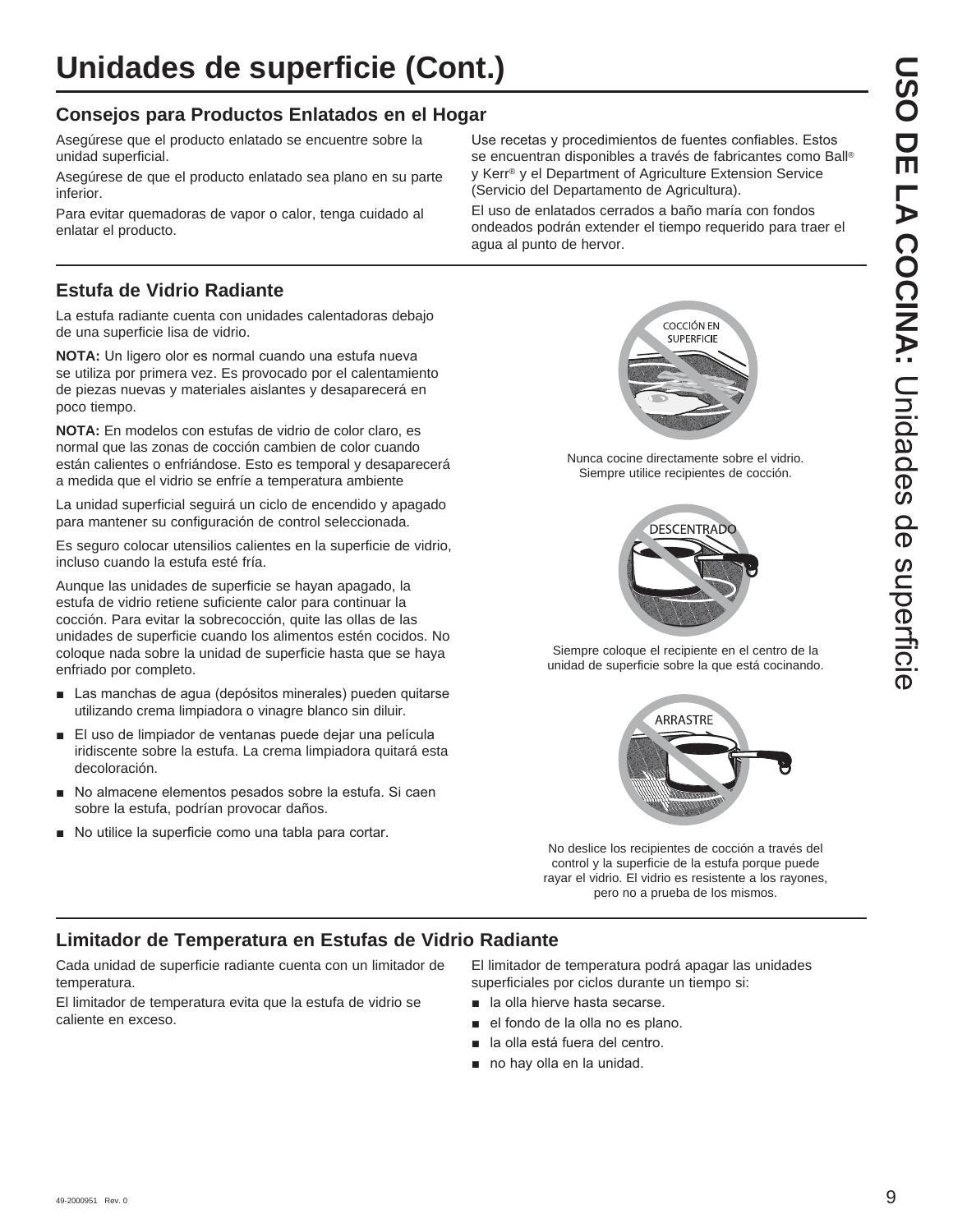# **Utensilio para Placa de Cocción para Vidrio Radiante**

el folleto sobre recipientes para usar con estufas de inducción.

**NOTA:** Siga todas las recomendaciones del fabricante de recipientes cuando utilice cualquier clase de recipiente de cocción sobre la estufa cerámica.

### **Recomendado**

### **Acero inoxidable**

### **Aluminio:**

Se recomienda de capa gruesa

Buena conductividad. Los residuos de aluminio a veces parecen rayones sobre la estufa pero pueden quitarse si se los limpia de inmediato. Debido a su bajo punto de fusión, no debe utilizarse aluminio de capa fina.

### **Base de cobre:**

**USO USO DE LA COCIDE DE LA COCIDE DE LA COLUMNA:**<br>
USO LA COLUMNA: CONFINSTANCIA DE LA COLUMNA: COLUMNA: COLUMNA: COLUMNA: COLUMNA: COLUMNA: COLUMNA: COLUMNA: COLUMNA: COLUMNA: COLUMNA: COLUMNA: COLUMNA: COLUMNA: COLUMNA: El cobre puede dejar residuos que pueden parecer rayones. Los residuos pueden eliminarse, siempre y cuando la estufa se limpie de inmediato. Sin embargo, no permita que estas ollas hiervan en seco. El metal sobrecalentado puede adherirse a las estufas de vidrio. Si no se elimina de inmediato, una olla con la base de cobre sobrecalentado dejará un residuo que manchará la estufa en forma permanente.

### **Esmalte (pintado) sobre hierro fundido:**

Se recomienda si la base de la olla se encuentra revestida

### **Evitar/No se recomienda**

### **Esmalte (pintado) sobre acero:**

Calentar recipientes vacíos puede provocar daños permanentes al vidrio de las estufas. El esmalte puede derretirse y adherirse a la estufa cerámica.

### **Vidrio-cerámico:**

Desempeño pobre. Raya la superficie.

### **Cerámica:**

Desempeño pobre. Puede rayar la superficie.

### **Hierro fundido:**

No se recomienda, a menos que se encuentre específicamente diseñado para estufas de vidrio

Pobre conductividad y lentitud para absorber el calor. Raya la superficie de la estufa.



Verifique que los recipientes tengan bases planas utilizando una regla.







No se recomiendan recipientes con bases redondeadas, curvadas, con rebordes o torceduras..

### **Para mejores resultados**

- Coloque sólo recipientes secos sobre los elementos de superficie. No coloque tapas sobre los elementos de superficie, en especial tapas mojadas. Las ollas y tapas mojadas podrán quedar adheridas a la superficie una vez frías.
- No use woks con anillos de soporte. Esta clase de wok no se calienta sobre elementos de superficie de vidrio.
- Recomendamos el uso de woks de base plana solamente. Se encuentran disponibles en su negocio minorista local. La base del wok debe tener el mismo diámetro que el elemento de superficie para asegurar un contacto adecuado.
- Algunos procedimientos de cocción especiales requieren recipientes de cocción específicos, como ollas a presión, freidoras, etc. Todos los recipientes de cocción deben tener bases planas y ser del tamaño correcto.



No coloque recipientes mojados sobre la estufa de vidrio.



No use woks con anillos de soporte sobre la estufa de vidrio.



Utilice woks de base plana sobre la estufa de vidrio.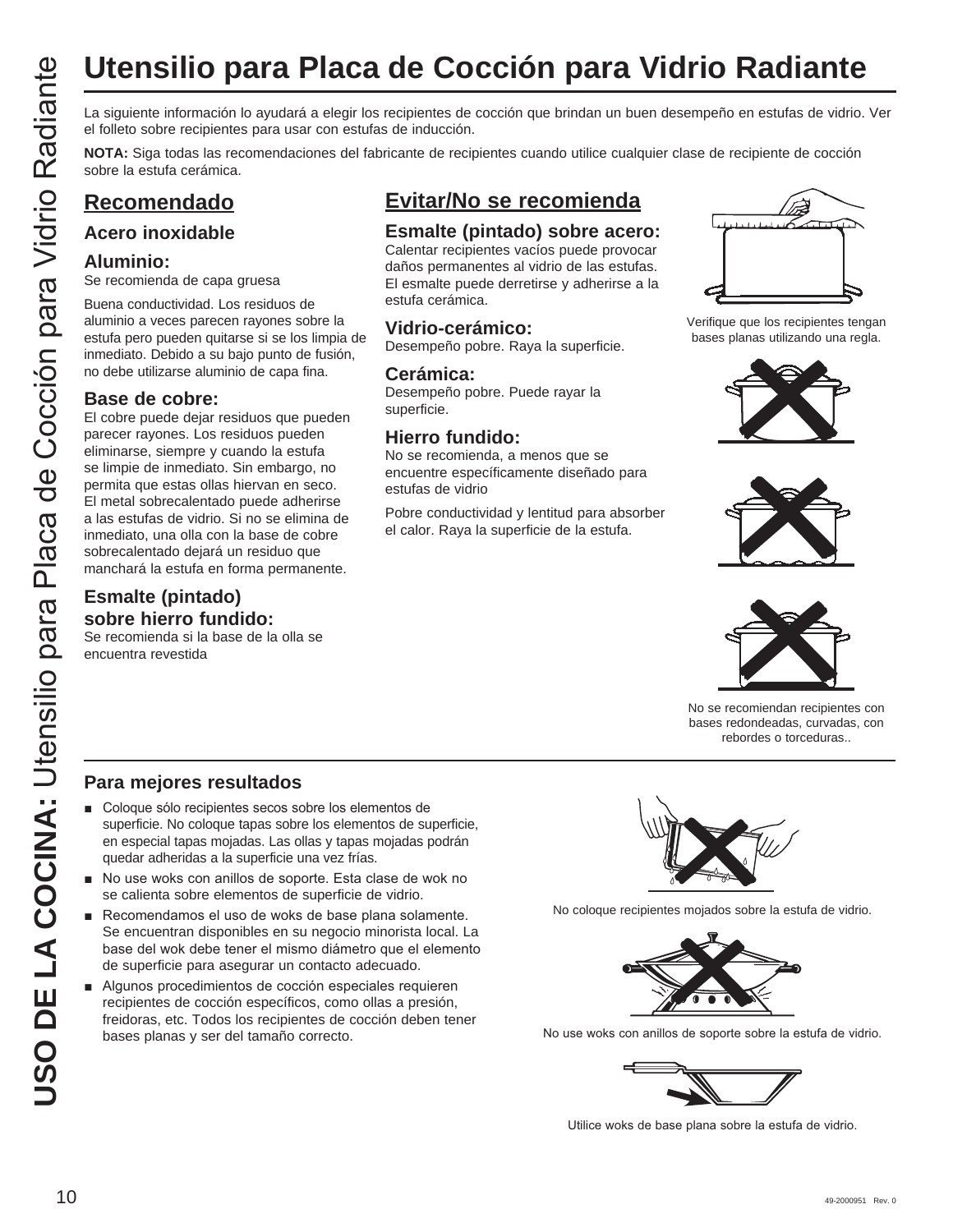# **Controles del Horno**



- **1. Convection Cooking Modes (Modos de Cocción por Convección) (en algunos modelos):** Los modos de cocción por convección utilizan una circulación de aire incrementada para mejorar el rendimiento. Para más información, consulte la sección de Modos de Cocción.
- **2. Traditional Cooking Modes (Modos de Cocción Tradicionales):** Su horno cuenta con los siguientes modos de cocción tradicionales: Bake (Hornear) y Broil Hi. Para más información, consulte la sección de Modos de Cocción.
- **3. Clean (Limpieza) (en algunos modelos):** El horno podrá contar con dos modos de limpieza: Self Clean (Limpieza Automática) y Steam Clean (Limpieza al Vapor). Para acceder a información importante sobre el uso de estos modos, consulte la sección de Limpieza del Horno.
- **4. Start (Iniciar):** Se deberá presionar para comenzar cualquier función de cocción, limpieza o por tiempo.
- **5. Cancel/Off (Cancelar/ Apagar):** Cancelar TODAS las operaciones del horno excepto el reloj y el temporizador.
- **6. Tecla +:** Golpecitos cortos a esta tecla incrementarán el tiempo o la temperatura en pequeñas cantidades. Mantenga presionada la tecla para incrementar el tiempo o la temperatura en grandes cantidades.
- **7. Tecla -:** Golpecitos cortos a esta tecla reducirán el tiempo o la temperatura en pequeñas cantidades. Mantenga presionada la tecla para reducir el tiempo o la temperatura en grandes cantidades.
- **8. Cook Time (Tiempo de Cocción):** Cuenta el tiempo de cocción y apaga el horno cuando el tiempo de cocción está completo. Presione la tecla **Cook Time (Tiempo de Cocción)** use las teclas **+-** para programar un tiempo de cocción en horas y minutos, y luego presione **Start (Iniciar)**. Esto sólo puede ser usado con Bake (Hornear) y Convection Bake (Hornear por Convección), (cuando estas funciones estén disponibles).
- **9. Clock (Reloj):** Configure el tiempo del reloj del horno. Presione la tecla **Set Clock (Configurar Reloj)** dos veces y mantenga presionas las teclas **+-** durante 3 segundos y las teclas **+-** para programar el reloj. Presione **Start (Iniciar)** para guardar la configuración de la hora.
- **10. Timer (Temporizador):** Funciona como un temporizador con cuenta regresiva. Presione la tecla **Timer (Temporizador)** y las teclas **+-** para programar el tiempo en horas y minutos. Presione la tecla **Start (Iniciar)**. La cuenta regresiva del temporizador se completó. Para apagar el temporizador, presione la tecla **Timer (Temporizador)**.
- **11. Delay Time (Tiempo de Retraso):** Genera un retraso cuando el horno es encendido. Use esta tecla para configurar el momento en que desea que el horno se inicie. Presione la tecla **Delay Time (Tiempo de Retraso)** y use las teclas **+** para programar la hora del día en que desea que el horno se encienda y luego presione **Start (Iniciar)**. Presione el modo de cocción deseado y la temperatura y luego presione **Start (Iniciar)**. Si lo desea, también puede ser programado un tiempo de cocción. Siga las instrucciones de Cook Time (Tiempo de Cocción) para configurar esta función. Esto sólo puede ser usado con Bake (Hornear), Convection Bake (Hornear por Convección) y Self-Clean (Limpieza Automática).

 **NOTE:** Al usar la función de tiempo de retraso, las comidas que se echan a perder rápidamente, tales como leche, huevos, pescado, rellenos, ave y cerdo, no se deberán dejar reposar por más de 1 hora antes y después de la cocción. La temperatura ambiente estimula el desarrollo de bacterias nocivas. Asegúrese de que la luz del horno esté apagada, ya que el calor de la lámpara acelerará el crecimiento de bacterias nocivas.

- **12. Oven Light(s) (Luz(es) del Horno):** Enciende o apaga la luz(es) del horno.
- **13. Lock Controls (Controles de Bloqueo):** Bloquean el control de modo que al presionar las teclas no se activen los controles. Mantenga presionada la tecla +/- o Lock Controls (Controles de Bloqueo) durante tres segundos para bloquear o desbloquear el control. **Cancel/Off (Cancelar/ Apagar)** siempre está activa, incluso cuando el control está bloqueado.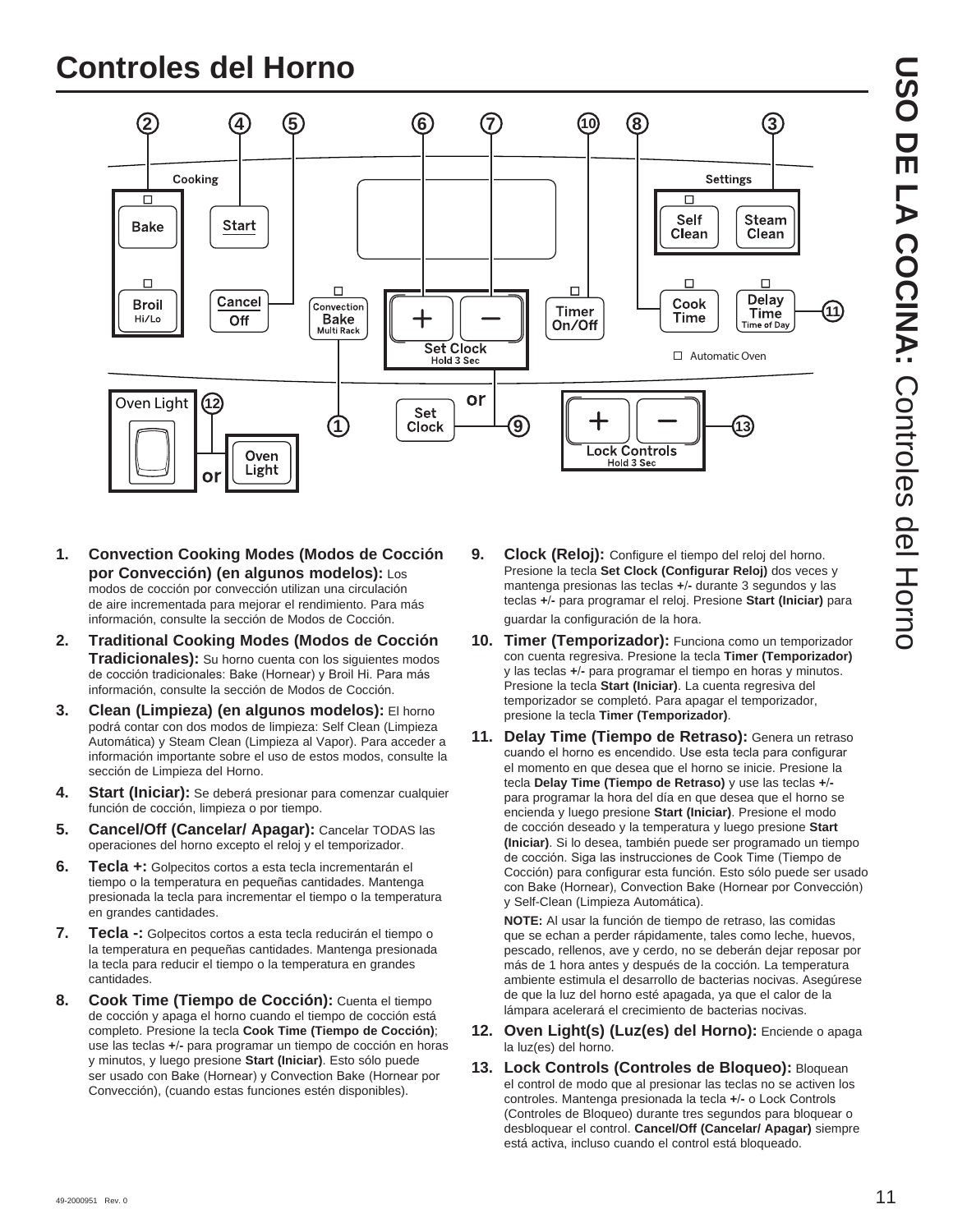# **Funciones Especiales**

- **Nantenga presionadas las teclas Bake (Hornear) y Broil (Asar) al mismo tiempo durante tres segundos.**
- "SF" aparecerá en la pantalla.
- Seleccione la función que desee modificar.
- Cuando el cambio haya sido realizado, presione la tecla **Start (Iniciar)** para guardar el cambio y regrese a la hora del día.

### **Ajuste la temperatura del horno**

Esta función permite que la temperatura de horneado del horno y de horneado por convección sean ajustadas hasta 35°F más caliente o 35°F más fría. Use esta función si piensa que la temperatura de su horno es demasiado caliente o demasiado fría y desea modificarla. Este ajuste afecta los modos Bake (Hornear) y Convection Bake. Ningún otro modo de cocción se ve afectado.

Presione la tecla **Bake (Hornear)** nuevamente para ingresar el modo de ajuste de temperatura. Se exhibirá un número entre 35 y - 35. Use las teclas +/- para configurar el ajuste de temperatura deseado y use la tecla **Bake (Hornear)** para realizar cambios entre negativo y positivo. Presione la tecla **Start (Iniciar)** para guardar el ajuste de temperatura.

### **Pantalla del Reloj**

Es posible que esta función apague la pantalla con la hora del día. Presione la tecla **Timer On/Off (Temporizador Encendido/ Apagado)** para que se muestre la hora del día (encendido) (on) o apagar la hora del día (apagado) (oFF)

**NOTA:** En los modelos con la tecla del reloj, la pantalla con la hora del día no puede ser apagada en las funciones especiales. Cómo salir de las funciones especiales Para apagar la pantalla con la hora del día en estos modelos, sólo presione la tecla reloj una vez y luego la tecla iniciar. Para que la pantalla se vuelva a encender, presione la tecla reloj nuevamente y luego la tecla iniciar.

### **Apagado automático de 12 horas y Modo Sabático**

Las opciones de esta función son "12 SHdn" (Apagar Luego de 12 Horas), "no SHdn" (No Apagar) y "SAb" (Sabático).

El apagado automático de 12 horas apaga el horno luego de 12 horas de operaciones continuas.

El modo sabático desactiva todos los sonidos (el control no emitirá un pitido cuando se presione un botón), los modos de Convección, los modos de Asado, Calentar, Tiempo de Cocción, Temporizador, Reloj, y las funciones de Tiempo Retrasado. El modo sabático sólo puede ser usado con la función Bake (Hornear).

**NOTA:** La luz interior del horno se enciende automáticamente (en algunos modelos) cuando se abre la puerta y se apaga cuando se la cierra. Puede quitarse la bombilla de luz. Ver la sección de Reemplazo de bombilla de luz. En los modelos con interruptor de luz en el panel de control, la luz del horno puede encenderse y dejarse así.

Presione la tecla **Set Clock (Configurar Reloj)** para visualizar la configuración actual y luego para modificar la configuración.

En los modelos sin la tecla **Set Clock (Configurar Reloj)**, presione la tecla **Cook Time (Tiempo de Cocción)** para visualizar la configuración actual y luego modifique la configuración.

Para usar el modo Sabbath (Sabático), seleccione "SAb" (Sabático) y presione **Start (Iniciar)**. Aparecerá una **]** en la pantalla y el reloj no será exhibido.

Una vez en el modo Sabbath (Sabático), en cualquier momento que sea posible presione **Bake (Hornear)** para iniciar el horno. Observe que al programar el horneado en el modo Sabbath (Sabático), la temperatura de inicio preconfigurada se configurará automáticamente en 350°F. Presione las teclas + o – para incrementar o reducir la temperatura por incrementos de 25ºF para temperaturas entre 170ºF y 550ºF y luego presione **Start (Iniciar)**.

**USO THE COCINE SUBMING COCINE CONTINUES**<br> **USO COCINE ANTIFICATION COCINE CONTINUES CONTINUES CONTINUES CONTINUES CONTINUES CONTINUES CONTINUES CONTINUES CONTINUES CONTINUES CONTINUES CONTINUES CONTINUES CONTINUES CONTI** No se emitirá ningún sonido cuando las teclas sean presionadas. En un momento al azar entre los 30 segundos y 1 minuto, ][, aparecerá en la pantalla indicando que el horno está en funcionamiento. Si necesita ajustar la temperatura mientras hornea, presione la tecla **Bake (Hornear)**  nuevamente. Presione las teclas + o – para incrementar o reducir la temperatura en 25ºF desde la temperatura previa que configuró hasta la temperatura de horneado nueva y luego presione **Start (Iniciar).**

Para salir del modo Sabbath (Sabático), asegúrese de que el horno esté apagado. Para apagar el horno, presione **Cancel/ Off (Cancelar/ Apagar)**. El horno se apagará inmediatamente y el ícono, **][** cambiará a **]**, indicando que el horno fue apagado. Mantenga presionadas las teclas **Bake (Hornear)** y **Broil (Asar)** durante 3 segundos para ingresar a las funciones especiales; luego presione **Delay Time (Tiempo Retrasado)** hasta que "12 Shdn" o "no Shdn" aparezcan en la pantalla y presione **Start (Iniciar)**.

**NOTA:** Si se produce un corte de luz, el modo Sabbath (Sabático) no se reiniciará cuando la energía se reestablezca.

Si desea usar la función Cook Time (Tiempo de Cocción) (si está disponible) para hornear en el horno y luego hacer que éste se apague de forma automática, deberá presionar el botón **Cook Time (Tiempo de Cocción)**, ingresar una duración del tiempo de cocción, y presionar **Start (Iniciar)**. Luego ingrese a las funciones especiales para iniciar el modo Sabbath (Sabático), como se detalla más arriba.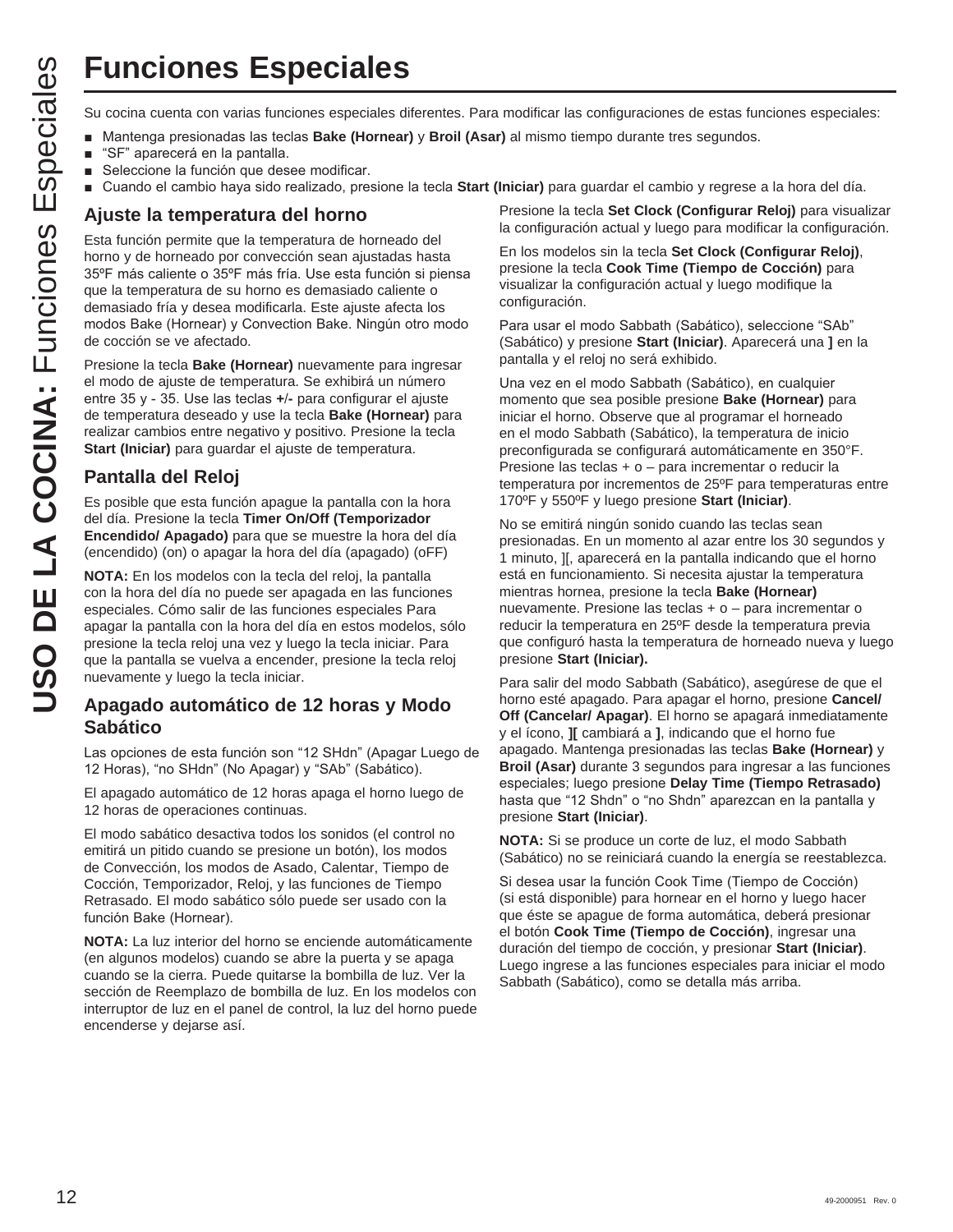# **Estantes del Horno**

El horno cuenta con seis posiciones de estantes. En la Guía de Cocción, se brindan recomendaciones de posiciones de los estantes para diferentes tipos de comidas. Se ajusta un estante en una dirección para afectar los resultados de cocción. Por ejemplo, si se prefieren partes superiores más oscuras en tartas, panecillos o galletas, pruebe moviendo la comida a un estante que se encuentre una posición más arriba. Si encuentra que las comidas están demasiado doradas en la parte superior, pruebe moviendo las mismas más abajo la próxima vez.

Al hornear con múltiples ollas y en múltiples estantes, asegúrese de que haya por lo menos 11/2" entre las ollas, a fin de dejar suficiente espacio para que fluya el aire.

Para evitar posibles quemaduras, coloque los estantes en la posición deseada antes de encender el horno.

La cantidad de posiciones de la bandeja puede variar en relación al modelo.

# **Papel de Aluminio y Cobertores del Horno**

**PRECAUCIÓN No use ningún tipo de aluminio o cobertor de horno para cubrir el fondo del horno. Estos ítems pueden atrapar el calor o derretirse, ocasionando daños sobre el producto y el riesgo de descargas, humo o incendios. Los daños por uso inadecuado de estos ítems no están cubiertos por la garantía del producto.**

Se podrá usar aluminio para evitar derrames, colocando una hoja sobre un estante inferior varias pulgadas debajo de la comida. No use más aluminio que el necesario y nunca cubra totalmente el estante de un horno con papel de aluminio. Mantenga el aluminio a por lo menos 1 1/2" de las paredes del horno, para evitar una circulación deficiente del calor.

# **Utensilios**

### **Pautas de Uso de Utensilios**

El material, el acabado y el tamaño de los utensilios afectan el horneado.

Las ollas oscuras, revestidas y opacas absorben el calor más rápidamente que las ollas claras y brillantes. Al usar ollas que absorben el calor más rápidamente, las comidas podrán resultar más doradas, crocantes y con una capa más gruesa.

Si utiliza utensilios oscuros y revestidos, controle la comida antes del tiempo mínimo de cocción. Si se obtienen resultados no deseados con este tipo de utensilios, considere la posibilidad de reducir la temperatura del horno en 25º F la próxima vez.

Las ollas brillantes pueden producir resultados de horneado más parejos en tortas y galletas.

Las ollas de vidrio y cerámica calientan con lentitud, pero retienen bien el calor.

Estos tipos de ollas funcionan bien con platos tales como tartas y postres con natilla.

Las ollas con aislante de aire calientan lentamente y pueden producir fondos dorados.

Mantenga los utensilios limpios para una cocción más pareja.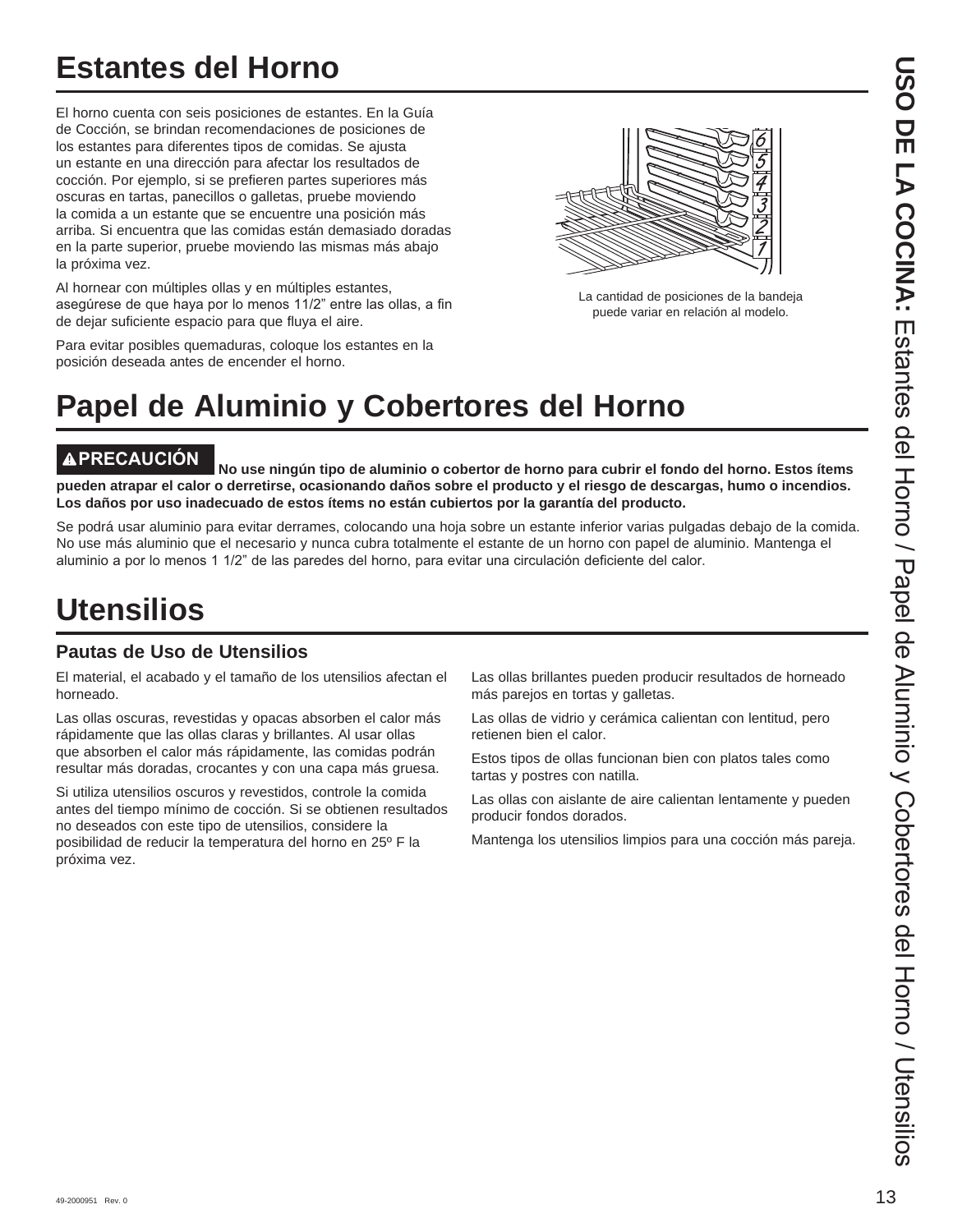Su nuevo horno posee una variedad de modos de cocción para que pueda obtener los mejores resultados. Estos modos se describen a continuación. Para acceder a recomendaciones para comidas específicas, consulte la sección de la Guía de Cocción. Recuerde que es posible que su nuevo horno funcione de manera diferente que aquel que está reemplazando.

### **Modos de Horneado**

Seleccione un modo de horneado basado en el tipo y cantidad de comida que está preparando. Al preparar comidas horneadas tales como tartas, galletas y masas, siempre precaliente el horno primero. Siga las recomendaciones de la receta sobre la colocación de la comida. Si no se brindan pautas, centre la comida en el horno.

### **Bake (Hornear)**

El modo de hornear está pensado para la cocción en un solo estante. Este modo usa el calor principalmente desde el elemento inferior, pero también desde el elemento superior para cocinar la comida. Para usar este modo, presione la tecla **Bake (Hornear)**, use las teclas **+-** para configurar el ajuste de temperatura deseado, y luego presione **Start (Iniciar)**. El precalentamiento generalmente se recomienda al usar este modo.

### **Convection Bake (Hornear por Convección)**

El modo Convection Bake (Hornear por Convección) está pensado para hornear en múltiples estantes al mismo tiempo. Este modo utiliza calor de los elementos superior e inferior, junto con el movimiento de aire desde el ventilador por convección para mejorar una cocción pareja. Es posible que el tiempo de horneado sea un poco más prolongado con estantes múltiples, en comparación con lo que se espera con un solo estante. Para usar este modo, presione la tecla **Convection Bake (Hornear por Convección)**, ingrese una temperatura, y luego presione **Start (Iniciar)**. Siempre realice el precalentamiento al usar este modo. Al hornear comidas más delicadas tales como galletas y tortas, se recomienda reducir la temperatura de entrada en 25ºF, para una mejor cocción. **USO DE COCCIÓN**<br>
Su nuevo homo posee una variedad de mose<br>
se describen a continuación. Para acceder a<br>
Cocción. Recuerde que es posible que su nu<br> **Modos de Horneado**<br>
seleccione un modo de horneado basado en homograpa d

### **Broiling Modes (Modo para Asar)**

Monitoree la comida de cerca al asar. Tenga cuidado al asar en posiciones de estantes superiores, ya que colocar la comida más cerca del elemento para asar incrementa el humo, salpicaduras y la posibilidad de que se incendien las grasas.

Intente asar las comidas que normalmente haría a la parrilla. Ajuste las posiciones de los estantes para ajustar la intensidad del calor a la comida. Coloque las comidas más cerca del elemento para asar, cuando se desee una superficie más cocinada y un interior poco cocido. Las comidas más gruesas y las comidas cuyo interior debe ser cocinado deberían ser asadas en un estante en una posición alejada del usado para asar, o usando las funciones **Broil Lo (Asar Bajo)**.

### **Broil Hi (Asar Alto)**

El modo Broil Hi (Asado Alto) usa calor intenso del elemento superior para soasar las comidas. Se recomienda que Broil Hi (Asado Alto) se utilice con al puerta abierta para un mejor soasado. Use la función Broil Hi (Asado Alto) para cortes más delgados de carne y/o comidas que prefiera que quedan menos cocinadas en su interior. Para usar este modo, presione la tecla **Broil (Asar)** una vez y luego presione **Start (Iniciar)**. No es necesario realizar el precalentamiento al usar este modo.

### **Broil Lo (Asar Bajo)**

El modo Broil Lo (Asado Bajo) usa menos calor intenso del elemento superior para cocinar la comida completamente mientras también produce el dorado superficial. La puerta puede ser cerrada o abierta al usar Broil Lo (Asado Bajo). Use la función Broil Lo (Asado Bajo) para cortes de carne más gruesos y/o comidas que desee que queden completamente cocinadas. Para usar este modo, presione la tecla **Broil (Asar) dos veces** y luego presione **Start (Iniciar)**. No es necesario realizar el precalentamiento al usar este modo.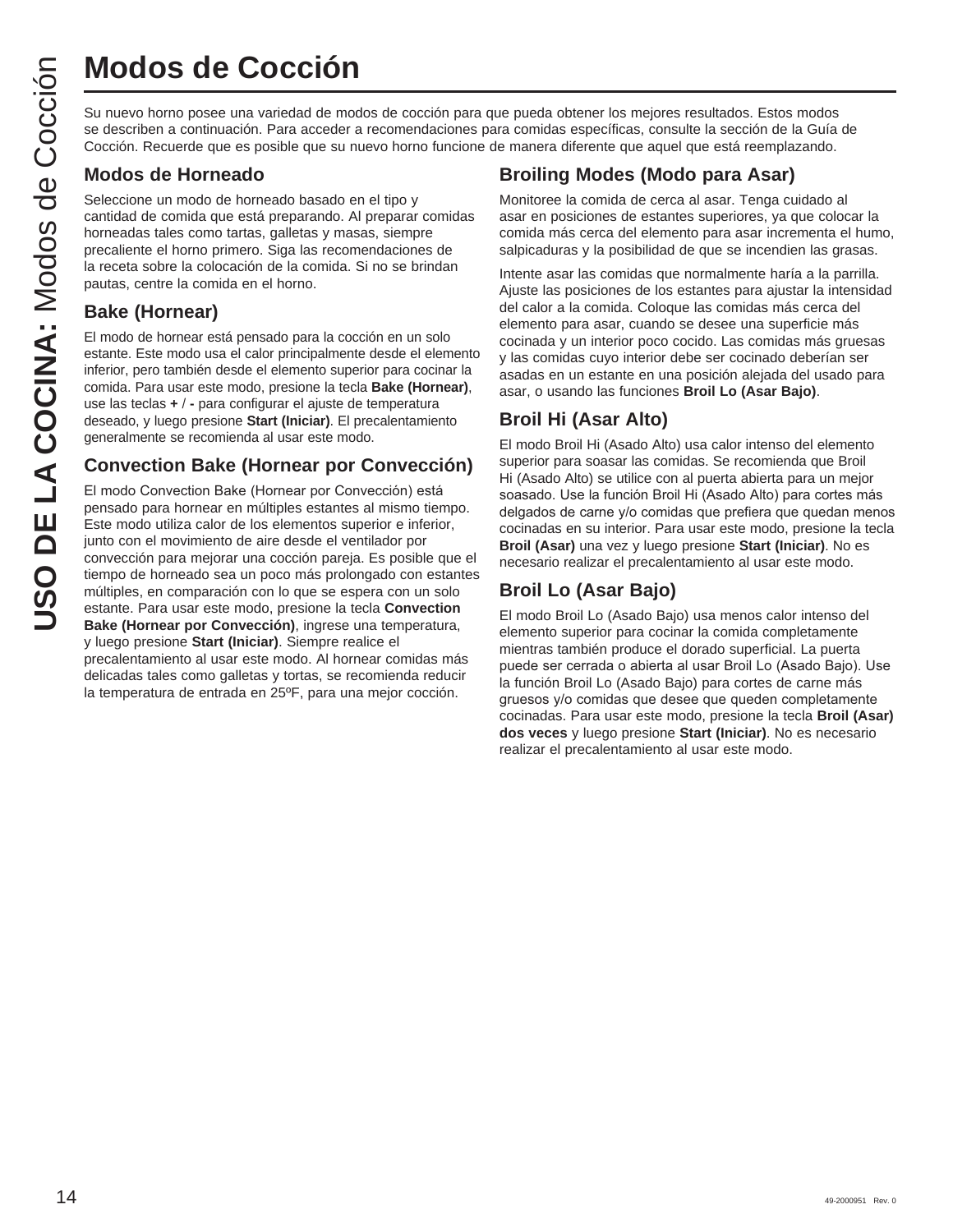# **Guía de Cocción**

| <b>TIPO DE COMIDA</b>                                                                                   | <b>MODO(S)</b><br><b>RECOMENDADO(S)</b>                    | <b>POSICIÓN(ES)</b><br><b>DE ESTANTES</b><br><b>RECOMENDADA</b> | <b>SUGERENCIAS ADICIONALES</b>                                                                                                                                                                                                                                                                             |
|---------------------------------------------------------------------------------------------------------|------------------------------------------------------------|-----------------------------------------------------------------|------------------------------------------------------------------------------------------------------------------------------------------------------------------------------------------------------------------------------------------------------------------------------------------------------------|
| <b>Productos Horneados</b>                                                                              |                                                            |                                                                 |                                                                                                                                                                                                                                                                                                            |
| Tortas con capas, tortas rectangulares,<br>roscas, panecillos, pan rápido en un<br>Solo Estante         | Hornear                                                    | $\overline{4}$                                                  | Use utensilios brillantes.                                                                                                                                                                                                                                                                                 |
| Tortas con capas* en Múltiples<br>Estantes                                                              | Hornear                                                    | 3y5                                                             | Asegúrese de que haya un flujo de aire adecuado<br>(Vea la ilustración).                                                                                                                                                                                                                                   |
| Tortas de grasa (pastel de ángel)                                                                       | Hornear                                                    | $\mathbf{1}$                                                    | Use utensilios brillantes.                                                                                                                                                                                                                                                                                 |
| Galletas, galletitas, bizcochitos en un<br>Solo Estante                                                 | Hornear                                                    | $\overline{4}$                                                  | Use utensilios brillantes.                                                                                                                                                                                                                                                                                 |
| Galletas, galletitas, bizcochitos en<br>Múltiples Estantes                                              | Hornear<br>Horneado por Convección<br>(Si está disponible) | 3y5                                                             | Asegúrese de que haya un flujo de aire adecuado.<br>Reduzca la temperatura de entrada en 25°F al usar<br>Convection Bake (Hornear por Convección) únicamente.                                                                                                                                              |
| <b>Bife y Cerdo</b>                                                                                     |                                                            |                                                                 |                                                                                                                                                                                                                                                                                                            |
| Hamburguesas                                                                                            | Asar Alto                                                  | 6                                                               | Use una olla para asa; precaliente 5 minutos si usará el Modo<br>para Asar por Convección. Mueva la comida hacia abajo para<br>que quede más preparada y menos soasada. Preste atención a<br>la comida al asarla. Para un mejor rendimiento, centre la comida<br>debajo del elemento calentador para asar. |
| <b>Bifes y Chuletas</b>                                                                                 | Asar Alto                                                  | 6                                                               | Use una olla para asa; precaliente 5 minutos si usará el Modo<br>para Asar por Convección. Mueva la comida hacia abajo para<br>que quede más preparada y menos soasada. Preste atención a<br>la comida al asarla. Para un mejor rendimiento, centre la comida<br>debajo del elemento calentador para asar. |
| Dorados                                                                                                 | Hornear                                                    | 304                                                             | Use una olla chata tal como una olla para asar.<br>No se requiere precalentarla.                                                                                                                                                                                                                           |
| Ave                                                                                                     |                                                            |                                                                 |                                                                                                                                                                                                                                                                                                            |
| Pollo entero                                                                                            | Hornear                                                    | 304                                                             | Use una olla chata tal como una olla para asar.                                                                                                                                                                                                                                                            |
|                                                                                                         | Asar Alto                                                  | 3                                                               | Si se empanó o cubrió con salsa, evite los modos Broil Hi (Asar                                                                                                                                                                                                                                            |
| Pechugas, patas, muslos con huesos                                                                      | Asado Bajo<br>Hornear                                      | 304                                                             | Alto). Ase del lado de la piel hacia abajo primero. Preste atención<br>a la comida al asarla. Para un mejor rendimiento, centre la comida<br>debajo del elemento calentador para asar.                                                                                                                     |
| Pechugas de pollo deshuesadas                                                                           | Asado Bajo<br>Hornear                                      | 304                                                             | Si se empanó o cubrió con salsa, evite los modos Broil Hi (Asar<br>Alto). Ase del lado de la piel hacia abajo primero. Preste atención<br>a la comida al asarla. Para un mejor rendimiento, centre la comida<br>debajo del elemento calentador para asar.                                                  |
| Pavo entero                                                                                             | Hornear                                                    | 203                                                             | Usa una olla chata tal como una olla para asar.                                                                                                                                                                                                                                                            |
| Pechuga de Pavo                                                                                         | Hornear                                                    | 203                                                             | Usa una olla chata tal como una olla para asar.                                                                                                                                                                                                                                                            |
| Pescado                                                                                                 | Asado Bajo                                                 | 6 (mitad del grosor o menos)<br>5 (>1/2 pulgada)                | Preste atención a la comida al asarla. Para un mejor rendimiento,<br>centre la comida debajo del elemento calentador para asar.                                                                                                                                                                            |
| <b>Cazuelas</b>                                                                                         | Hornear                                                    | $\overline{4}$                                                  |                                                                                                                                                                                                                                                                                                            |
| Comidas Congeladas a Conveniencia                                                                       |                                                            |                                                                 |                                                                                                                                                                                                                                                                                                            |
| Pizza, papas fritas, tator tots, patitas<br>de pollo fritas, aperitivos en un Solo<br>Estante           | Hornear                                                    | $\overline{4}$                                                  | Use utensilios brillantes.                                                                                                                                                                                                                                                                                 |
| Pizza, papas fritas, tator tots, patitas<br>de pollo fritas, aperitivos en Múltiples<br><b>Estantes</b> | Hornear<br>Horneado por Convección<br>(Si está disponible) | 3y5                                                             | Use utensilios brillantes. No se recomienda reducir la temperatura<br>de entrada al usar Convection Bake (Hornear por Convección).                                                                                                                                                                         |

\*Al hornear cuatro tortas con capas a la vez, use los estantes 3 y 5. Coloque las ollas como se muestra, de modo que no quede una olla encima de la otra.

Cocine la comida completamente para evitar que se produzcan enfermedades a partir de la comida. Puede encontrar recomendaciones sobre temperatura mínima para cocinar de forma segura en **IsItDoneYet.gov**. Asegúrese de usar un termómetro de comidas para medir la temperatura de las mismas.



Posición del estante para hornear tortas de 4 capas.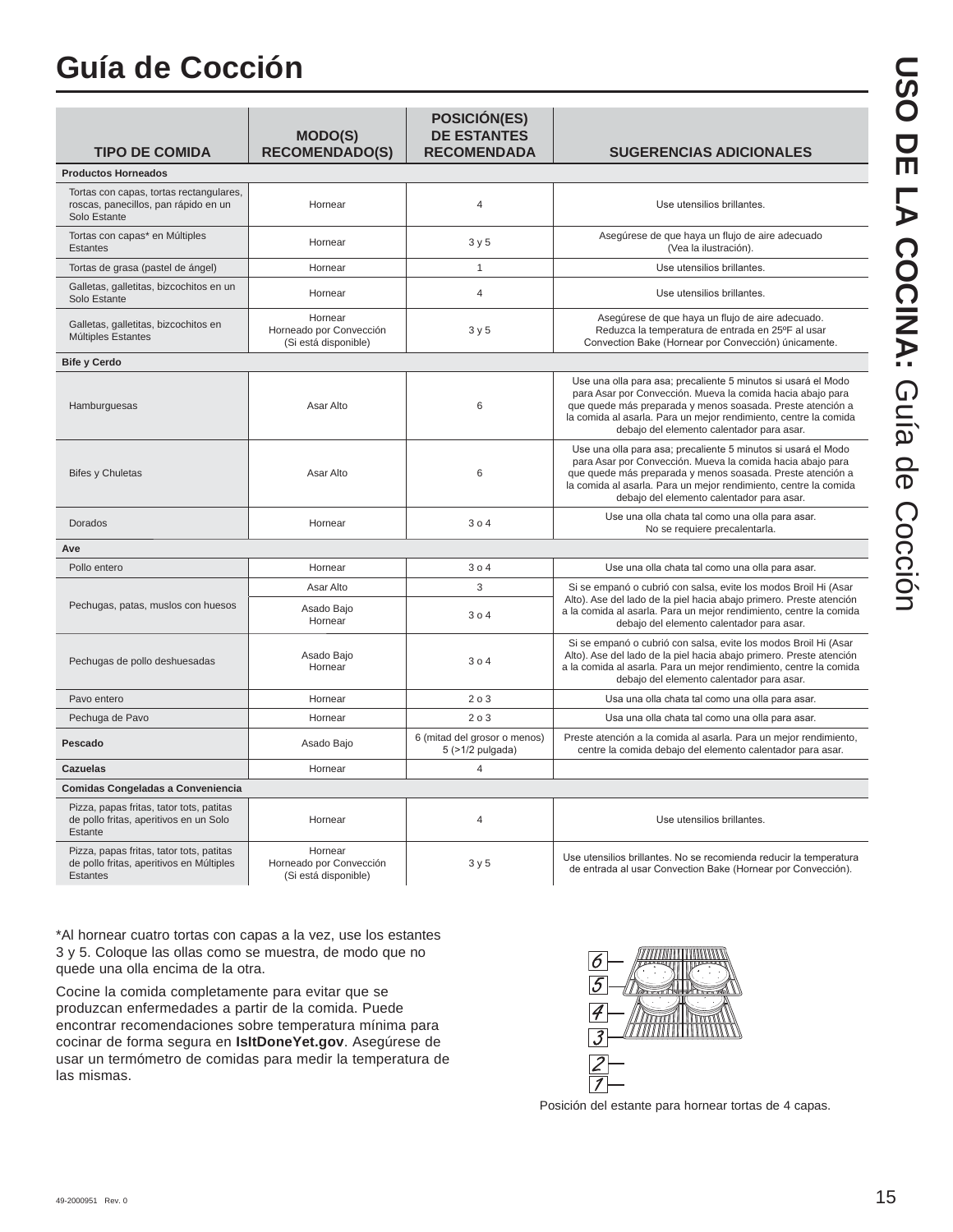Asegúrese de que todos los controles estén apagados y que las superficies estén frías antes de limpiar cualquier parte de la cocina.



**ADVERTENCIA** Si se quita la cocina para efectuar una limpieza, reparaciones o cualquier otra razón, verifique que el dispositivo anti-volcaduras se coloque de manera adecuada cuando vuelva a instalarse la cocina. Si no toma esta precaución, la cocina puede volcarse y provocar lesiones.

### **Perillas de control**

Las perillas de control se pueden retirar para facilitar la limpieza. Verifique que las perillas estén en la posición **OFF (apagado)** y sáquelas de los vástagos para la limpieza.

Las perillas pueden limpiarse en el lavavajillas o también

pueden lavarse con jabón y agua. Asegúrese de que la parte interna de las perillas esté seca antes de volver a colocarse.

Vuelva a colocar las perillas en la posición **OFF (apagado)** para asegurar una colocación correcta.

Quite suciedades más rebeldes con agua tibia jabonosa. No

Vuelva a activar los botones de toque después de la limpieza.

También puede utilizar un limpiador de vidrios.

utilice abrasivos de ninguna clase.

### **Bloqueo del Control (en algunos modelos)**

Si así lo desea, puede desactivar los botones de toque antes de la limpieza.

Consulte Lock Controls (Controles de Bloqueo) en la sección Oven Controls (Controles del Horno) en este manual.

Limpie los derrames con un paño húmedo.

### **Panel de control**

Una buena idea es limpiar el panel de control luego de cada uso. Limpie con un jabón suave y agua o vinagre y agua, enjuague con agua limpia y pula en seco con una tela suave. No use limpiadores abrasivos, limpiadores líquidos fuertes, almohadillas para fregar de plástico ni limpiadores de horno en el panel de control; dañarán el acabado.

### **Exterior del Horno**

No use limpiadores de horno, limpiadores abrasivos, limpiadores líquidos fuertes, estropajos de acero, almohadillas para fregar de plástico, ni polvos limpiadores en el interior o el exterior del horno. Limpie el mismo con agua y jabón o una solución de vinagre y agua. Enjuague con agua limpia y seque con una tela seca. Al limpiar supeficies, asegúrese de que estén a temperatura ambiente y fuera del contacto con

**Superficies pintadas**

Las superficies pintadas incluyen los lados de la cocina y la puerta, la parte superior del panel de control y el frente del cajón. Límpielas con jabón y agua o con una solución de agua y vinagre.

### **Estufa de esmalte de porcelana**

El acabado de esmalte de porcelana es resistente pero puede romperse si se utiliza incorrectamente. Este acabado es resistente al ácido. Sin embargo, no debe permitirse que algunos alimentos ácidos que se derraman (como jugos de fruta, tomate o vinagre) permanezcan en el acabado.

Si se derraman ácidos en la estufa mientras está caliente,

la luz solar. Si las manchas en el borde de la ventana de la puerta son persistentes, use un limpiador abrasivo suave o una esponja con estropajo para obtener un mejor resultado. El derrame de adobo, jugos de fruta, salsas de tomate y líquidos para humedecer que contengan ácidos pueden ocasionar descoloración y se deberán limpiar de inmediato. Deje que las superficies calientes se enfríen, y luego limpie y enjuague.

No utilice limpiadores de horno comerciales, polvos limpiadores, esponjillas de acero o abrasivos potentes sobre cualquier superficie pintada.

utilice una toalla de papel o un paño secos para limpiarlo en el momento. Cuando la superficie se haya enfriado, limpie con agua jabonosa. Enjuague bien.

En el caso de otros derrames, como salpicaduras de grasa, etc., limpie con agua jabonosa o polvos limpiadores cuando la superficie se haya enfriado. Enjuague bien. Pula con un paño seco.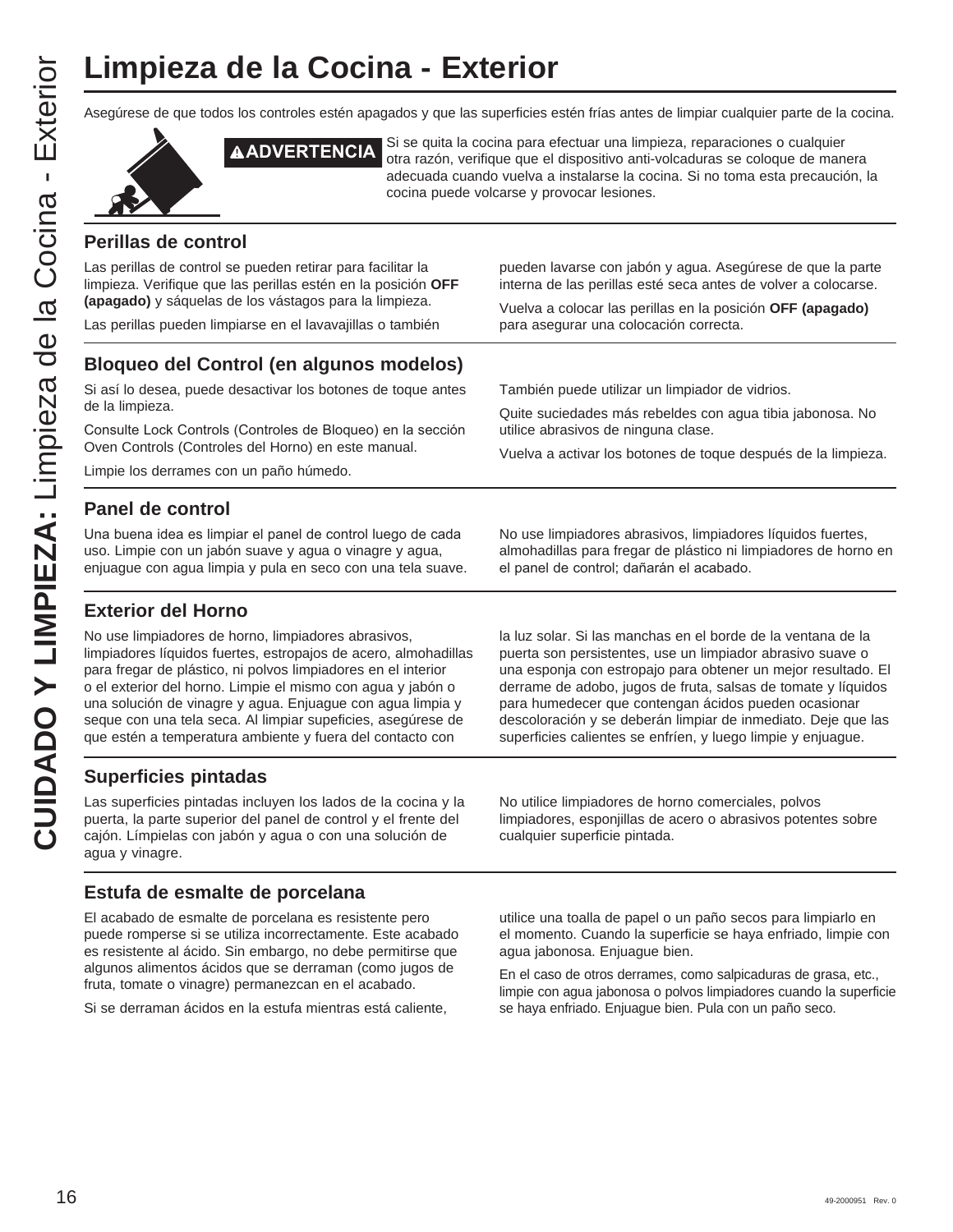### **Acero Inoxidable Resistente A Marcas Táctiles\* (Acero Inoxidable Negro, Losa, Losa Oscura, y Pintado)**



**NO use limpiadores para Acero Inoxidable sobre superficies exteriores.**



**IMPORTANTE:** El uso de productos inadecuados podrá dañar el acabado exterior de los modelos de Acero Inoxidable Resistente a Marcas Dactilares y de Acero Inoxidable Negro. Por favor, siga estas instrucciones y use sólo los siguientes ítems adecuados para limpiar las superficies de su electrodoméstico.

- **E** Limpie las superficies interior/ exterior con agua caliente, jabón suave o detergente, y con una tela de microfibra para evitar daños.
- Seque la superficie del electrodoméstico con una tela suave y limpia o con una toalla de microfibra, a fin de evitar manchas o marcas de gotas de agua.

| USE                                                       | <b>NO USE</b>                                                                                                                                                                           |                                                                                     |
|-----------------------------------------------------------|-----------------------------------------------------------------------------------------------------------------------------------------------------------------------------------------|-------------------------------------------------------------------------------------|
| ■ Telas suaves y limpias o esponjas Tela de<br>microfibra | ■ Telas abrasivas, toallas de papel, esponjas de fregar (con o sin jabón),<br>almohadillas de estropajo o de lana de acero                                                              |                                                                                     |
| Detergente suave mezclado con agua caliente               | Polvos, líquidos, o rociadores abrasivos<br>Rociadores de ventana, moníaco, o blanqueador<br>Limpiadores a base de cítrico o aceite vegetal<br>■ Limpiadores ácidos o a base de vinagre | ■ Limpiadores de horno<br>Limpiadores alcalinos<br>Limpiador de acero<br>inoxidable |

\*Elimine fácilmente manchas y huellas dactilares.

### **Superficies de Acero Inoxidable (en algunos modelos)**

No use virutas de acero; éstas dañarán la superficie.

Para limpiar la superficie de acero inoxidable, use agua tibia con jabón o un limpiador o pulidor para acero inoxidable. Siempre limpie la superficie en la dirección del veteado. Siga las instrucciones del limpiador para limpiar la superficie de acero inoxidable.

Para realizar consultas sobre la adquisición de productos, incluyendo limpiadores o pulidores para electrodomésticos de acero inoxidable, consulte las secciones de Accesorios y Soporte al Consumidor al final de este manual.

**NOTA:** NO permita que el limpiador para acero inoxidable entre en contacto con cualquier parte de plástico, tal como las perillas del control. Si se produce un contacto no intencional de los limpiadores con las partes plásticas, limpie estas últimas con una esponja y un detergente suave mezclado con agua caliente.

| <b>USE</b>                                                                                                                                                                                                                                                                                                                                                                                                                                                                      | <b>NO USE</b>                                                                                                                                                                                                                                                                                                           |
|---------------------------------------------------------------------------------------------------------------------------------------------------------------------------------------------------------------------------------------------------------------------------------------------------------------------------------------------------------------------------------------------------------------------------------------------------------------------------------|-------------------------------------------------------------------------------------------------------------------------------------------------------------------------------------------------------------------------------------------------------------------------------------------------------------------------|
| ■ Telas suaves y limpias o esponjas                                                                                                                                                                                                                                                                                                                                                                                                                                             | ■ Telas abrasivas, esponjas de fregar, almohadillas de<br>estropajo o de lana de acero                                                                                                                                                                                                                                  |
| Detergente suave mezclado con agua caliente<br>Limpiadores de acero inoxidable aprobados. Visite la tienda<br>de piezas de GE Appliances para acceder a limpiares de<br>acero inoxidable aprobados: GEApplianceparts.com o<br>comuníquese al 877.959.8688<br>Los limpiadores con ácido oxálico tales como Bar Keepers<br>Friend Soft Cleanser™ podrán ser usados para eliminar el<br>óxido, deslustres y pequeñas manchas de las superficies de<br>acero inoxidable únicamente. | Polvos o rociadores abrasivos<br>Rociadores de Ventana o Amoníaco<br>■ Limpiadores a base de cítrico o aceite vegetal<br>Limpiadores ácidos o a base de vinagre<br>Limpiadores de horno<br>Limpiadores que contengan acetona (propanona)<br>■ Cualquier limpiador con ADVERTENCIAS sobre el contacto<br>con el plástico |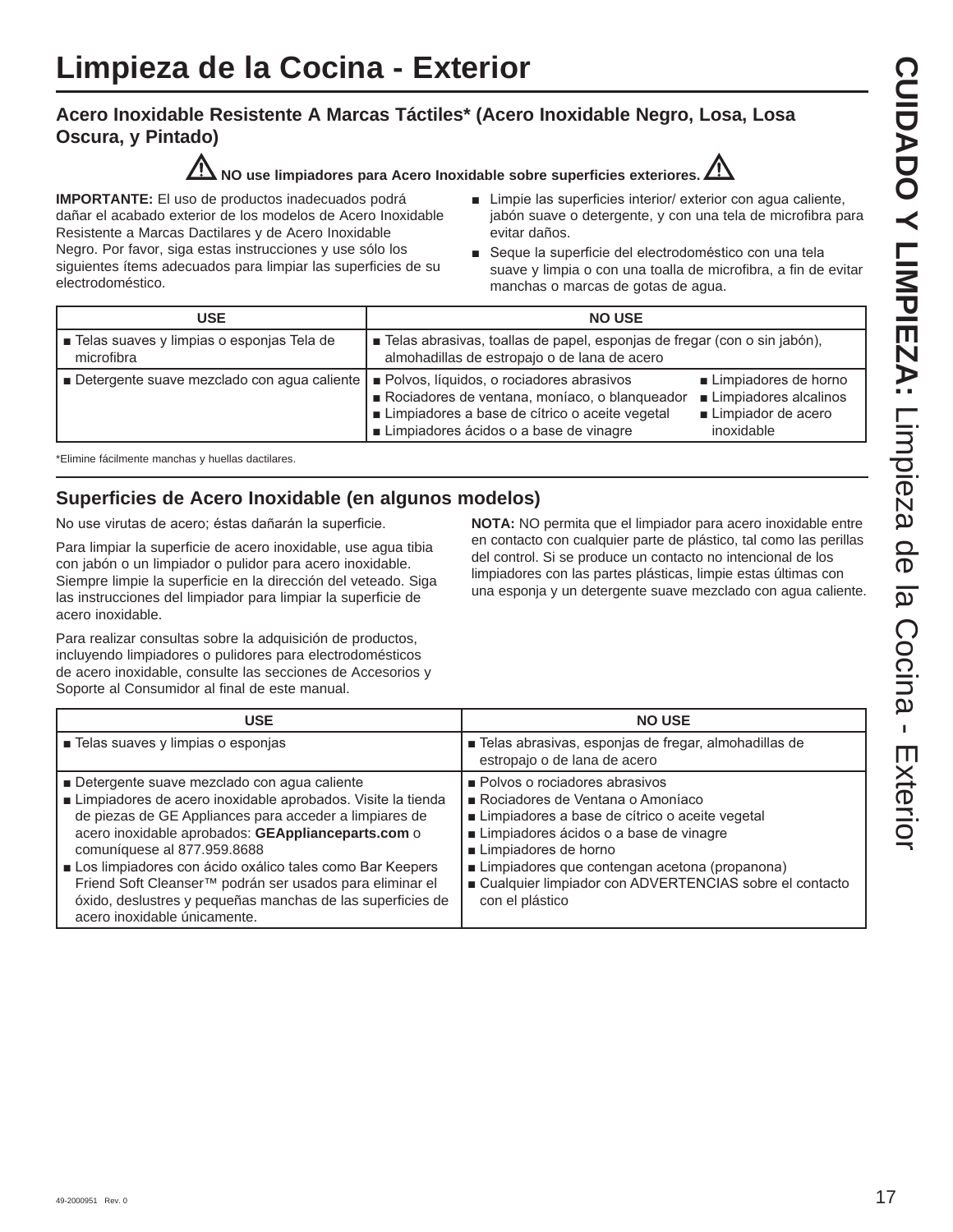El interior de su nuevo horno puede ser limpiado de forma manual o utilizando los modos Steam Clean (Limpieza con Vapor) o Self Clean (Limpieza Automática).

El derrame de adobo, jugos de fruta, salsas de tomate y líquidos para humedecer que contengan ácidos pueden ocasionar descoloración y se deberán limpiar de inmediato. Espere a que las superficies calientes se enfríen, y luego limpie y enjuague.

### **Limpieza Manual**

No use limpiadores de horno, limpiadores abrasivos, limpiadores líquidos fuertes, estropajos de acero, almohadillas para fregar, ni polvos limpiadores en el interior del horno. Limpie el mismo con agua y jabón o una solución de vinagre

y agua. Enjuague con agua limpia y seque con una tela seca. Al limpiar supeficies, asegúrese de que estén a temperatura ambiente y fuera del contacto con la luz solar.

### **Interior del Horno de Porcelana (en modelos que no cuentan con la función de limpieza automática)**

Con el cuidado apropiado, el acabado de esmalte de la porcelana en el interior del horno – parte superior, inferior, costados, parte trasera e interior de la puerta - permanecerá con un aspecto nuevo por años.

Espere a que el horno se enfríe antes de limpiar. Le recomendamos que use guantes de goma al limpiar el horno.

El jabón y el agua normalmente harán el trabajo. Las salpicaduras y los derrames importantes podrán requerir que la limpieza se realice con un limpiador suave y abrasivo. También se pueden usar estropajos con jabón.

CUIDRO Y El interior de su muevo homo puede ser limpiado de forma manual o utiliz<br>
Serio Cena (Limpieza Automática)<br>
CUIDA de la Cocina Constantination de la Cocina Constantination de la Cocina Cocina Cocina Cocina Cocina No permita que los derrames de comida con alto contenido de azúcar o ácido (tal como tomates, chucrut, jugos de fruta o rellenos de tartas) permanezcan en la superficie. Pueden ocasionar una mancha importante incluso luego de la limpieza.

El amoníaco hogareño puede facilitar el trabajo de la limpieza. Coloque ½ taza en un vaso de vidrio oscurecido o envase de cerámica en un horno frío durante la noche. Los gases del amoníaco ayudarán a aflojar la grasa y la comida quemada.

De ser necesario, puede usar un limpiador para horno. Siga las instrucciones del paquete.



- No rocíe el limpiador del horno en los controles y enchufes eléctricos, ya que esto podría ocasionar un cortocircuito y producir chisporroteos o un incendio.
- Evite que una capa del limpiador se acumule en el sensor de temperatura – podría hacer que el horno caliente de forma inadecuada. (El sensor está ubicado en la parte superior del horno). Con cuidado, limpie el sensor luego de cada limpieza del horno, teniendo cuidado de no mover el sensor, ya que un cambio de posición podría afectar la forma de hornear del horno.
- No rocíe ningún limpiador para horno sobre la puerta, manijas o cualquier superficie exterior del horno, gabinetes o superficie pintada. El limpiador puede dañar estas superficies.

### **Modo de Limpieza con Vapor (en algunos modelos)**

La limpieza con vapor está pensada para limpiar pequeños derrames usando agua y a una temperatura de limpieza más baja que la función Self-Clean (Limpieza Automática).

Para usar la función Steam Clean (Limpieza con Vapor), limpie las grasas y suciedades del horno. Vierta una taza de agua en la parte inferior del horno. Cierre la puerta. Presione la tecla **Steam Clean (Limpieza con Vapor)** y luego presione **Start (Iniciar)**. Trabe la puerta. No podrá abrir la puerta durante los 30 minutos de la limpieza con vapor, ya que esto reducirá su rendimiento. Al finalizar el ciclo de limpieza con vapor, limpie cualquier exceso de agua o suciedad que haya quedado.

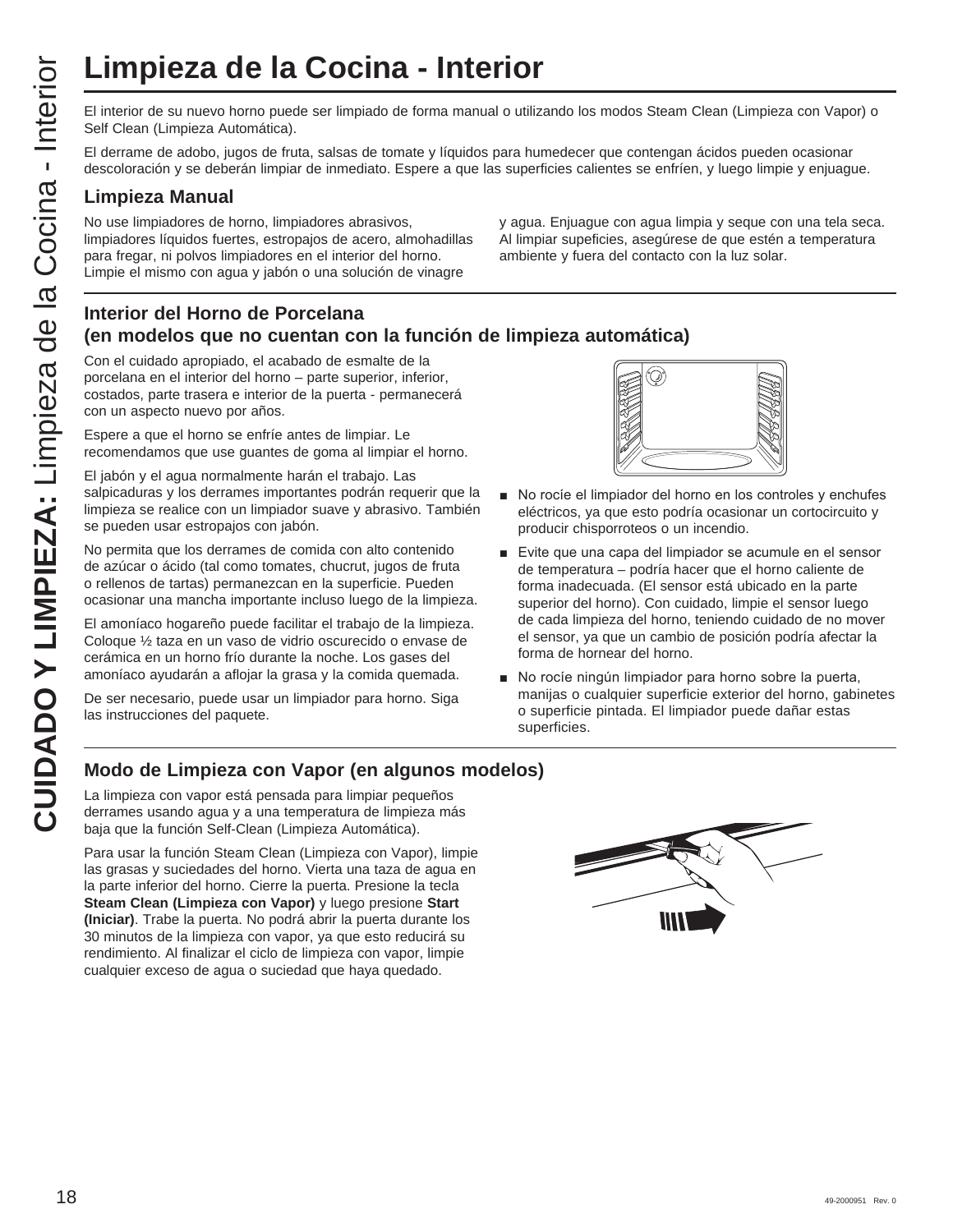# **Limpieza de la Cocina - Interior (Cont.)**

### **Modo de Limpieza Automática (en algunos modelos)**

Lea las Instrucciones de Seguridad del Horno con Limpieza Automática, en el comienzo de este manual antes de usar el modo Self Clean (Limpieza Automática). Este modo usa temperaturas muy altas para limpiar el interior del horno. Cuando use esta función, será necesario que trabe la puerta del horno. Antes de utilizar el ciclo de limpieza automática, limpie la grasa y restos de comida que haya en el horno. Retire todos los artículos del horno, excepto los estantes esmaltados (color oscuro). Los estantes brillantes o de plata y cualquier utensilio u otros artículos deberían ser retirados del horno antes de iniciar un ciclo de limpieza automática. Cierre la puerta. Trabe la puerta.

**NOTA:** Nunca fuerce la traba. Si el horno está demasiado caliente, no podrá deslizar la traba. Deje que el horno se enfríe.

Presione la tecla **Self Clean (Limpieza Automática)** y se exhibirá un tiempo de limpieza automática por omisión. El tiempo de limpieza puede ser modificado en cualquier momento entre las 3:00 y las 5:00 horas, usando las teclas **+-** para ingresar un tiempo diferente y presionando **Start (Iniciar)**. Cuando el nivel de suciedad en el horno sea muy alto, se recomienda usar el tiempo de limpieza máximo de 5 horas. Si desea usar el tiempo por omisión, presione la tecla **Start (Iniciar)** inmediatamente luego de presionar la tecla **Self Clean (Limpieza Automática).** El horno se apagará de forma automática cuando el ciclo de limpieza automática sea completado. Una vez que el horno se haya enfriado, limpie cualquier ceniza que haya quedado en el horno.

Recomendamos ventilar su cocina con una ventana abierta o utilizando un ventilador o campana durante el primer ciclo de auto-limpieza.

### **Estantes**

Todos los estantes se pueden lavar con agua caliente y jabón. Los estantes esmaltados (no brillosos) se pueden dejar en la cavidad durante el ciclo de limpieza automática.

Es posible que resulte más difícil deslizar los estantes, especialmente luego de la limpieza automática. Coloque aceite vegetal en una tela húmeda o toalla de papel y frote sobre los extremos izquierdo y derecho.

### **Elementos calentadores del horno**

No limpie el elemento para hornear o el elemento para asar. Las suciedades se quemarán cuando se calienten los elementos.

Para limpiar la base del horno cuando el elemento para hornear esté expuesto, levante suavemente el elemento para hornear. En algunos modelos, el elemento a hornear no está expuesto y se encuentra debajo del piso del suelo. Limpie con agua caliente y jabón.



La suciedad ubicada en el marco frontal de la cocina y fuera de la junta de la puerta deberá limpiarse a mano. Limpie estas áreas con agua caliente, esponjillas de lana de acero embebidas en jabón o limpiadores tales como Soft Scrub®. Enjuague bien con agua limpia y seque.

No limpie la junta. El material de fibra de vidrio de la junta de la puerta del horno no resiste productos abrasivos. Es esencial que la junta se mantenga intacta. Si usted nota que está desgastada, reemplácela.

Verifique que la tapa de la bombilla de luz del horno esté en su lugar y que la luz del horno esté apagada.

**IMPORTANTE:** Las emanaciones producidas por el ciclo de autolimpieza de cualquier horno afectan la salud de algunas aves de manera notoria. Procure llevar sus aves a otra habitación bien ventilada..

### **Para Detener un Ciclo de Limpieza Automática**

Presione la tecla **Cancel/Off (Cancelar/ Apagar).** Espere hasta que el horno se haya enfriado por debajo de la temperatura de bloqueo para destrabar la puerta. No podrá abrir la puerta de inmediato, a menos que el horno se haya enfriado por debajo de la temperatura de bloqueo.

**NOTA:** El uso de otros aceites de cocina provocará una descoloración o un residuo de color similar al óxido en los estantes y laterales de las cavidades. Para limpiar este residuo, use agua y jabón o una solución de vinagre y agua. Enjuague con agua limpia y seque con una tela seca.

Levante suavemente el elemento para hornear.



Limpie con un paño los desechos rebeldes acumulados en el piso del horno.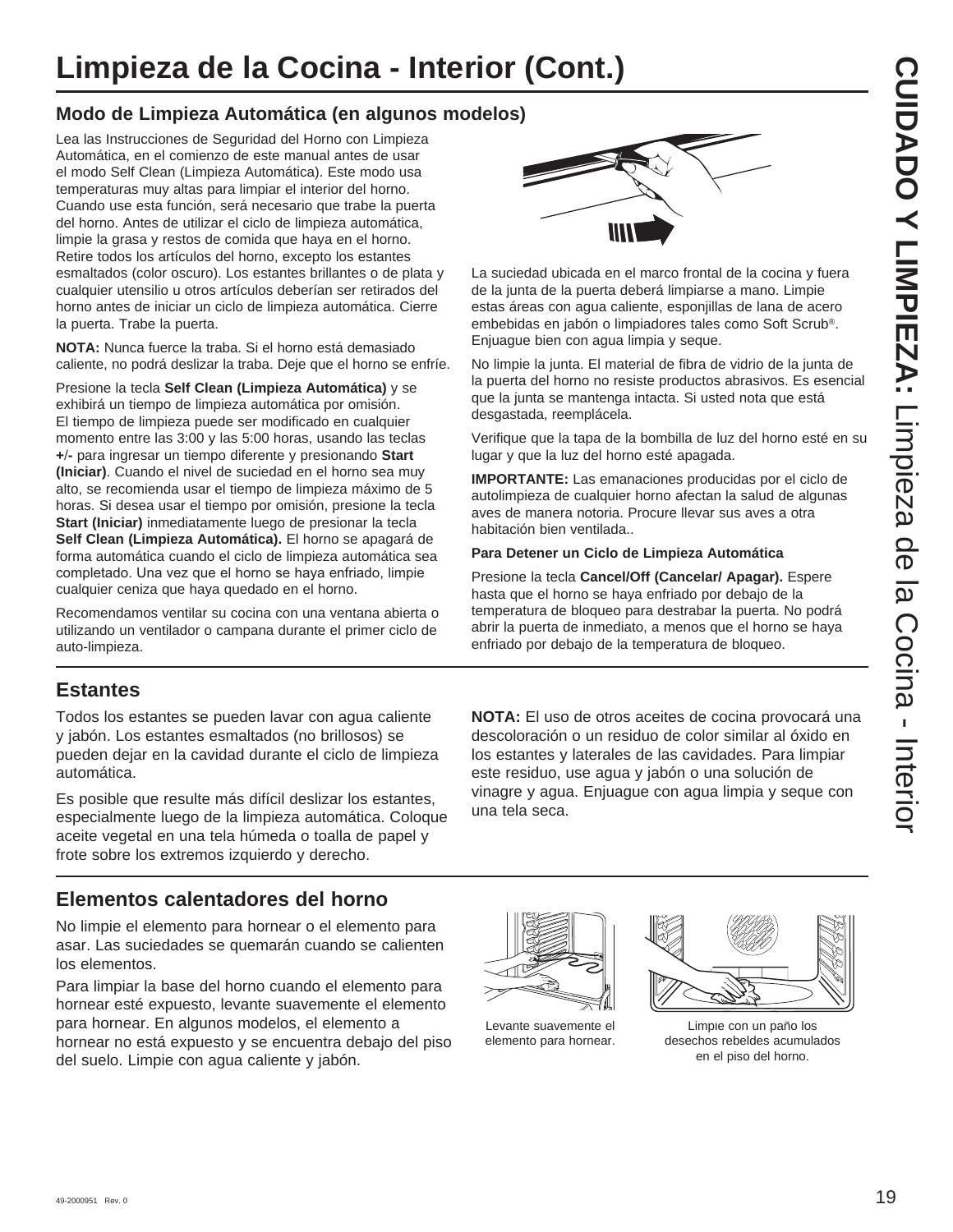# **Limpieza de la Placa de Cocción de Vidrio**

siga estos pasos:

- 1. Antes de usar la estufa por primera vez, límpiela con el limpiador de estufas cerámicas. Esto ayuda a proteger la estufa y hace la limpieza más sencilla.
- 2. El uso diario del limpiador de estufas cerámicas ayudará a que la estufa quede como nueva.
- 3. Agite bien la crema de limpieza. Aplique unas gotas del limpiador de estufas cerámicas directamente sobre la estufa.
- 4. Utilice una toalla de papel o un paño de limpieza para estufas cerámicas para limpiar toda la superficie de la estufa.
- 5. Use un paño seco o una toalla de papel para quitar los restos del limpiador. No hace falta enjuagar.

### **Residuos pegados**

**NOTA:** Se podrán producir DAÑOS sobre la superficie de vidrio si utiliza estropajos que no sean los recomendados.

- 1. Deje enfriar la estufa.
- 2. Coloque unas gotas del limpiador de estufas cerámicas sobre toda el área de residuos pegados.
- 3. Utilizando un paño de limpieza para superficies de cocción de cerámica, frote el área sucia aplicando presión según sea necesario.
- 4. Si quedan restos, repita los pasos indicados con anterioridad.

### **Residuos pegados rebeldes**

- 1. Deje enfriar la estufa.
- 2. Utilice el raspador de filo único a un ángulo aproximado de 45 degrees contra la superficie del vidrio y raspe la suciedad. Puede ser necesario aplicar presión al raspador para quitar la suciedad.
- 3. Después de utilizar el raspador, coloque unas gotas de limpiador de estufas cerámicas sobre toda el área de suciedad quemada. Utilice el paño de limpieza para quitar la suciedad restante.
- 4. Para protección adicional, después de haber quitado todos los restos, pula toda la superficie con limpiador de estufas cerámicas y una toalla de papel.

**NOTA:** Es muy importante que NO CALIENTE la estufa hasta que la haya limpiado por completo.



Limpie la estufa después de cada derrame. Utilice el limpiador de estufas cerámicas

5. Para protección adicional, después de haber quitado todos los restos, pula toda la superficie con limpiador de estufas cerámicas y una toalla de papel.



Utilice un paño de limpieza para estufas cerámicas.



La espátula para superficies de cocción de cerámica y todos los elementos recomendados se encuentran disponibles a través de nuestro Centro de Piezas. Consulte las secciones de Accesorios y Soporte al Consumidor al final de este manual.

**NOTA:** No utilice hojas desafiladas o dañadas.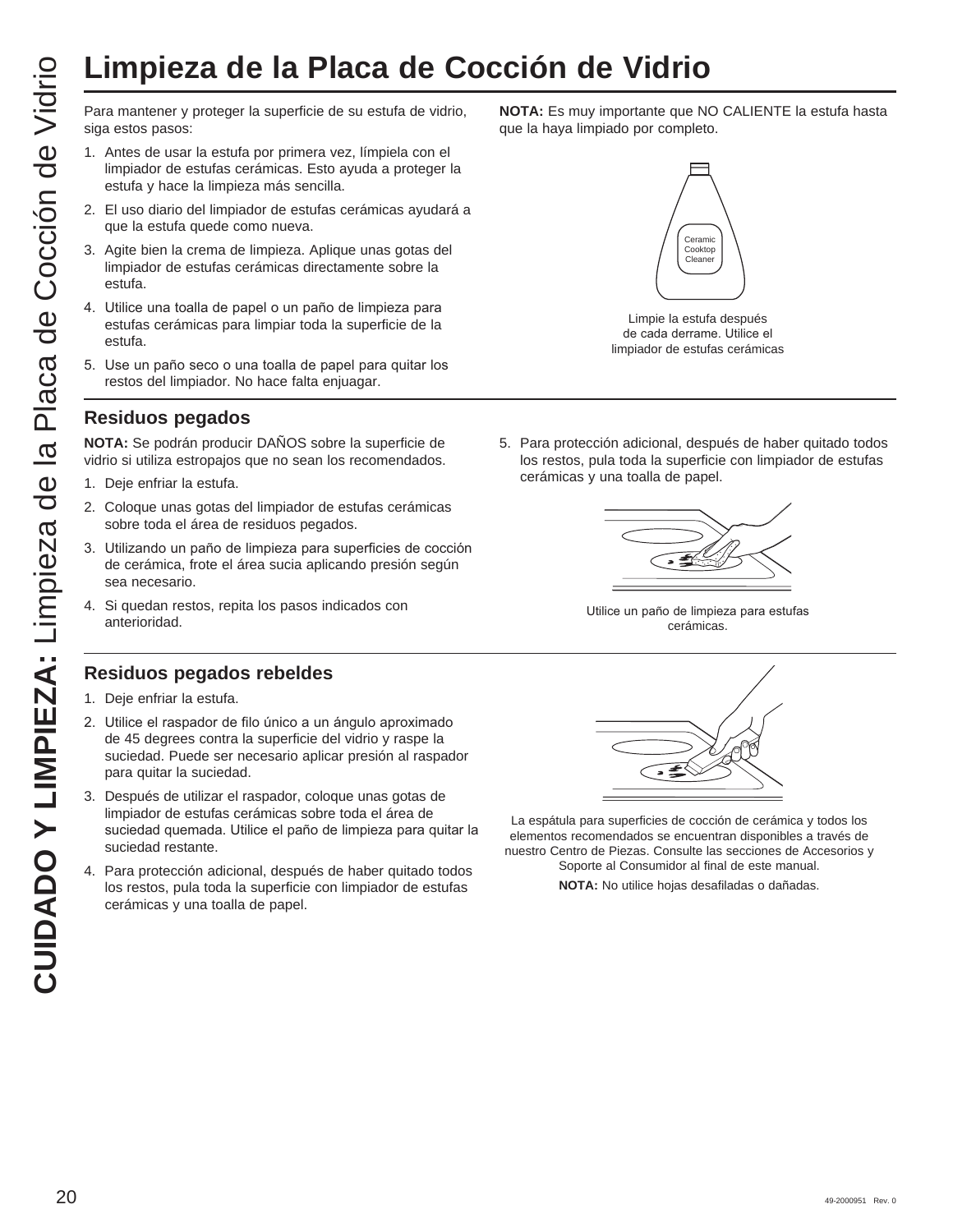# **Cómo limpiar la estufa de vidrio (Cont.)**

### **Marcas de metal y rayones**

1. Tenga cuidado de no deslizar ollas y sartenes a través de su estufa. Dejará marcas de metal sobre la superficie de la estufa.

 Estas marcas pueden quitarse utilizando limpiador de estufas cerámicas con el paño de limpieza para estufas cerámicas.

2. Si se permite que ollas con una capa fina de aluminio o cobre hiervan en seco, la capa puede dejar una decoloración negra en la estufa.

 Esto debe quitarse de inmediato antes de calentar de nuevo o la decoloración puede llegar a ser permanente.

**NOTA:** Verifique con detenimiento que la base de las ollas no sea áspera para no rayar la estufa.

### **Sellado de la estufa (en algunos modelos)**

Para limpiar el sellado de la estufa alrededor de los bordes de vidrio, coloque un paño húmedo sobre los mismos durante unos minutos y luego limpie con limpiadores no abrasivos.



### **Daños por derrames azucarados y plástico derretido**

Se deberá tener especial cuidado al eliminar sustancias calientes, **a fin de evitar daños permanentes sobre la superficie de vidrio.** Los derrames azucarados (como gelatinas, dulce, caramelo, jarabes) o plásticos derretidos pueden marcar la superficie de la estufa (no cubierto por la garantía) a menos que el derrame se quite mientras está caliente. Debe tenerse mucho cuidado al remover sustancias calientes.

Asegúrese de utilizar un raspador nuevo y afilado.

No utilice hojas desafiladas o dañadas.

- 1. Apague todas las unidades de superficie. Quite las ollas calientes.
- 2. Utilizando un guante de cocina:
	- a. Use un raspador de filo único para desplazar el derrame a un área fría de la estufa.
	- b. Quite el derrame con toallas de papel.
- 3. Cualquier derrame restante debe dejarse hasta que la superficie de la estufa se haya enfriado.
- 4. No use las unidades de superficie de nuevo hasta que todos los restos se hayan eliminado por completo.

**NOTA:** Si la superficie de vidrio ya ha sufrido marcas o hendiduras, el vidrio de la estufa deberá cambiarse. En ese caso, será necesaria la atención de un técnico.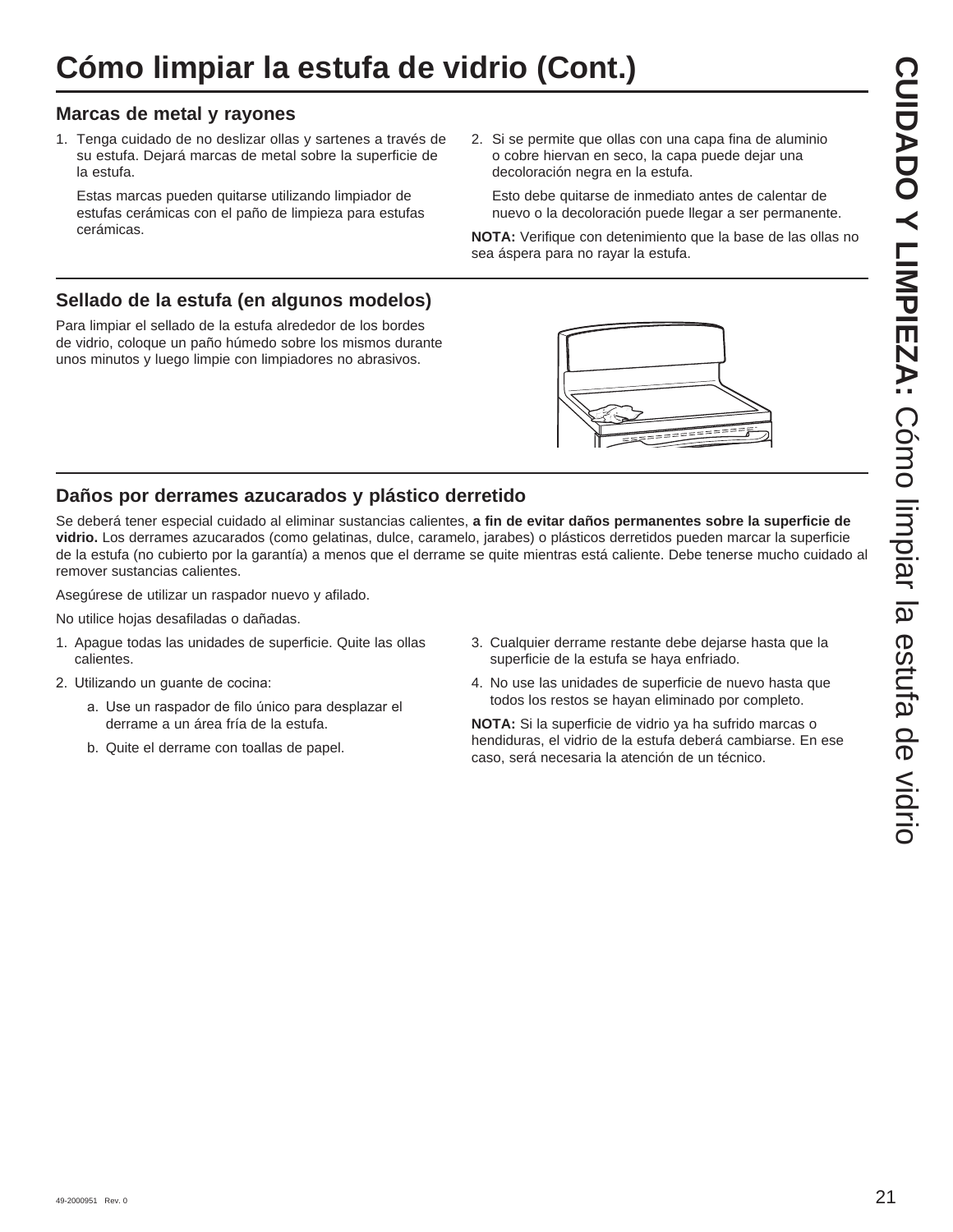# **Luz del Horno**

### **ADVERTENCIA PELIGRO DE DESCARGA ELÉCTRICA O QUEMADURAS:** Antes de reemplazar la bombilla del horno, desconecte la alimentación de energía al horno desde el panel principal de fusibles o del interruptor de circuitos. No hacerlo puede provocar una descarga eléctrica o una quemadura.

**A PRECAUCIÓN** RIESGO DE INCENDIO: La tapa de vidrio y la lámpara de luz se deberán retirar cuando estén frías. Tocar el vidrio caliente sin protección en las manos o con un trapo húmedo puede ocasionar quemaduras.

### **Reemplazo de la bombilla del horno (en algunos modelos)**

### **Para retirar:**

- 1. Gire la tapa de vidrio en sentido antihorario hasta que el vidrio sea retirado. El uso de guantes de látex podrá ofrecer un mejor agarre.
- 2. Remueva la bombilla jalándola en línea recta.

### **Para reemplazar:**

- 1. Utilice una nueva bombilla halógena de 120/130 voltios, no exceda 50 vatios. Reemplace la lámpara de luz con el mismo tipo de lámpara que se retiró. Asegúrese al reemplazar la lámpara que sea de 120 volts o 130 volts (NO de 12 volts) y que posea una base G9.
- 2. Utilizando quantes o un paño seco, remueva la bombilla de su paquete. No toque la bombilla con los dedos desnudos. El aceite para piel dañará la lámpara y acortará su tiempo de duración.
- 3. Empuje la bombilla en línea recta dentro del receptáculo hasta el tope.
- 4. Reemplace la tapa de vidrio. Para una mejor iluminación dentro del horno, limpie frecuentemente la cubierta de vidrio utilizando un paño húmedo. Esto debería hacerse cuando el horno está completamente frío y la luz apagda.
- 5. Conecte nuevamente el suministro eléctrico al horno.



### **Reemplazo de la bombilla del horno (en algunos modelos)**

### **Para quitar la tapa:**

- 1. Dé a la tapa de vidrio un cuarto de giro en contra de las agujas del reloj hasta que las lengüetas de la tapa de vidrio limpien las ranuras de la ficha. Si usa guantes de látex tendrá un mejor agarre.
- 2. Retire la lámpara girando la misma en dirección contraria a las agujas del reloj.



### **Para volver a colocar la tapa:**

- 1. Reemplace la lámpara por una para electrodoméstico de 40 watts. Inserte la lámpara y gire la misma en dirección de las agujas del reloj, hasta que quede ajustada.
- 2. Coloque las lengüetas de la tapa de vidrio en las ranuras de la ficha. Dé a la tapa de vidrio un cuarto de giro en dirección de las agujas del reloj.

 Para una mejor iluminación dentro del horno, limpie la tapa del vidrio en forma frecuente utilizando una tela húmeda. Esto se deberá hacer cuando el horno esté completamente frío.

3. Vuelva a conectar el cable de electricidad del horno.

### **Reemplazo de la bombilla del horno (en algunos modelos)**

La lámpara de luz del horno está cubierta por una tapa de vidrio extraíble que es sostenida por un cable que la cruza. Retire la puerta del horno, si lo desea, para llegar a la tapa fácilmente. Retire la puerta del horno, si lo desea, para llegar a la tapa fácilmente. Para acceder a instrucciones detalladas sobre el retiro de la puerta del horno, consulte la sección sobre Cómo Retirar la Puerta del Horno.

### **Reemplazo de la Lámpara:**

- 1. Desconecte el cable de electricidad a la cocina.
- 2. Mantenga estable la tapa de vidrio, de modo que no se caiga al ser liberada.
- 3. Deslice la misma cerca del borde del suspensor de la tapa, hasta que la tapa sea liberada. **No retire ningún tornillo para retirar la tapa de vidrio.**
- 4. Reemplace la lámpara por una para electrodomésticos de 40 watts. No toque la lámpara caliente con la mano o una **tela húmeda. Sólo retire la lámpara cuando esté fría.**
- 5. Mantenga la tapa de vidrio estable sobre la lámpara nueva.
- 6. Empuje el suspensor de la tapa del cable cerca del borde, hasta que el borde del suspensor de la tapa del cable esté ubicado en el borde de la tapa de vidrio.
- 7. Conecte la electricidad a la cocina.

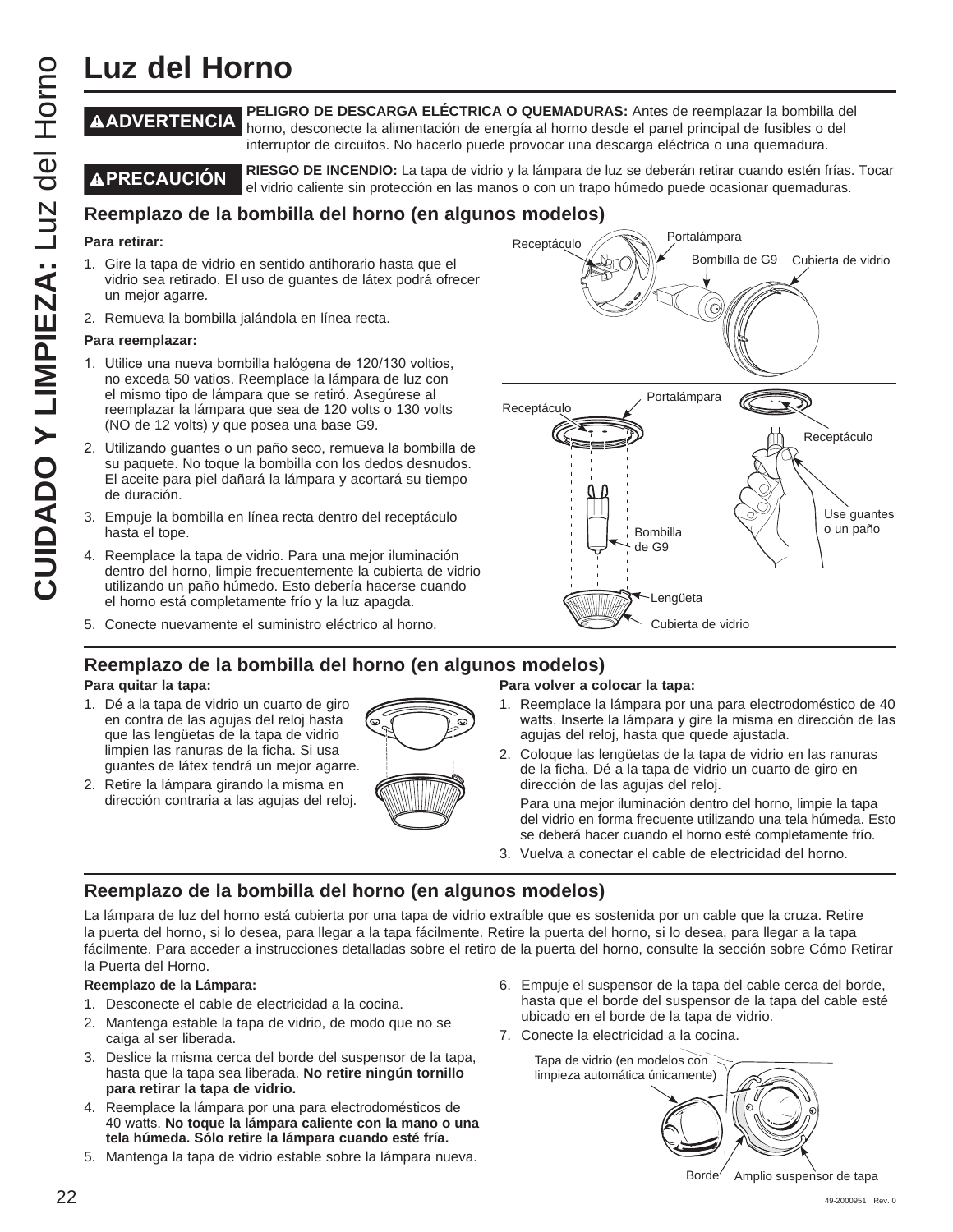La puerta es muy pesada. Tenga cuidado al retirar y levantar la puerta.

No levante la puerta usando la manija.

### **Para retirar la puerta:**

- 1. Abra la puerta totalmente.
- 2. Empuje los bloqueos de la bisagra hacia abajo en dirección a la estructura de la puerta, hasta la posición desbloqueada. Es posible que necesite una herramienta tal como un destornillador pequeño de punta plana.
- 3. Firmemente tome ambos lados de la puerta por la parte superior.
- 4. Cierre la puerta hasta la posición de retiro de la misma. La puerta debería ser abierta aproximadamente a 3", sin obstrucción sobre la misma.
- 5. Levante la puerta hacia arriba y afuera, hasta que los brazos de las bisagras queden fuera de las ranuras.



Empuje los bloqueos de la bisagra hacia abajo para desbloquear



Posición de retiro

### **Para reemplazar la puerta:**

- 1. Firmemente tome ambos lados de la puerta por la parte superior.
- 2. Comenzando desde el lado izquierdo, con la puerta en el mismo ángulo de la posición de retiro, apoye la hendidura del brazo de la bisagra en el extremo inferior de la ranura de la bisagra. La abertura en el brazo de la bisagra deberá estar totalmente apoyada en la parte inferior de la ranura. Repita el procedimiento del lado derecho.
- 3. Abra la puerta totalmente. Si la puerta no se abre totalmente, la hendidura no está correctamente apoyada en el extremo inferior de la ranura.
- 4. Empuje los bloqueos de la bisagra contra la estructura frontal de la cavidad del horno, hasta la posición de bloqueo.
- 5. Cierre la puerta del horno.



# **Cajón de Almacenamiento**

### **Para quitar el cajón:**

- 1. Tire del cajón hacia fuera hasta que se detenga.
- 2. Levante el frente del cajón hasta que las trabas salgan de las guías.
- 3. Retire el cajón.

### **Para volver a colocar el cajón:**

- 1. Coloque los rieles del cajón en las guías.
- 2. Empuje el cajón hasta que se detenga.
- 3. Levante el frente del cajón y empuje hasta que las trabas superen las guías.
- 4. Baje el frente del cajón y empuje hacia abajo hasta que cierre.

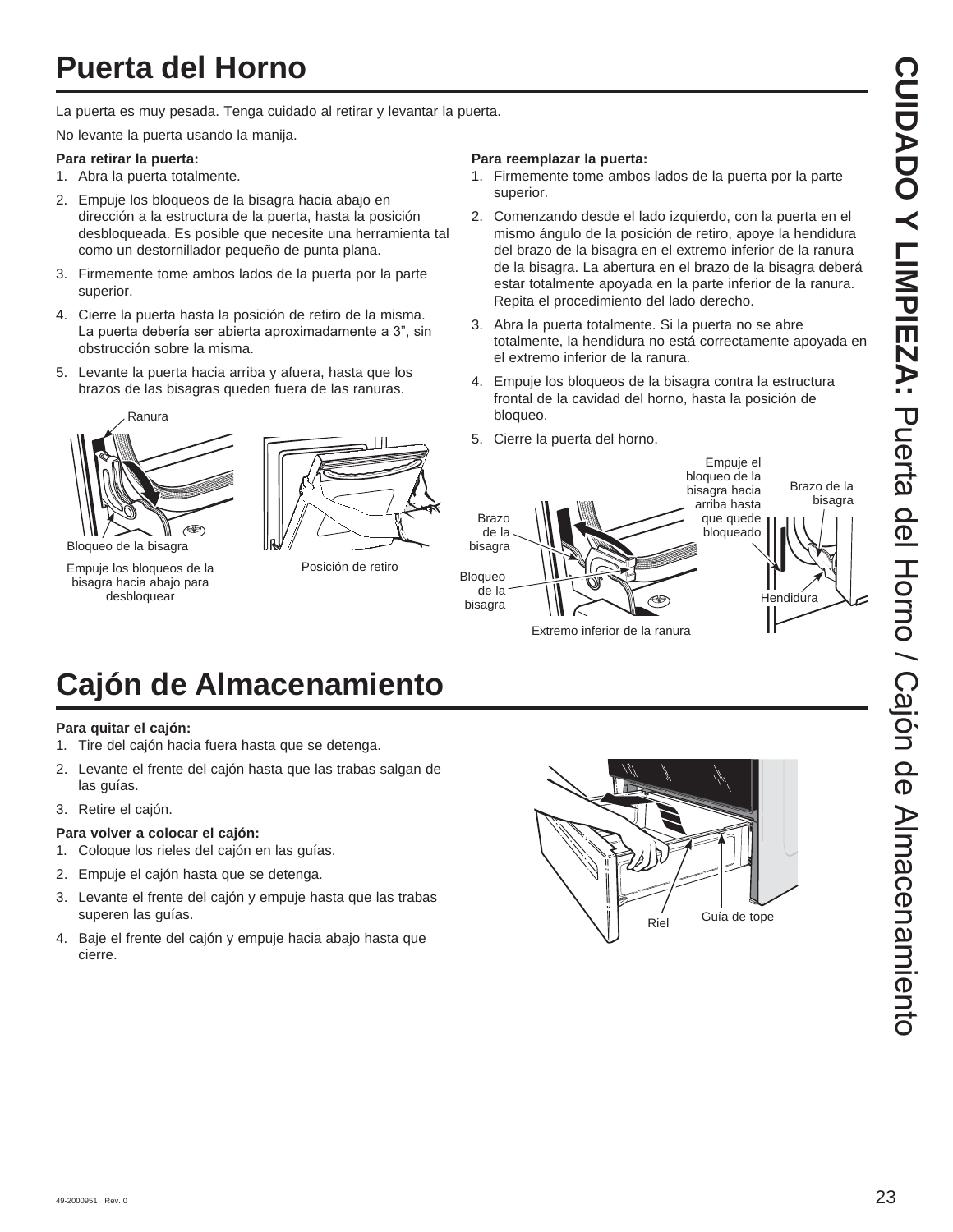## **Consejos para la Solución de Problemas...** Antes de solicitar el servicio técnico

| reparaciones.                                                                                                      |                                                                                                                                                                                                                       |                                                                                                                                                                                                                                                                                                                                                                                                                                                                                    |
|--------------------------------------------------------------------------------------------------------------------|-----------------------------------------------------------------------------------------------------------------------------------------------------------------------------------------------------------------------|------------------------------------------------------------------------------------------------------------------------------------------------------------------------------------------------------------------------------------------------------------------------------------------------------------------------------------------------------------------------------------------------------------------------------------------------------------------------------------|
| Problema                                                                                                           | <b>Causa Posible</b>                                                                                                                                                                                                  | Qué Hacer                                                                                                                                                                                                                                                                                                                                                                                                                                                                          |
| Las unidades de superficie no<br>mantienen un hervor constante<br>o la cocción es lenta                            | Se están utilizando recipientes de cocción inadecuados.                                                                                                                                                               | Use recipientes de base plana y que se ajusten al diámetro de la unidad de<br>superficie elegida.                                                                                                                                                                                                                                                                                                                                                                                  |
|                                                                                                                    | En algunas regiones la energía (voltaje) puede ser baja.                                                                                                                                                              | Cubra el recipiente con una tapa hasta obtener el calo deseado.                                                                                                                                                                                                                                                                                                                                                                                                                    |
| Los elementos de superficie<br>no funcionan bien                                                                   | El fusible puede haberse quemado o el interruptor de<br>circuitos puede haber saltado.                                                                                                                                | Cambie el fusible o vuelva a configurar el interruptor de circuitos.                                                                                                                                                                                                                                                                                                                                                                                                               |
|                                                                                                                    | Los controles de la estufa están mal configurados.                                                                                                                                                                    | Verifique que se haya configurado el control correcto para el elemento de<br>superficie que está utilizando.                                                                                                                                                                                                                                                                                                                                                                       |
| La unidad de superficie deja<br>de resplandecer cuando se<br>cambia a una configuración<br>menor                   | La unidad sigue encendida y caliente.                                                                                                                                                                                 | Esto es normal.                                                                                                                                                                                                                                                                                                                                                                                                                                                                    |
| Rayones (pueden parecer<br>como roturas) en la superficie                                                          | Se están usando métodos de limpieza incorrectos.                                                                                                                                                                      | Los rayones no pueden removerse. Los rayones más pequeños se volverán<br>menos visibles como resultado de la limpieza.                                                                                                                                                                                                                                                                                                                                                             |
| de vidrio de la estufa                                                                                             | Se están usando recipientes con bases ásperas o hay<br>partículas gruesas (sal o arena) entre el recipiente y la<br>superficie de la estufa. Se ha deslizado un recipiente a<br>través de la superficie de la estufa. | Para evitar rayones, use los procedimientos de limpieza recomendados.<br>Verifique que las bases de los recipientes estén limpias antes del uso, y utilice<br>recipientes con bases lisas.                                                                                                                                                                                                                                                                                         |
| Áreas de decoloración en la<br>estufa                                                                              | No se limpiaron los derrames de alimentos antes del<br>uso siguiente.                                                                                                                                                 | Ver la sección Cómo limpiar la estufa de vidrio.                                                                                                                                                                                                                                                                                                                                                                                                                                   |
|                                                                                                                    | Superficie caliente en un modelo con una estufa de<br>color claro.                                                                                                                                                    | Esto es normal. La superficie puede parecer decolorada cuando está caliente.<br>Esto es temporal y desaparecerá a medida que se enfría el vidrio.                                                                                                                                                                                                                                                                                                                                  |
| Plástico derretido sobre la<br>superficie                                                                          | La estufa caliente entró en contacto con plástico<br>colocado sobre la misma.                                                                                                                                         | Ver la sección Superficie de vidrio: posibilidades de daño permanente en la<br>sección Cómo limpiar la estufa de vidrio.                                                                                                                                                                                                                                                                                                                                                           |
| Marcas (o hendiduras) en la<br>estufa                                                                              | Se ha derramado una mezcla azucarada caliente en la<br>estufa.                                                                                                                                                        | Llame a un técnico calificado para el reemplazo.                                                                                                                                                                                                                                                                                                                                                                                                                                   |
| Las unidades de superficie<br>se encienden y apagan con<br>mucha frecuencia                                        | Se están utilizando recipientes de cocción inadecuados.                                                                                                                                                               | Use sólo recipientes de base plana para minimizar el encendido y apagado.                                                                                                                                                                                                                                                                                                                                                                                                          |
| Mi horno nuevo no cocina<br>como el anterior. ¿Hay<br>algún problema con<br>las configuraciones de<br>temperatura? | Su horno nuevo cuenta con un sistema de cocción<br>diferente con relación al anterior y, por lo tanto, es<br>posible que cocine de forma diferente.                                                                   | En los primeros usos, use los tiempos y temperaturas de su receta con cuidado.<br>Si aún piensa que su horno nuevo cocina con demasiado calor o demasiado frío,<br>podrá ajustar el termostato usted mismo para aplicar su preferencia de cocción<br>específica. NOTA: Este ajuste afecta las temperaturas de Bake (Hornear)<br>y Convection Bake (Hornear por Convección); no afectará las funciones<br>Convection Roast (Dorar por Convección), Broil (Asar), o Clean (Limpiar). |
| La comida no se hornea de                                                                                          | Controles del horno configurados de forma incorrecta.                                                                                                                                                                 | Consulte la sección Modos de Cocción.                                                                                                                                                                                                                                                                                                                                                                                                                                              |
| forma apropiada                                                                                                    | La posición del estante es incorrecta o el estante no<br>está nivelado.                                                                                                                                               | Consulte la sección Modos de Cocción y la Guía de Cocción.                                                                                                                                                                                                                                                                                                                                                                                                                         |
|                                                                                                                    | Uso de una cacerola incorrecta o de una cacerola de<br>tamaño incorrecto.                                                                                                                                             | Consulte la sección Utensilios.                                                                                                                                                                                                                                                                                                                                                                                                                                                    |
|                                                                                                                    | La temperatura del horno debe ser ajustada.                                                                                                                                                                           | Consulte la sección Funciones Especiales.                                                                                                                                                                                                                                                                                                                                                                                                                                          |
|                                                                                                                    | Sustitución de ingredientes                                                                                                                                                                                           | Sustituir ingredientes puede modificar el resultado de la receta.                                                                                                                                                                                                                                                                                                                                                                                                                  |
| La comida no asa de forma<br>apropiada                                                                             | Controles del horno configurados de forma incorrecta.                                                                                                                                                                 | Asegúrese de seleccionar el modo correcto para asar.                                                                                                                                                                                                                                                                                                                                                                                                                               |
|                                                                                                                    | Se usó una posición incorrecta del estante.                                                                                                                                                                           | Para acceder a sugerencias de ubicación de estantes, consulte la Guía de Cocción.                                                                                                                                                                                                                                                                                                                                                                                                  |
|                                                                                                                    | Se cocinó comida en una olla caliente.                                                                                                                                                                                | Asegúrese de que el utensilio esté frío                                                                                                                                                                                                                                                                                                                                                                                                                                            |
|                                                                                                                    | Utensilio de cocina inadecuado para asar.                                                                                                                                                                             | Use una olla específicamente diseñada para asar                                                                                                                                                                                                                                                                                                                                                                                                                                    |
|                                                                                                                    | El papel de aluminio usado para la olla y la rejilla para<br>asar no se ajustó ni cortó de forma apropiada, según lo<br>recomendado.                                                                                  | Si usará papel de aluminio, deberá usarse conforme con las aberturas de la olla.                                                                                                                                                                                                                                                                                                                                                                                                   |
|                                                                                                                    | En algunas áreas, es posible que el nivel de corriente<br>(voltaje) sea bajo.                                                                                                                                         | Precaliente el elemento para asar durante 10 minutos.                                                                                                                                                                                                                                                                                                                                                                                                                              |
| La temperatura del horno<br>es demasiado caliente o<br>demasiado fría                                              | La temperatura del horno debe ser ajustada.                                                                                                                                                                           | Consulte la sección Funciones Especiales.                                                                                                                                                                                                                                                                                                                                                                                                                                          |
| El horno no funciona o parece<br>no funcionar                                                                      | Es posible que un fusible de su hogar se haya quemado<br>o que el disyuntor se haya desconectado.                                                                                                                     | Reemplace el fusible o reinicie el disyuntor.                                                                                                                                                                                                                                                                                                                                                                                                                                      |
|                                                                                                                    | Controles del horno configurados de forma incorrecta.                                                                                                                                                                 | Consulte la sección Uso del Horno.                                                                                                                                                                                                                                                                                                                                                                                                                                                 |
|                                                                                                                    | El horno se encuentra en Sabbath Mode (Modo<br>Sabático)                                                                                                                                                              | Verifique que el horno no esté en Sabbath Mode (Modo Sabático). Consulte la<br>sección Funciones Especiales.                                                                                                                                                                                                                                                                                                                                                                       |
| Sonido de<br>"chisporroteo" o<br>"traqueo"                                                                         | Éste es el sonido de metal calentándose o<br>enfriándose durante las funciones de cocción<br>y limpieza                                                                                                               | Esto es normal.                                                                                                                                                                                                                                                                                                                                                                                                                                                                    |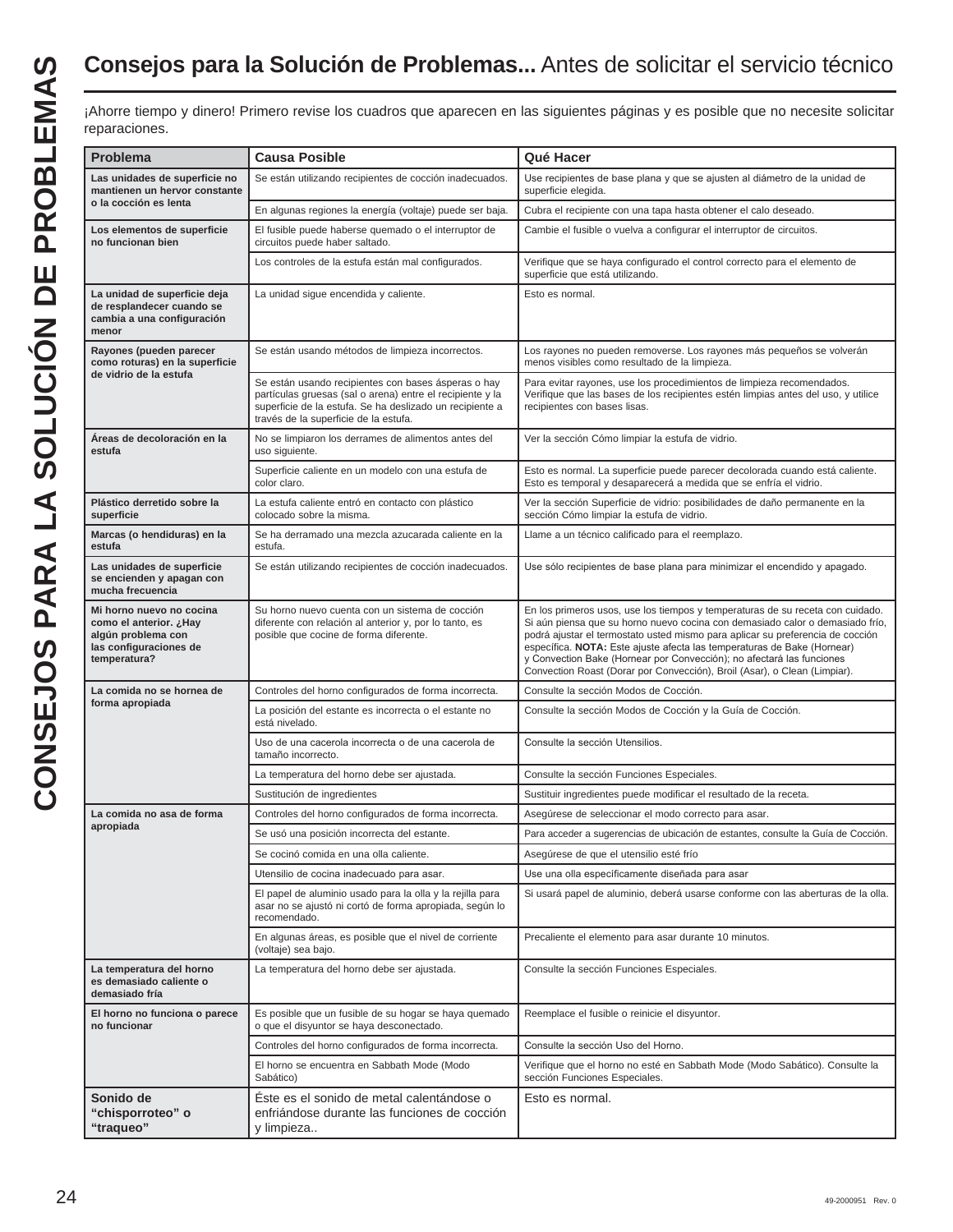## **Consejos para la Solución de Problemas...** Antes de solicitar el servicio técnico

| Problema                                                                                                       | <b>Causa Posible</b>                                                                                                                                                                                                            | Qué Hacer                                                                                                                                                                                                                                                                                                                                                            |
|----------------------------------------------------------------------------------------------------------------|---------------------------------------------------------------------------------------------------------------------------------------------------------------------------------------------------------------------------------|----------------------------------------------------------------------------------------------------------------------------------------------------------------------------------------------------------------------------------------------------------------------------------------------------------------------------------------------------------------------|
|                                                                                                                |                                                                                                                                                                                                                                 |                                                                                                                                                                                                                                                                                                                                                                      |
| ¿Por qué la estufa hace un<br>sonido de "clic" cuando uso el<br>horno?                                         | Su estufa fue diseñada para mantener un control más<br>ajustado sobre la temperatura del horno.                                                                                                                                 | Esto es normal.                                                                                                                                                                                                                                                                                                                                                      |
| El reloj y el temporizador no<br>funcionan                                                                     | El fusible puede haberse quemado o el interruptor de<br>circuitos puede haber saltado.                                                                                                                                          | Cambie el fusible o vuelva a configurar el interruptor de circuitos.                                                                                                                                                                                                                                                                                                 |
|                                                                                                                | El enchufe de la cocina no está introducido del todo<br>en el tomacorriente.                                                                                                                                                    | Verifique que el enchufe eléctrico esté conectado a un tomacorriente con<br>tensión y adecuada conexión a tierra.                                                                                                                                                                                                                                                    |
|                                                                                                                | Los controles del horno están mal configurados.                                                                                                                                                                                 | Ver la sección Cómo usar el temporizador de cocina.                                                                                                                                                                                                                                                                                                                  |
| El cajón de almacenamiento no<br>cierra                                                                        | El cable de energía puede estar obstruyendo el cajón<br>en la parte trasera inferior de la cocina.                                                                                                                              | Cambie la ubicación del cajón y del cable de energía. Ver las instrucciones de<br>Remoción del cajón de almacenamiento en la sección Cuidado y limpieza de la<br>cocina.                                                                                                                                                                                             |
|                                                                                                                | El soporte de cajón trasero se encuentra sobre el riel<br>de la guía.                                                                                                                                                           | Vuelva a colocar el cajón. Ver las instrucciones de Remoción del cajón de<br>almacenamiento en la sección Cuidado y limpieza de la cocina.                                                                                                                                                                                                                           |
| La puerta del horno alineada.                                                                                  | La puerta no está bien                                                                                                                                                                                                          | Dado que la puerta del horno es desmontable, a veces está torcida se<br>desequilibra durante la instalación. Para alinear la puerta, vuelva a instalar la<br>misma. Consulte las instrucciones sobre "Cómo Retirar la Puerta del Horno" en<br>la sección "Cuidado y Limpieza".                                                                                       |
| La luz del horno no funciona                                                                                   | La lámpara está floja o presenta defectos.                                                                                                                                                                                      | Ajuste o reemplace la lámpara.                                                                                                                                                                                                                                                                                                                                       |
|                                                                                                                | La luz de funcionamiento del interruptor está rota.                                                                                                                                                                             | Llame al servicio técnico.                                                                                                                                                                                                                                                                                                                                           |
| El modo de limpieza automática<br>del horno no funciona                                                        | La temperatura del horno es demasiado caliente como<br>para configurar la limpieza automática.                                                                                                                                  | Espere a que el horno se enfríe y reinicie los controles.                                                                                                                                                                                                                                                                                                            |
|                                                                                                                | Los controles del horno están configurados de forma<br>incorrecta.                                                                                                                                                              | Consulte la sección de Limpieza del Horno.                                                                                                                                                                                                                                                                                                                           |
| Exceso de humo durante un<br>ciclo de limpieza                                                                 | Suciedad o grasa excesiva.                                                                                                                                                                                                      | Presione la tecla Cancel/Off (Cancelar/ Apagar) Abra las ventanas para liberar el<br>humo en la habitación. Espere hasta que la luz de la función LOCKED (Bloqueado)<br>desaparezca. Limpie el exceso de suciedad y reinicie el ciclo de limpieza.                                                                                                                   |
| Humo excesivo al asar                                                                                          | La comida está demasiado cerca del quemador.                                                                                                                                                                                    | Baje la posición del estante con comida.                                                                                                                                                                                                                                                                                                                             |
| La puerta del horno no se abrirá<br>luego de un ciclo de limpieza                                              | El horno está demasiado caliente.                                                                                                                                                                                               | Espere a que el horno se enfríe por debajo de la temperatura de bloqueo.                                                                                                                                                                                                                                                                                             |
| El horno no limpia luego de un<br>ciclo de limpieza                                                            | Los controles del horno están configurados de forma<br>incorrecta.                                                                                                                                                              | Consulte la sección de Limpieza del Horno.                                                                                                                                                                                                                                                                                                                           |
|                                                                                                                | El horno estaba demasiado sucio.                                                                                                                                                                                                | Limpie derrames excesivos antes de iniciar el ciclo de limpieza. Es posible que,<br>en hornos con mucha suciedad, sea necesario usar la limpieza automática<br>nuevamente o usarla durante un período de tiempo más prolongado.                                                                                                                                      |
| "LOCK DOOR" (Puerta Trabada)<br>titila en la pantalla                                                          | El ciclo de limpieza automática fue seleccionado pero<br>la puerta no está cerrada.                                                                                                                                             | Cierre la puerta del horno. Trabe la puerta.                                                                                                                                                                                                                                                                                                                         |
| La luz de LOCKED DOOR (Puerta<br>Bloqueada) está encendida<br>cuando desea cocinar.                            | La puerta del horno está bloqueada debido a que<br>la temperatura interior del horno no descendió por<br>debajo de la temperatura de bloqueo.                                                                                   | Presione la tecla Cancel/Off (Cancelar/ Apagar) Deje que el horno se enfríe.                                                                                                                                                                                                                                                                                         |
| "F - y un número o letra" titila en<br>la pantalla                                                             | Tiene un código de error de función.                                                                                                                                                                                            | Presione la tecla Cancel/Off (Cancelar/ Apagar) Permita que el horno se enfríe<br>durante una hora. Vuelva a poner el horno en funcionamiento.                                                                                                                                                                                                                       |
|                                                                                                                | Si el código de función se repite.                                                                                                                                                                                              | Desconecte totalmente la corriente de la cocina durante por lo menos 30<br>minutos y vuelva a conectar la misma. Si el código de error de función se repite,<br>llame al servicio técnico.                                                                                                                                                                           |
| La pantalla queda en blanco                                                                                    | Es posible que un fusible de su hogar se haya<br>quemado o que el disyuntor se haya desconectado.                                                                                                                               | Reemplace el fusible o reinicie el disyuntor.                                                                                                                                                                                                                                                                                                                        |
|                                                                                                                | El reloj está apagado.                                                                                                                                                                                                          | Consulte la sección Funciones Especiales.                                                                                                                                                                                                                                                                                                                            |
|                                                                                                                | El horno se encuentra en Sabbath Mode (Modo<br>Sabático)                                                                                                                                                                        | Verifique que el horno no esté en Sabbath Mode (Modo Sabático). Consulte la<br>sección Funciones Especiales.                                                                                                                                                                                                                                                         |
| Corte de corriente, el reloj titila                                                                            | Corte o exceso de corriente                                                                                                                                                                                                     | Reinicie el reloj. Si el horno estuvo en uso, deberá reiniciar el mismo<br>presionando la tecla Cancel/ Off (Cancelar/ Apagar) configurando el reloj y<br>reiniciando cualquier función de cocción.                                                                                                                                                                  |
| Olor a "quemado" o "aceite"<br>desde la ventilación                                                            | Esto es normal en un horno nuevo y desaparecerá<br>con el tiempo.                                                                                                                                                               | Para acelerar el proceso, configure un ciclo de limpieza automática por un<br>mínimo de 3 horas. Consulte la sección de Limpieza del Horno.                                                                                                                                                                                                                          |
| Olor fuerte                                                                                                    | Un olor en la aislación alrededor del interior del horno<br>es normal desde las primeras veces en que el horno<br>es usado.                                                                                                     | Esto es temporario y desaparecerá luego de varios usos o de un ciclo de<br>limpieza automática.                                                                                                                                                                                                                                                                      |
| Se oye un ventilador<br>(en algunos modelos)                                                                   | Un ventilador de convección puede encenderse y<br>apagarse automáticamente.                                                                                                                                                     | Esto es normal. Para potenciar al máximo una cocción pareja, el ventilador<br>está diseñado para girar en ambas direcciones, con una pausa entre ellas.<br>El ventilador de convección funciona durante el precalentamiento del ciclo de<br>horneado. El ventilador se apagará después de que el horno haya alcanzado la<br>temperatura configurada. Esto es normal. |
| La puerta de vidrio del horno<br>parece estar "teñida" o tener<br>un color "arcoíris". ¿Es esto un<br>defecto? | No. El vidrio del horno interno está cubierto con una<br>barrera de calor que refleja este último nuevamente<br>hacia el horno, a fin de evitar la pérdida de calor y de<br>mantener fría la puerta externa mientras se hornea. | Esto es normal. Bajo ciertas luces y ángulos, es posible que visualice esta tinta<br>o arcoíris.                                                                                                                                                                                                                                                                     |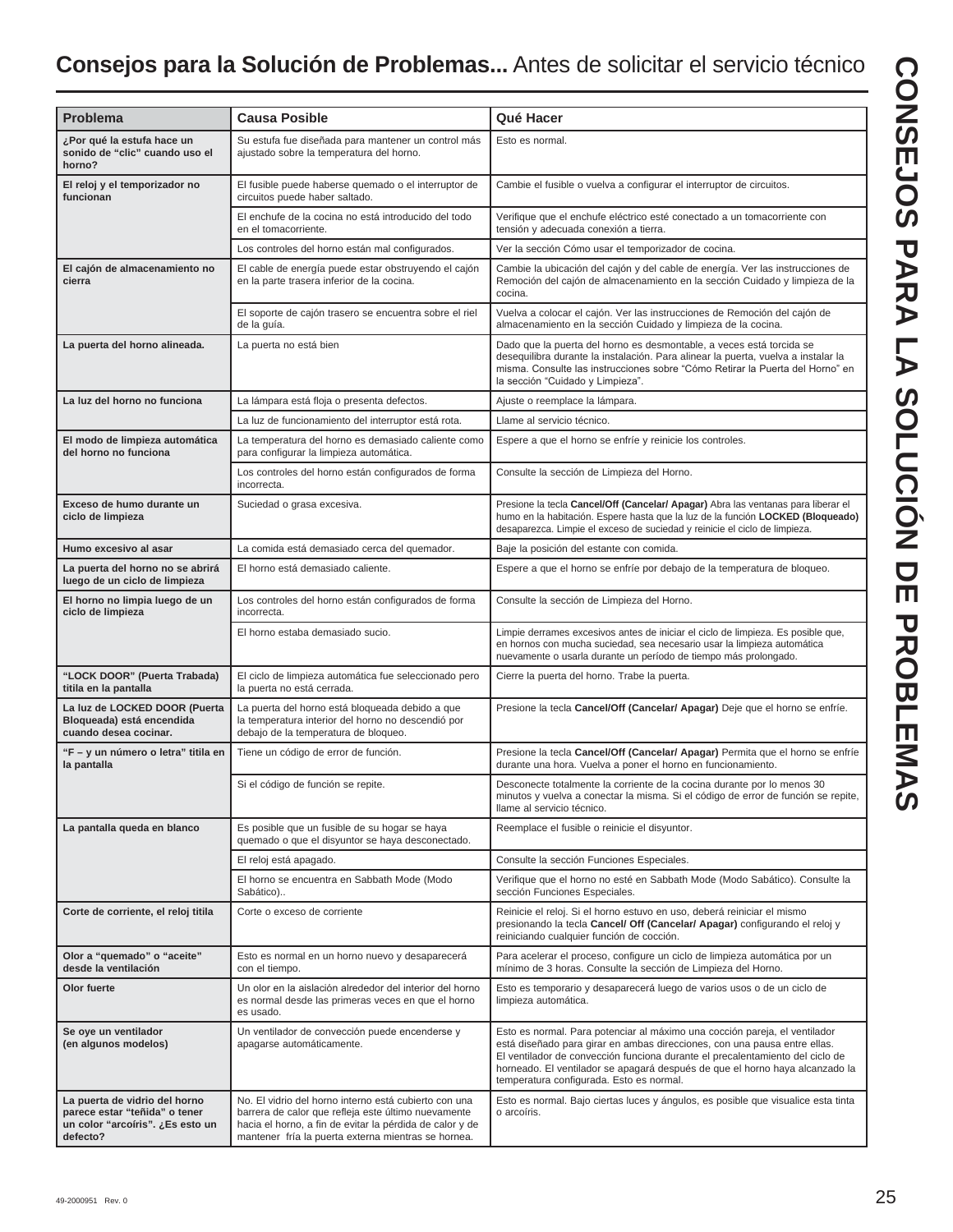Todo el servicio de garantía es provisto por nuestros Centros de Servicio de Fabricación, o un técnico autorizado de Customer Care®. Para programar una visita del servicio técnico a través de Internet, visítenos en **GEAppliances.com/service**, o llame a GE Appliances al 800.GE.CARES. Cuando llame para solicitar el servicio, tenga los números de serie y modelo disponibles.

Para realizar el servicio técnico de su electrodoméstico, se podrá requerir el uso de datos del puerto de abordaje para su diagnóstico. Esto da al técnico del servicio de fábrica de GE Appliances la habilidad de diagnosticar de forma rápida cualquier problema con su electrodoméstico, y de ayudar a GE Appliances a mejorar sus productos al brindarle a GE Appliances la información sobre su electrodoméstico. Si no desea que los datos de su electrodoméstico sean enviados a GE Appliances, solicitamos que le indique a su técnico no entregar los datos a GE Appliances en el momento del servicio. Garantía limitada de la cocina eléctrica GE Appliances<br>
For experiments are provisive por nuestros Centros de Servicio de Fabricación, o un técnico autorizado de Customer Care®.<br>
Para programar una visita del servicio técn

| Por el Período de         | GE Appliances reemplazará                                                                                                                                                                                                                                                                                |
|---------------------------|----------------------------------------------------------------------------------------------------------------------------------------------------------------------------------------------------------------------------------------------------------------------------------------------------------|
| Un Año<br>compra original | Cualquier parte de la cocina que falle debido a un defecto en los materiales o la fabricación. Durante<br>Desde la fecha de la esta garantía limitada de un año, GE Appliances también proveerá, sin costo, todo el trabajo y el<br>servicio en el hogar para reemplazar la parte que presente defectos. |

### **Qué no cubrirá GE Appliances:**

- Viajes del técnico del servicio a su hogar para enseñarle sobre cómo usar el producto.
- Instalación, entrega o mantenimiento inadecuados.
- Fallas del producto en caso de abuso, mal uso, modificación o uso para propósitos diferentes al original o uso comercial.
- Daños a la estufa de vidrio provocados por el uso de limpiadores distintos de las cremas y paños recomendados.
- Daños a la estufa de vidrio provocados por derrames endurecidos de materiales azucarados o plástico derretido que no se limpiaron de acuerdo con las instrucciones del Manual del Propietario.
- Reemplazo de fusibles de la casa o reinicio de disyuntores.
- Daños ocasionados sobre el producto por accidente, incendio, inundaciones o catástrofes naturales.
- Daños sobre el acabado, tales como óxido sobre la superficie, deslustres o manchas pequeñas no informadas dentro de las 48 horas luego de la entrega.
- Daños incidentales o consecuentes causados por posibles defectos sobre este producto.
- Daño causado después de la entrega.
- Producto no accesible para brindar el servicio requerido.
- Solicite el servicio técnico para reparar o reemplazar las lámparas, excepto las lámparas LED.

### **EXCLUSIÓN DE GARANTÍAS IMPLÍCITAS**

Su única y exclusiva alternativa es la reparación del producto, como se indica en la Garantía Limitada. Las garantías implícitas, incluyendo garantías implícitas de comerciabilidad o conveniencia sobre un propósito particular, se limitan a un año o al período más corto permitido por la ley.

Esta garantía limitada se extiende al comprador original y a cualquier propietario posterior de los productos comprados para uso doméstico dentro de EE. UU. Si el producto está en un área donde no se encuentra disponible un Proveedor Autorizado del Servicio Técnico de GE Appliances, usted será responsable por el costo de un viaje o se podrá requerir que traiga el producto a una ubicación del Servicio Técnico de GE Appliances autorizado para recibir el servicio. En Alaska, la garantía limitada excluye el costo de envío o visitas de servicio a su domicilio. Algunos estados no permiten la exclusión o limitación de daños fortuitos o consecuentes. Esta garantía limitada le otorga derechos legales específicos, y usted también podría tener otros derechos que varían de estado a estado. Para conocer cuáles son sus derechos legales, consulte a la oficina de asuntos del consumidor local o estatal o al Fiscal de su estado.

### **Garante: GE Appliances,** *a* **Haier** *company*

Louisville, KY

**Garantías Extendidas:** Adquiera una garantía extendida de GE Appliances y conozca los descuentos especiales que están disponibles mientras su garantía aún está vigente. Puede acceder a la misma a través de Internet en cualquier momento en

### **GEAppliances.com/extended-warranty**

o llamando al 800.626.2224 durante el horario comercial. Los Servicios para los GE Appliances aún estarán disponibles cuando su garantía caduque.

Abroche su recibo aquí. Para acceder al servicio técnico de acuerdo con la garantía deberá contar con la prueba de la fecha original de compra.

vroche su recibo aquí. Para acceder al servicio técnico de acuerdo con<br>garantía deberá contar con la prueba de la fecha original de compra.

Abroche s<br>la garantí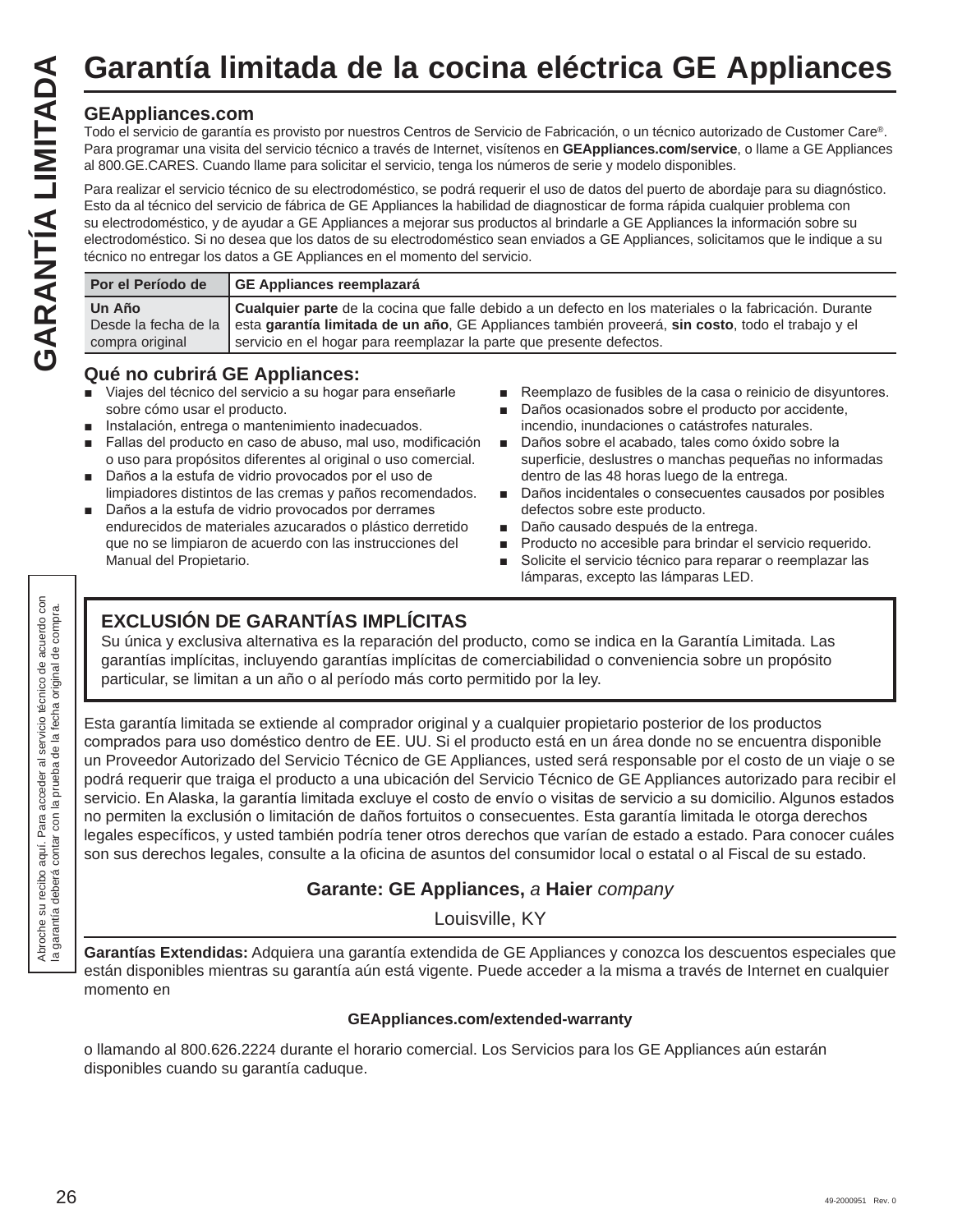### **¿Busca Algo Más?**

### **¡GE Appliances ofrece una variedad de accesorios para mejorar sus experiencias de cocción y mantenimiento!**

Para acceder a números telefónicos e información de sitios Web, consulte la página de Soporte para el Consumidor.

Estos y otros productos están disponibles:

### **Accesorios**

| Olla para Asar Pequeña (8 $\frac{3}{4}$ " x 1 $\frac{1}{4}$ " x 13 $\frac{1}{2}$ ")         |  |
|---------------------------------------------------------------------------------------------|--|
| Olla para Asar Grande* (12 $\frac{3}{4}$ " x 1 $\frac{1}{4}$ " x 16 $\frac{1}{2}$ ")        |  |
| Olla para Asar Extra Grande** (17 $\frac{3}{4}$ " x 1 $\frac{1}{4}$ " x 19 $\frac{1}{2}$ ") |  |

### **Piezas**

| Estantes del horno  |
|---------------------|
| Elementos del horno |
| Lámparas de luz     |
| Sonda               |
|                     |

### **Suministros de Limpieza**

Limpiadores de Acero Inoxidable CitriShine™

Limpiador para Electrodomésticos de Acero Inoxidable

Almohadillas de Limpieza no Abrasivas para Superficies de Cocción de Cerámica

Limpiador para Superficies de Cocción de Cerámica

Espátula para Superficies de Cocción de Cerámica

Kit (el kit incluye crema y espátula para placa de cocción)

\*La olla para asar grande no entra en cocinas de 20"/24".

\*\*La olla XL no entra en hornos de pared de 24", empotrables de 27" o cocinas de 20"/24".

NOTAS: Vaya al sitio web de GE Appliances para ver los limpiadores recomendados.